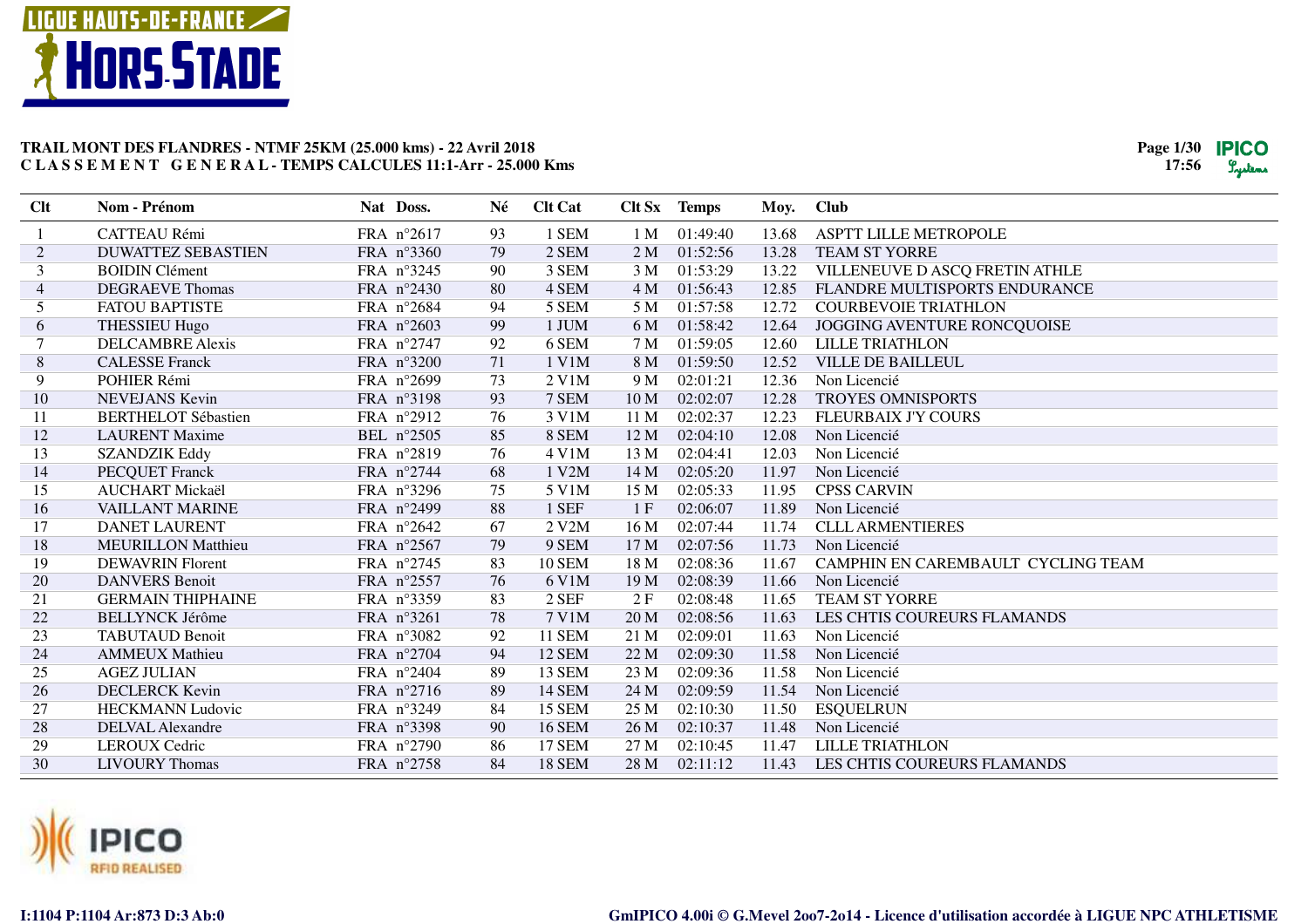

| Clt | Nom - Prénom               | Nat Doss.           | Né | <b>Clt Cat</b> |                 | Clt Sx Temps | Moy.  | <b>Club</b>                    |
|-----|----------------------------|---------------------|----|----------------|-----------------|--------------|-------|--------------------------------|
| 31  | <b>D'HAENE Fabien</b>      | FRA n°3211          | 74 | 8 V1M          | 29 M            | 02:11:37     | 11.40 | FA WASQUEHAL                   |
| 32  | <b>BAUDUIN Jean-Claude</b> | FRA n°2391          | 62 | 3 V2M          | 30 <sub>M</sub> | 02:11:44     | 11.39 | TRIPEL RUN ST JANS CAPPEL      |
| 33  | <b>LUCAS</b> Julien        | FRA n°3274          | 82 | <b>19 SEM</b>  | 31 M            | 02:12:06     | 11.36 | <b>CASTORAMA</b>               |
| 34  | <b>SCHOONHEERE Clement</b> | FRA n°3301          | 98 | 1 ESM          | 32 M            | 02:12:32     | 11.32 | LES CHTIS COUREURS FLAMANDS    |
| 35  | <b>BOEYAERT Ludo</b>       | FRA n°2753          | 75 | 9 V1M          | 33 M            | 02:12:51     | 11.29 | Non Licencié                   |
| 36  | <b>SION</b> Lucas          | FRA n°2658          | 98 | 2 ESM          | 34 M            | 02:13:15     | 11.26 | Non Licencié                   |
| 37  | <b>PAUWELS Bart</b>        | BEL n°3207          | 73 | 10 V1M         | 35 M            | 02:13:29     | 11.24 | <b>FLAC</b>                    |
| 38  | <b>HODIQUE Hervé</b>       | FRA n°3294          | 71 | 11 V1M         | 36 M            | 02:14:16     | 11.17 | <b>TEAM TRAIL 62</b>           |
| 39  | FERE Jérôme                | FRA n°3259          | 81 | <b>20 SEM</b>  | 37 M            | 02:14:22     | 11.16 | Non Licencié                   |
| 40  | <b>CARLIER Mickael</b>     | FRA n°2574          | 76 | 12 V1M         | 38 M            | 02:14:25     | 11.16 | Non Licencié                   |
| 41  | <b>VERCAEMER Florian</b>   | FRA $n^{\circ}2612$ | 98 | 3 ESM          | 39 M            | 02:14:49     | 11.13 | Non Licencié                   |
| 42  | <b>DENIZOT VINCENT</b>     | FRA n°3366          | 86 | 21 SEM         | 40 M            | 02:15:06     | 11.10 | <b>BRASSERIE ST SYLVESTRE</b>  |
| 43  | <b>DANVERS</b> Corine      | FRA n°2558          | 75 | 1 V1F          | 3F              | 02:15:07     | 11.10 | PLANETE RUNNING AND WALKING    |
| 44  | <b>LEBEAU MELANIE</b>      | FRA n°2536          | 84 | 3 SEF          | 4F              | 02:15:37     | 11.06 | Non Licencié                   |
| 45  | <b>ROGER Hubert</b>        | FRA n°3069          | 93 | <b>22 SEM</b>  | 41 M            | 02:15:37     | 11.06 | Non Licencié                   |
| 46  | <b>BONDT Xavier</b>        | FRA n°3075          | 71 | 13 V1M         | 42 M            | 02:15:40     | 11.06 | Non Licencié                   |
| 47  | VAESKEN DOMINIQUE          | FRA n°3365          | 86 | 23 SEM         | 43 M            | 02:15:57     | 11.03 | <b>BRASSERIE ST SYLVESTRE</b>  |
| 48  | KERCKHOVE Jérémy           | FRA n°2420          | 82 | <b>24 SEM</b>  | 44 M            | 02:16:34     | 10.98 | <b>COURIR DANS LE LUMBROIS</b> |
| 49  | <b>VERHAEGHE Gauthier</b>  | FRA n°2787          | 94 | <b>25 SEM</b>  | 45 M            | 02:17:23     | 10.92 | Non Licencié                   |
| 50  | <b>SOWA BENJAMIN</b>       | FRA n°3321          | 81 | <b>26 SEM</b>  | 46 M            | 02:17:27     | 10.91 | <b>VILLE DE BAILLEUL</b>       |
| 51  | <b>SALOME Frédéric</b>     | FRA n°3051          | 68 | 4 V2M          | 47 M            | 02:17:39     | 10.90 | Non Licencié                   |
| 52  | <b>VANSTEENE Damien</b>    | FRA n°3288          | 81 | <b>27 SEM</b>  | 48 M            | 02:17:43     | 10.89 | Non Licencié                   |
| 53  | <b>FLAMMEY MANUEL</b>      | FRA n°3317          | 75 | 14 V1M         | 49 M            | 02:17:51     | 10.88 | <b>CCFI</b>                    |
| 54  | <b>RICOUR Neville</b>      | FRA n°3060          | 88 | <b>28 SEM</b>  | 50 M            | 02:17:56     | 10.88 | Non Licencié                   |
| 55  | <b>COCILOVO</b> Perrine    | FRA n°3022          | 81 | 4 SEF          | 5F              | 02:18:07     | 10.86 | <b>FABULOUS TEAM</b>           |
| 56  | <b>CAMPAGNE Frederic</b>   | FRA n°2583          | 84 | <b>29 SEM</b>  | 51 M            | 02:18:07     | 10.86 | LES CHTIS MARATHONIENS         |
| 57  | <b>FERMON PATRICK</b>      | FRA $n^{\circ}2721$ | 69 | 15 V1M         | 52 M            | 02:18:14     | 10.85 | Non Licencié                   |
| 58  | <b>DESOINDRE Eric</b>      | FRA n°2438          | 73 | 16 V1M         | 53 M            | 02:18:41     | 10.82 | Non Licencié                   |
| 59  | <b>DUCROQUET Herve</b>     | FRA n°3289          | 63 | 5 V2M          | 54 M            | 02:19:18     | 10.77 | LILLE RUNNING TEAM             |
| 60  | <b>OLIVE BENJAMIN</b>      | FRA $n^{\circ}2623$ | 83 | <b>30 SEM</b>  | 55 M            | 02:19:40     | 10.74 | Non Licencié                   |

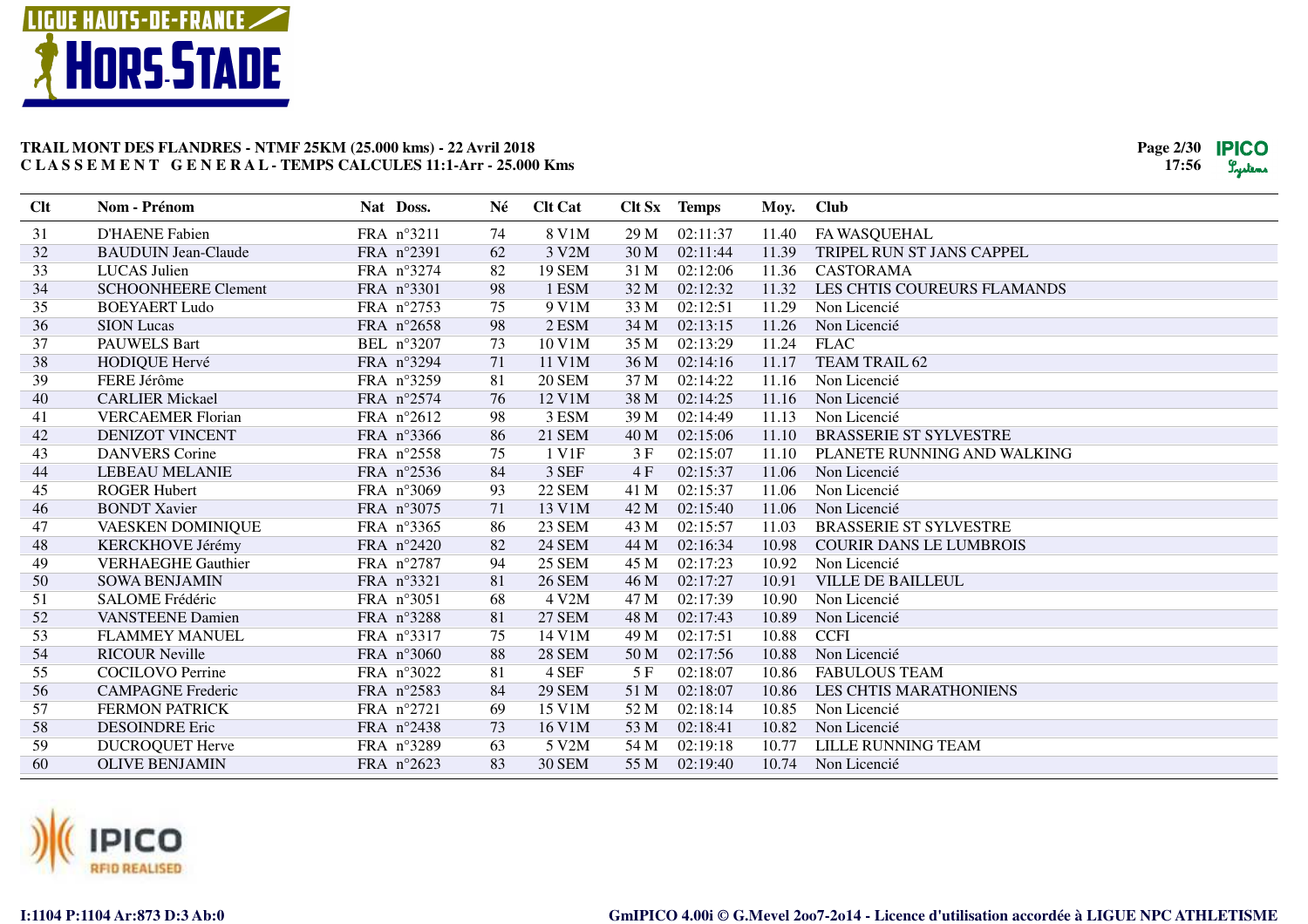

| Clt | Nom - Prénom                | Nat Doss.  | Né | <b>Clt Cat</b> | Clt Sx | <b>Temps</b> | Moy.  | <b>Club</b>                   |
|-----|-----------------------------|------------|----|----------------|--------|--------------|-------|-------------------------------|
| 61  | <b>BERTIN FABRICE</b>       | FRA n°3361 | 88 | 31 SEM         | 56 M   | 02:19:41     | 10.74 | <b>PUNCH POWER</b>            |
| 62  | <b>ROBERT GWENAEL</b>       | FRA n°3379 | 81 | 32 SEM         | 57 M   | 02:19:59     | 10.72 | Non Licencié                  |
| 63  | <b>BRASSEUR FABIEN</b>      | FRA n°2793 | 75 | 17 V1M         | 58 M   | 02:20:00     | 10.71 | PLANETE RUNNING AND WALKING   |
| 64  | <b>TERRIER Clément</b>      | FRA n°3019 | 88 | 33 SEM         | 59 M   | 02:20:06     | 10.71 | Non Licencié                  |
| 65  | <b>VERRONS SEBASTIEN</b>    | FRA n°3306 | 92 | <b>34 SEM</b>  | 60 M   | 02:20:22     | 10.69 | <b>RAMERY</b>                 |
| 66  | <b>TERRIER Michael</b>      | FRA n°2413 | 79 | <b>35 SEM</b>  | 61 M   | 02:20:48     | 10.65 | <b>TEAM GRAVELINES TRAIL</b>  |
| 67  | DELVALLÉ David              | FRA n°2381 | 87 | <b>36 SEM</b>  | 62 M   | 02:20:50     | 10.65 | Non Licencié                  |
| 68  | <b>DUTAUR Bruno</b>         | FRA n°2551 | 68 | 6 V2M          | 63 M   | 02:20:56     | 10.64 | X <sub>2</sub> POP            |
| 69  | <b>MIEZE Nicolas</b>        | FRA n°2915 | 78 | 18 V1M         | 64 M   | 02:21:17     | 10.62 | Non Licencié                  |
| 70  | <b>LEFETZ</b> Yann          | FRA n°2837 | 79 | <b>37 SEM</b>  | 65 M   | 02:21:30     | 10.60 | Non Licencié                  |
| 71  | <b>DELOBELLE MARCEL</b>     | FRA n°2535 | 64 | 7 V2M          | 66 M   | 02:21:30     | 10.60 | Non Licencié                  |
| 72  | <b>DIRRYCKX Yannick</b>     | FRA n°2310 | 74 | 19 V1M         | 67 M   | 02:21:33     | 10.60 | Non Licencié                  |
| 73  | <b>DELANNOY Martin</b>      | FRA nº3273 | 87 | <b>38 SEM</b>  | 68 M   | 02:21:50     | 10.58 | Non Licencié                  |
| 74  | <b>HOUDART FRANCK</b>       | FRA n°2883 | 65 | 8 V2M          | 69 M   | 02:21:51     | 10.58 | <b>CO TRITH</b>               |
| 75  | <b>DUPIERRIS</b> Frederic   | FRA n°2845 | 82 | <b>39 SEM</b>  | 70 M   | 02:21:56     | 10.57 | Non Licencié                  |
| 76  | <b>VLAEMYNCK Rémi</b>       | FRA n°2576 | 83 | 40 SEM         | 71 M   | 02:22:03     | 10.56 | Non Licencié                  |
| 77  | <b>CURE Julien</b>          | FRA n°2853 | 84 | 41 SEM         | 72 M   | 02:22:07     | 10.56 | Non Licencié                  |
| 78  | <b>DELEPOUVE Vincent</b>    | FRA n°2712 | 97 | 4 ESM          | 73 M   | 02:22:19     | 10.54 | <b>US YSER</b>                |
| 79  | LOPEZ Benjamin              | FRA n°2966 | 84 | 42 SEM         | 74 M   | 02:22:28     | 10.53 | Non Licencié                  |
| 80  | <b>SMEKTALA Antoine</b>     | FRA n°3138 | 84 | 43 SEM         | 75 M   | 02:22:32     | 10.52 | <b>RC ARRAS</b>               |
| 81  | <b>TERRIER Gautier</b>      | FRA n°3024 | 92 | 44 SEM         | 76 M   | 02:22:34     | 10.52 | Non Licencié                  |
| 82  | <b>RUDENT Clement</b>       | FRA n°2460 | 91 | 45 SEM         | 77 M   | 02:22:42     | 10.51 | CACB                          |
| 83  | <b>TURGOT VINCENT</b>       | FRA n°3374 | 66 | 9 V2M          | 78 M   | 02:22:44     | 10.51 | <b>TEAM 3 MONTS</b>           |
| 84  | <b>WILLIATTE Hervé</b>      | FRA n°2638 | 55 | 1 V3M          | 79 M   | 02:22:49     | 10.50 | Non Licencié                  |
| 85  | <b>WATTEL Margaux</b>       | FRA n°2664 | 89 | 5 SEF          | 6 F    | 02:22:50     | 10.50 | Non Licencié                  |
| 86  | <b>DUYCK RAYMOND</b>        | FRA n°3375 | 55 | 2 V3M          | 80 M   | 02:22:50     | 10.50 | <b>TEAM 3 MONTS</b>           |
| 87  | <b>GARCIA</b> Vincent       | FRA n°2769 | 81 | <b>46 SEM</b>  | 81 M   | 02:22:55     | 10.50 | Non Licencié                  |
| 88  | <b>CLESSIENNE ANNE JOAN</b> | FRA n°3369 | 84 | 6 SEF          | 7 F    | 02:23:00     | 10.49 | <b>BRASSERIE ST SYLVESTRE</b> |
| 89  | <b>VERSCHAEVE Samuel</b>    | BEL n°2732 | 84 | 47 SEM         | 82 M   | 02:23:01     | 10.49 | Non Licencié                  |
| 90  | ROUSSEAUX Michel            | FRA n°2409 | 81 | 48 SEM         | 83 M   | 02:23:16     | 10.47 | Non Licencié                  |

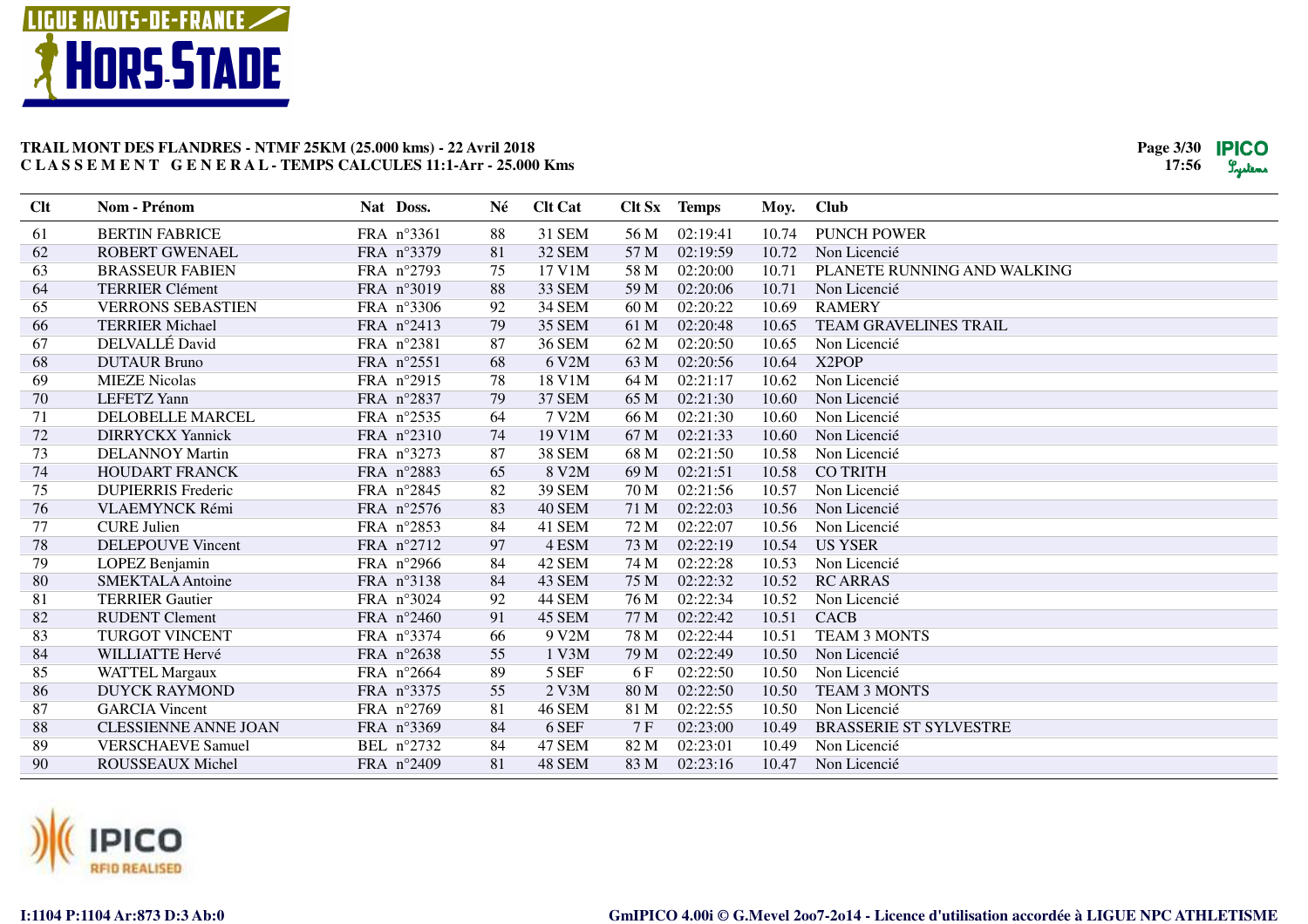

| 91<br><b>MONTADOR François</b><br>FRA n°2650<br>20 V1M<br>84 M<br>02:23:18<br>Non Licencié<br>76<br>10.47<br>92<br>02:23:37<br><b>GRESSIER LAURENT</b><br>FRA n°2800<br>68<br>10 V2M<br>85 M<br>10.45<br><b>LES TYRANNOSAURES</b><br>93<br>49 SEM<br>02:23:42<br><b>CHAMBRIN Ludovic</b><br>FRA n°3033<br>81<br>86 M<br>10.44<br><b>TTAB DUNKERQUE</b><br>94<br><b>GUYOT BENOIT</b><br>FRA n°3265<br>81<br><b>50 SEM</b><br>87 M<br>02:23:46<br>10.43<br>Non Licencié<br>95<br>76<br>02:23:53<br><b>ROSANT Yann</b><br>FRA n°2780<br>21 V1M<br>88 M<br>10.43<br>Non Licencié<br>96<br>2 V1F<br>02:24:06<br><b>QUESNOY POUR TOUS LES TEMPS</b><br><b>LMABERT</b> Delphine<br>FRA n°3116<br>71<br>8F<br>10.41<br>97<br>FRA n°2393<br><b>51 SEM</b><br>89 M<br>02:24:18<br>TRIPEL RUN ST JANS CAPPEL<br>85<br>10.40<br><b>SIMOEN Jean-Baptiste</b><br>98<br>02:24:24<br><b>LOTH Romain</b><br>FRA n°3219<br>52 SEM<br>90 M<br>Non Licencié<br>87<br>10.39 |  |
|--------------------------------------------------------------------------------------------------------------------------------------------------------------------------------------------------------------------------------------------------------------------------------------------------------------------------------------------------------------------------------------------------------------------------------------------------------------------------------------------------------------------------------------------------------------------------------------------------------------------------------------------------------------------------------------------------------------------------------------------------------------------------------------------------------------------------------------------------------------------------------------------------------------------------------------------------------|--|
|                                                                                                                                                                                                                                                                                                                                                                                                                                                                                                                                                                                                                                                                                                                                                                                                                                                                                                                                                        |  |
|                                                                                                                                                                                                                                                                                                                                                                                                                                                                                                                                                                                                                                                                                                                                                                                                                                                                                                                                                        |  |
|                                                                                                                                                                                                                                                                                                                                                                                                                                                                                                                                                                                                                                                                                                                                                                                                                                                                                                                                                        |  |
|                                                                                                                                                                                                                                                                                                                                                                                                                                                                                                                                                                                                                                                                                                                                                                                                                                                                                                                                                        |  |
|                                                                                                                                                                                                                                                                                                                                                                                                                                                                                                                                                                                                                                                                                                                                                                                                                                                                                                                                                        |  |
|                                                                                                                                                                                                                                                                                                                                                                                                                                                                                                                                                                                                                                                                                                                                                                                                                                                                                                                                                        |  |
|                                                                                                                                                                                                                                                                                                                                                                                                                                                                                                                                                                                                                                                                                                                                                                                                                                                                                                                                                        |  |
|                                                                                                                                                                                                                                                                                                                                                                                                                                                                                                                                                                                                                                                                                                                                                                                                                                                                                                                                                        |  |
| 99<br><b>FOSSAERT BENJAMIN</b><br>83<br><b>53 SEM</b><br>02:24:57<br><b>BRASSERIE ST SYLVESTRE</b><br>FRA n°3367<br>91 M<br>10.35                                                                                                                                                                                                                                                                                                                                                                                                                                                                                                                                                                                                                                                                                                                                                                                                                      |  |
| 72<br>22 V1M<br>02:25:14<br>100<br>FRA n°2735<br>92 M<br>10.33<br><b>US LEFFRINCKOUCKE</b><br><b>COCHETEUX Emmanuel</b>                                                                                                                                                                                                                                                                                                                                                                                                                                                                                                                                                                                                                                                                                                                                                                                                                                |  |
| 101<br>FRA n°2953<br>77<br>23 V1M<br>93 M<br>02:25:44<br>Non Licencié<br><b>BLANCHARD Jean-yves</b><br>10.29                                                                                                                                                                                                                                                                                                                                                                                                                                                                                                                                                                                                                                                                                                                                                                                                                                           |  |
| 102<br>FRA n°2706<br>76<br><b>DELTOUR Vincent</b><br>24 V1M<br>94 M<br>02:25:45<br>10.29<br>Non Licencié                                                                                                                                                                                                                                                                                                                                                                                                                                                                                                                                                                                                                                                                                                                                                                                                                                               |  |
| 74<br>$25$ V $1\overline{M}$<br>103<br>FRA n°2847<br>95 M<br>02:26:07<br>10.27<br>Non Licencié<br><b>BENAULT</b> Stephane                                                                                                                                                                                                                                                                                                                                                                                                                                                                                                                                                                                                                                                                                                                                                                                                                              |  |
| FRA nº3199<br>75<br>3 V1F<br>9F<br>02:26:11<br><b>VILLE DE BAILLEUL</b><br>104<br><b>KAMMER Eva</b><br>10.26                                                                                                                                                                                                                                                                                                                                                                                                                                                                                                                                                                                                                                                                                                                                                                                                                                           |  |
| <b>54 SEM</b><br>105<br><b>LEFRANCQ Louis</b><br>FRA nº2384<br>90<br>96 M<br>02:26:20<br>10.25<br>Non Licencié                                                                                                                                                                                                                                                                                                                                                                                                                                                                                                                                                                                                                                                                                                                                                                                                                                         |  |
| 106<br>83<br><b>55 SEM</b><br>FRA n°3238<br>97 M<br>02:26:25<br>10.25<br>Non Licencié<br><b>DELANNOY Romain</b>                                                                                                                                                                                                                                                                                                                                                                                                                                                                                                                                                                                                                                                                                                                                                                                                                                        |  |
| 107<br>82<br><b>56 SEM</b><br>98 M<br>02:26:30<br>10.24<br>DEFRANCQ Remi<br>FRA n°2626<br>Non Licencié                                                                                                                                                                                                                                                                                                                                                                                                                                                                                                                                                                                                                                                                                                                                                                                                                                                 |  |
| 108<br><b>WILLART</b> Romain<br>FRA n°2621<br>87<br><b>57 SEM</b><br>99 M<br>02:26:43<br>10.22<br>Non Licencié                                                                                                                                                                                                                                                                                                                                                                                                                                                                                                                                                                                                                                                                                                                                                                                                                                         |  |
| 100 M<br>02:27:03<br>109<br><b>NESVADBA</b> Francois<br>FRA n°2849<br>71<br>26 V1M<br>10.20<br>Non Licencié                                                                                                                                                                                                                                                                                                                                                                                                                                                                                                                                                                                                                                                                                                                                                                                                                                            |  |
| <b>58 SEM</b><br>02:27:24<br>Non Licencié<br>110<br><b>GRANDCLAUDE Matthieu</b><br>FRA n°2846<br>79<br>101 M<br>10.18                                                                                                                                                                                                                                                                                                                                                                                                                                                                                                                                                                                                                                                                                                                                                                                                                                  |  |
| FRA n°2904<br><b>59 SEM</b><br>102 M<br>02:27:29<br><b>VILLE DE BAILLEUL</b><br>111<br><b>LAHOUSSE</b> Gregory<br>85<br>10.17                                                                                                                                                                                                                                                                                                                                                                                                                                                                                                                                                                                                                                                                                                                                                                                                                          |  |
| 112<br>02:27:47<br><b>HENNERON</b> Antoine<br>FRA n°2644<br>88<br>60 SEM<br>103 M<br>Non Licencié<br>10.15                                                                                                                                                                                                                                                                                                                                                                                                                                                                                                                                                                                                                                                                                                                                                                                                                                             |  |
| 113<br>FRA n°2770<br>69<br>4 V1F<br>10F<br>02:27:57<br><b>MASSON Marie-elisabeth</b><br>10.14<br>Non Licencié                                                                                                                                                                                                                                                                                                                                                                                                                                                                                                                                                                                                                                                                                                                                                                                                                                          |  |
| 114<br>27 V1M<br>LOSFELD Aymeric<br>FRA nº3175<br>73<br>104 M<br>02:28:07<br>10.13<br><b>US MARQUETTE</b>                                                                                                                                                                                                                                                                                                                                                                                                                                                                                                                                                                                                                                                                                                                                                                                                                                              |  |
| 61 SEM<br>115<br><b>MATHON WILFRIED</b><br>FRA n°3313<br>90<br>105 M<br>02:28:26<br><b>COOK IN GARDEN</b><br>10.11                                                                                                                                                                                                                                                                                                                                                                                                                                                                                                                                                                                                                                                                                                                                                                                                                                     |  |
| 116<br>86<br>62 SEM<br>02:28:29<br><b>DESCAMPS</b> Arnaud<br>FRA nº3182<br>106 M<br>10.10<br>Non Licencié                                                                                                                                                                                                                                                                                                                                                                                                                                                                                                                                                                                                                                                                                                                                                                                                                                              |  |
| 117<br>79<br>63 SEM<br><b>KUDLINSKI Alexandre</b><br>FRA n°2492<br>107 M<br>02:28:35<br>10.10<br>Non Licencié                                                                                                                                                                                                                                                                                                                                                                                                                                                                                                                                                                                                                                                                                                                                                                                                                                          |  |
| 118<br><b>DELASSUS</b> Yannick<br>85<br>64 SEM<br>02:28:35<br>FRA n°2356<br>108 <sub>M</sub><br>10.10<br>Non Licencié                                                                                                                                                                                                                                                                                                                                                                                                                                                                                                                                                                                                                                                                                                                                                                                                                                  |  |
| 119<br><b>ASSEMAN Samuel</b><br>FRA n°2654<br>72<br>28 V1M<br>109 M<br>02:28:52<br>10.08<br>Non Licencié                                                                                                                                                                                                                                                                                                                                                                                                                                                                                                                                                                                                                                                                                                                                                                                                                                               |  |
| 75<br>120<br>FRA n°2433<br>29 V1M<br>110 M<br>02:28:53<br>10.08<br>Non Licencié<br>VANDOOREN Benjamin                                                                                                                                                                                                                                                                                                                                                                                                                                                                                                                                                                                                                                                                                                                                                                                                                                                  |  |

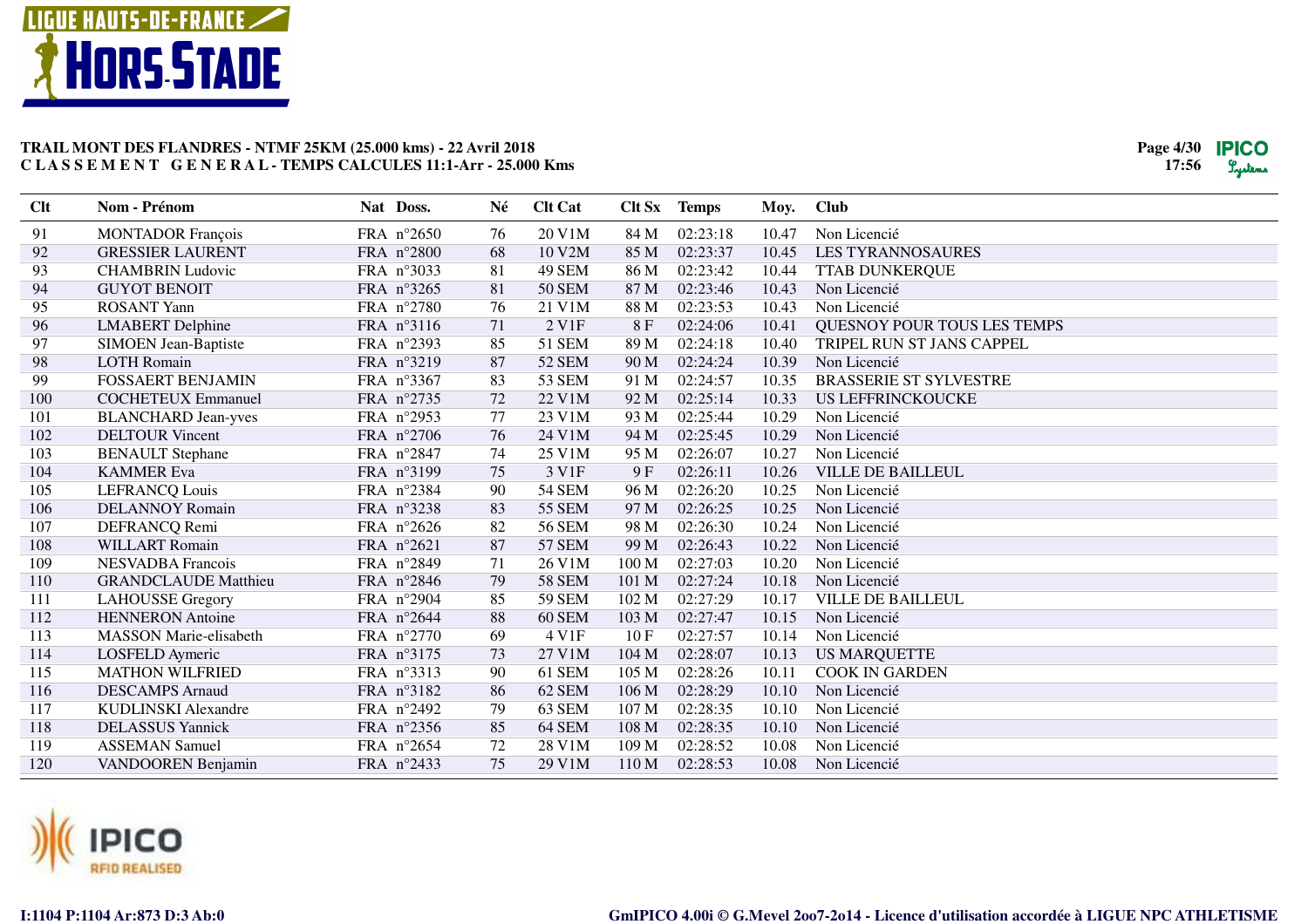

| <b>TILLIER Arnaud</b><br>65 SEM<br>121<br>FRA n°3405<br>111 M<br>02:29:03<br>Non Licencié<br>83<br>10.06<br>122<br>78<br>30 V1M<br>112 M<br>02:29:03<br><b>LESUISSE Freddy</b><br>FRA n°2552<br>10.06<br>Non Licencié<br>11 V2M<br>02:29:07<br>123<br><b>LEGROUX FREDERIC</b><br>FRA n°2921<br>63<br>113 M<br>10.06<br>Non Licencié<br>31 V1M<br>124<br><b>LACROIX François</b><br>FRA n°3085<br>74<br>114 M<br>02:29:33<br>10.03<br>AC VILLENEUVE D'ASCO |  |
|-----------------------------------------------------------------------------------------------------------------------------------------------------------------------------------------------------------------------------------------------------------------------------------------------------------------------------------------------------------------------------------------------------------------------------------------------------------|--|
|                                                                                                                                                                                                                                                                                                                                                                                                                                                           |  |
|                                                                                                                                                                                                                                                                                                                                                                                                                                                           |  |
|                                                                                                                                                                                                                                                                                                                                                                                                                                                           |  |
|                                                                                                                                                                                                                                                                                                                                                                                                                                                           |  |
| 125<br>7 SEF<br>02:29:34<br>10.03<br><b>LERMINET Delphine</b><br>FRA n°3032<br>79<br>11F<br>Non Licencié                                                                                                                                                                                                                                                                                                                                                  |  |
| <b>DELEPOUVE Clément</b><br>94<br><b>66 SEM</b><br>02:29:41<br>10.02<br><b>US YSER</b><br>126<br>FRA n°2714<br>115 M                                                                                                                                                                                                                                                                                                                                      |  |
| 127<br>FRA n°2342<br>93<br>67 SEM<br>02:29:44<br>PHOENIX FLOORBALL CLUB<br><b>SAVOURAT Justin</b><br>116 M<br>10.02                                                                                                                                                                                                                                                                                                                                       |  |
| 128<br>68 SEM<br>02:29:46<br><b>DEDRIE Victor</b><br>FRA n°2867<br>92<br>117 M<br>10.02<br>Non Licencié                                                                                                                                                                                                                                                                                                                                                   |  |
| 84<br>129<br>FRA n°3064<br>69 SEM<br>118 M<br>02:30:18<br>9.98<br>Non Licencié<br><b>CARREIRO</b> Tanguy                                                                                                                                                                                                                                                                                                                                                  |  |
| 130<br>92<br><b>70 SEM</b><br>02:30:19<br>9.98<br><b>BREMENT</b> Remi<br>FRA nº3184<br>119 M<br>Non Licencié                                                                                                                                                                                                                                                                                                                                              |  |
| 131<br><b>LAURENT</b> Aurélie<br>FRA n°2498<br>80<br>8 SEF<br>02:30:21<br><b>BRUGES RESPIRE</b><br>12 F<br>9.98                                                                                                                                                                                                                                                                                                                                           |  |
| 132<br><b>DESSAIN Vincent</b><br>FRA n°3275<br>94<br><b>71 SEM</b><br>120 M<br>02:30:30<br>Non Licencié<br>9.97                                                                                                                                                                                                                                                                                                                                           |  |
| 133<br>76<br>32 V1M<br>Non Licencié<br>COO Pierre-Henri<br>FRA n°2822<br>121 M<br>02:30:42<br>9.95                                                                                                                                                                                                                                                                                                                                                        |  |
| FRA n°2821<br>5 V1F<br>13F<br>02:30:42<br>Non Licencié<br>134<br>COO Stephanie<br>74<br>9.95                                                                                                                                                                                                                                                                                                                                                              |  |
| 135<br>FRA n°3324<br>80<br><b>72 SEM</b><br>122 M<br>02:30:45<br><b>NAYE MATTHIEU</b><br>9.95<br>Non Licencié                                                                                                                                                                                                                                                                                                                                             |  |
| 136<br>FRA n°2838<br>77<br>33 V1M<br>9.94<br><b>DUQUESNOY Nicolas</b><br>123 M<br>02:30:58<br>Non Licencié                                                                                                                                                                                                                                                                                                                                                |  |
| 9 SEF<br>137<br><b>ERNEWEIN ALEXIA</b><br>FRA n°2334<br>81<br>02:30:59<br>9.94<br>NANTERRE ATHLETIC CLUB<br>14 F                                                                                                                                                                                                                                                                                                                                          |  |
| 138<br>FRA n°2388<br>83<br><b>73 SEM</b><br>LYOEN Benjamin<br>124 M<br>02:31:04<br>9.93<br>Non Licencié                                                                                                                                                                                                                                                                                                                                                   |  |
| 139<br><b>DIERYCK Pascale</b><br>BEL n°2850<br>67<br>1 V <sub>2F</sub><br>15F<br>02:31:29<br>9.90<br><b>COURIR A COMINES</b>                                                                                                                                                                                                                                                                                                                              |  |
| 88<br><b>74 SEM</b><br>125 M<br>02:31:30<br>Non Licencié<br>140<br><b>GUERMONPREZ Clément</b><br>FRA n°3059<br>9.90                                                                                                                                                                                                                                                                                                                                       |  |
| FRA n°3279<br>76<br>34 V1M<br>02:31:31<br>141<br><b>CEUGNART Arnaud</b><br>126 M<br>9.90<br>Non Licencié                                                                                                                                                                                                                                                                                                                                                  |  |
| 142<br>75<br>35 V1M<br>127 M<br>02:31:33<br><b>DECHERF Vincent</b><br>FRA n°2687<br>9.90<br>Non Licencié                                                                                                                                                                                                                                                                                                                                                  |  |
| 143<br>FRA nº3152<br>69<br>36 V1M<br>128 M<br>02:31:35<br>9.90<br><b>TERRIER Thierry</b><br>Non Licencié                                                                                                                                                                                                                                                                                                                                                  |  |
| 144<br><b>75 SEM</b><br>02:31:37<br><b>VERHILLE David</b><br>FRA n°2573<br>81<br>129 M<br>9.89<br>Non Licencié                                                                                                                                                                                                                                                                                                                                            |  |
| 78<br>37 V1M<br>02:31:49<br>145<br>MORDACQ Rémi<br>FRA n°2710<br>130 M<br>9.88<br>Non Licencié                                                                                                                                                                                                                                                                                                                                                            |  |
| 146<br>38 V1M<br>02:31:53<br><b>COURIR A COMINES</b><br><b>DELAHAYE</b> Yannick<br>FRA n°3287<br>76<br>131 M<br>9.88                                                                                                                                                                                                                                                                                                                                      |  |
| 147<br>93<br><b>76 SEM</b><br>02:31:54<br><b>COTE D'OPALE TRIATHLON</b><br><b>DERAM</b> Arnauld<br>FRA n°3037<br>132 M<br>9.88                                                                                                                                                                                                                                                                                                                            |  |
| 148<br>FRA n°3393<br>65<br>12 V2M<br>133 M<br>02:31:56<br><b>IDEAL JOB</b><br><b>DELEPOUVE Etienne</b><br>9.87                                                                                                                                                                                                                                                                                                                                            |  |
| 149<br>81<br><b>77 SEM</b><br><b>ABIDI</b> Samyr<br>FRA n°3044<br>134 M<br>02:32:01<br>9.87<br>ATHLETISME TETEGHEM                                                                                                                                                                                                                                                                                                                                        |  |
| 74<br>150<br><b>RORIVE SEBASTIEN</b><br>FRA n°3338<br>39 V1M<br>135 M<br>02:32:16<br>9.85<br><b>ASDN</b>                                                                                                                                                                                                                                                                                                                                                  |  |

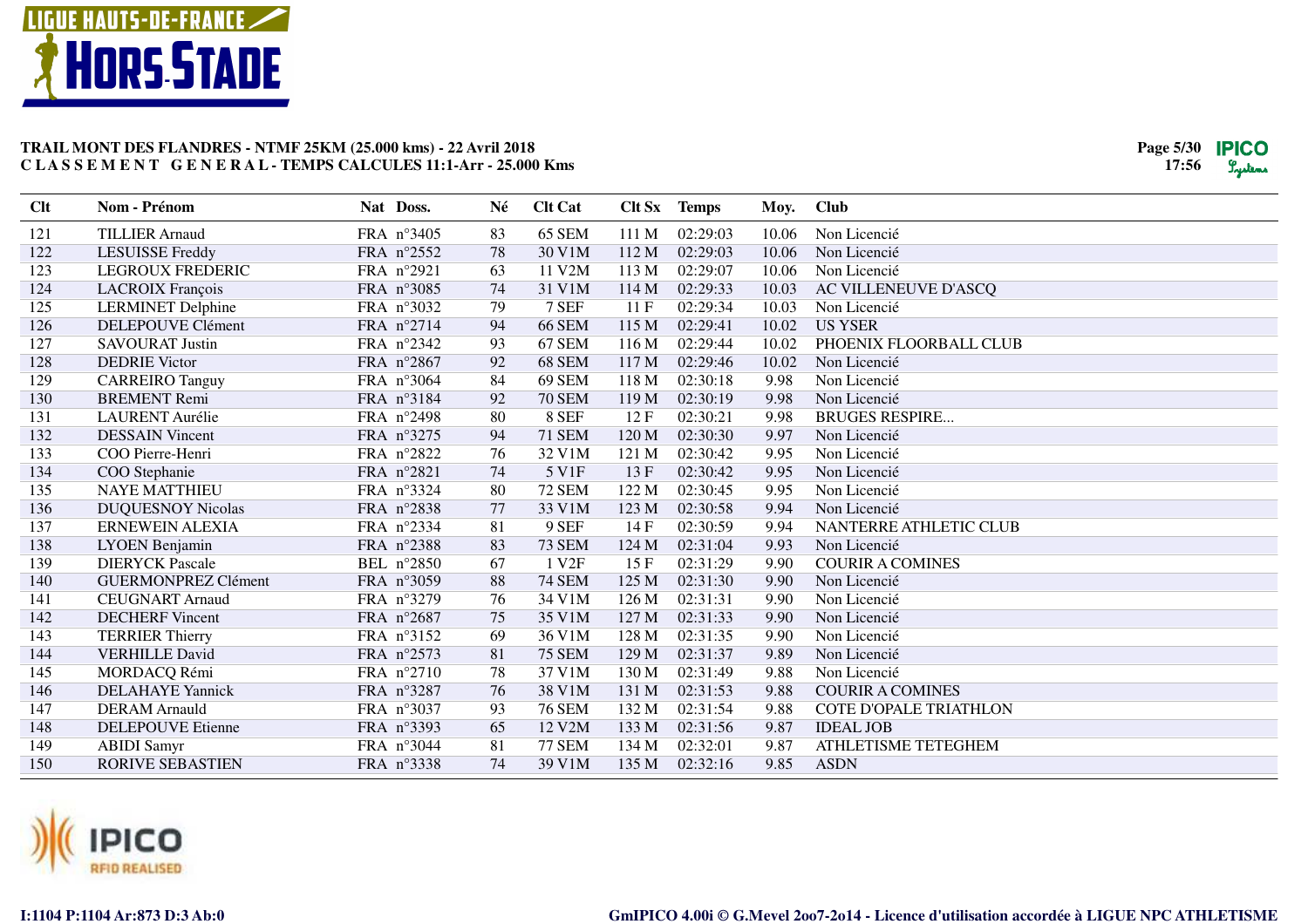

| Clt | Nom - Prénom                 | Nat Doss.  | Né | <b>Clt Cat</b> | Clt Sx | <b>Temps</b> | Moy. | <b>Club</b>              |
|-----|------------------------------|------------|----|----------------|--------|--------------|------|--------------------------|
| 151 | <b>RAMBUR Ludovic</b>        | FRA n°2620 | 84 | <b>78 SEM</b>  | 136 M  | 02:32:23     | 9.84 | Non Licencié             |
| 152 | <b>TIBERGHIEN Benoit luc</b> | FRA n°3021 | 87 | <b>79 SEM</b>  | 137 M  | 02:32:46     | 9.82 | Non Licencié             |
| 153 | <b>BOUTRY Martin</b>         | FRA n°3105 | 75 | 40 V1M         | 138 M  | 02:33:15     | 9.79 | Non Licencié             |
| 154 | FAGOO Jean-Charles           | FRA n°2589 | 62 | 13 V2M         | 139 M  | 02:33:29     | 9.77 | Non Licencié             |
| 155 | PYCKE Jonathan               | BEL n°2591 | 85 | <b>80 SEM</b>  | 140 M  | 02:33:31     | 9.77 | Non Licencié             |
| 156 | <b>LAURENT</b> Emilie        | FRA n°3121 | 79 | <b>10 SEF</b>  | 16F    | 02:34:20     | 9.72 | Non Licencié             |
| 157 | <b>CAMERLYNCK François</b>   | FRA n°3246 | 80 | <b>81 SEM</b>  | 141 M  | 02:34:25     | 9.71 | Non Licencié             |
| 158 | <b>BERTIER BENOIT</b>        | FRA n°2593 | 66 | 14 V2M         | 142 M  | 02:34:26     | 9.71 | Non Licencié             |
| 159 | <b>COLIN</b> Frederic        | FRA n°2754 | 71 | 41 V1M         | 143 M  | 02:34:30     | 9.71 | Non Licencié             |
| 160 | <b>BOUTOILLE François</b>    | FRA n°2629 | 85 | <b>82 SEM</b>  | 144 M  | 02:34:40     | 9.70 | Non Licencié             |
| 161 | <b>SIELLEZ Julien</b>        | FRA n°2981 | 84 | <b>83 SEM</b>  | 145 M  | 02:34:44     | 9.69 | Non Licencié             |
| 162 | <b>CUCHERE Théo</b>          | FRA n°2833 | 96 | 5 ESM          | 146 M  | 02:35:00     | 9.68 | Non Licencié             |
| 163 | <b>JASNIAK Sébastien</b>     | FRA n°2778 | 79 | <b>84 SEM</b>  | 147 M  | 02:35:08     | 9.67 | Non Licencié             |
| 164 | DELEPIERRE Sylvain           | FRA n°3013 | 72 | 42 V1M         | 148 M  | 02:35:19     | 9.66 | JOGGING CLUB DE LICQUES  |
| 165 | <b>BILLAUT</b> Jerome        | FRA n°2918 | 81 | <b>85 SEM</b>  | 149 M  | 02:35:38     | 9.64 | Non Licencié             |
| 166 | POUILLE Christophe           | FRA nº3147 | 82 | <b>86 SEM</b>  | 150 M  | 02:35:52     | 9.62 | Non Licencié             |
| 167 | <b>LAVERRE Dany</b>          | FRA n°3260 | 74 | 43 V1M         | 151 M  | 02:36:13     | 9.60 | Non Licencié             |
| 168 | <b>DEBACQ</b> Mathieu        | FRA n°2611 | 84 | <b>87 SEM</b>  | 152 M  | 02:36:16     | 9.60 | <b>OA HAZEBROUCK</b>     |
| 169 | <b>BLONDEZ</b> Emmanuel      | FRA n°2491 | 73 | 44 V1M         | 153 M  | 02:36:19     | 9.60 | Non Licencié             |
| 170 | <b>GONNET AMAURY</b>         | FRA n°3382 | 83 | <b>88 SEM</b>  | 154 M  | 02:36:29     | 9.59 | Non Licencié             |
| 171 | <b>BEAUVILLAIN Camille</b>   | FRA nº3164 | 82 | <b>11 SEF</b>  | 17F    | 02:36:29     | 9.59 | Non Licencié             |
| 172 | <b>MEUNIER Mikaël</b>        | FRA n°2874 | 83 | <b>89 SEM</b>  | 155 M  | 02:36:57     | 9.56 | Non Licencié             |
| 173 | <b>MORAUD Jean-Yves</b>      | FRA n°2378 | 56 | 3 V3M          | 156 M  | 02:37:02     | 9.55 | Non Licencié             |
| 174 | PLANCKE JOEL                 | FRA nº3191 | 69 | 45 V1M         | 157 M  | 02:37:14     | 9.54 | <b>COURIR A SEC BOIS</b> |
| 175 | <b>DUBOIS Florian</b>        | FRA n°2459 | 89 | <b>90 SEM</b>  | 158 M  | 02:37:24     | 9.53 | Non Licencié             |
| 176 | <b>BERNAERT</b> Stéphanie    | FRA n°2426 | 74 | 6 V1F          | 18F    | 02:37:24     | 9.53 | Non Licencié             |
| 177 | <b>TERRIER Gaëlle</b>        | FRA n°2417 | 77 | 7 V1F          | 19F    | 02:37:24     | 9.53 | LES ANGES DES MONTS      |
| 178 | <b>DEWINTRE LIONEL</b>       | FRA n°2873 | 65 | 15 V2M         | 159 M  | 02:37:25     | 9.53 | Non Licencié             |
| 179 | JOYEZ Frédéric               | FRA n°2866 | 82 | 91 SEM         | 160 M  | 02:37:30     | 9.52 | Non Licencié             |
| 180 | <b>LEFEBVRE Elodie</b>       | FRA n°2602 | 73 | 8 V1F          | 20F    | 02:37:30     | 9.52 | <b>US MARQUETTE</b>      |

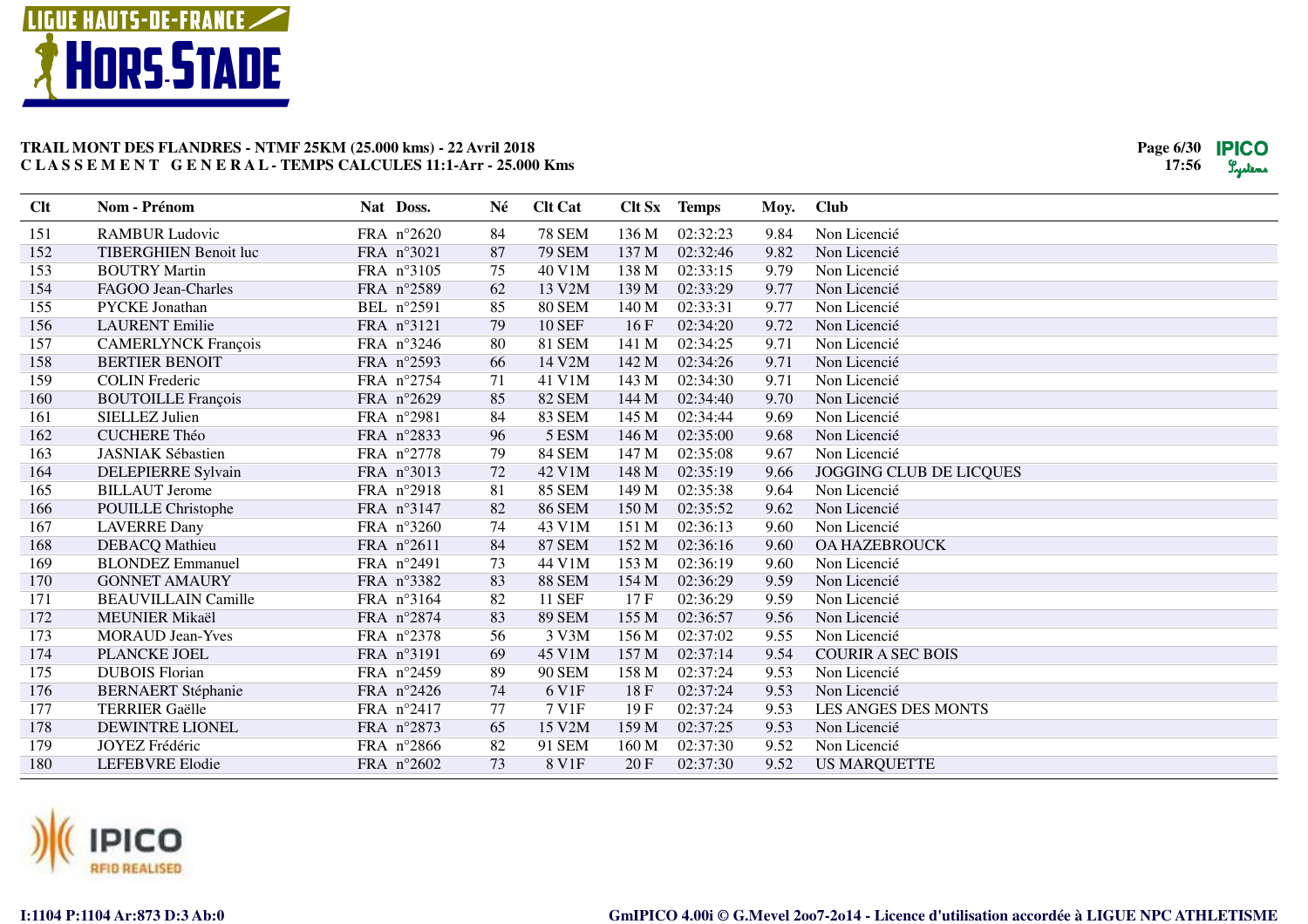

| Clt | Nom - Prénom              | Nat Doss.  | Né | <b>Clt Cat</b> |       | Clt Sx Temps | Moy. | <b>Club</b>                 |
|-----|---------------------------|------------|----|----------------|-------|--------------|------|-----------------------------|
| 181 | <b>GREMBER Rémy</b>       | FRA n°2320 | 90 | 92 SEM         | 161 M | 02:37:31     | 9.52 | Non Licencié                |
| 182 | <b>DEGRÈS</b> Yoann       | FRA n°2445 | 91 | 93 SEM         | 162 M | 02:37:34     | 9.52 | Non Licencié                |
| 183 | <b>CALLEWAERT David</b>   | FRA n°2944 | 73 | 46 V1M         | 163 M | 02:37:47     | 9.51 | Non Licencié                |
| 184 | <b>DORBANE Kaci</b>       | FRA n°3061 | 65 | 16 V2M         | 164 M | 02:37:51     | 9.50 | Non Licencié                |
| 185 | <b>LAUWERIER Florian</b>  | FRA n°2301 | 84 | <b>94 SEM</b>  | 165 M | 02:37:56     | 9.50 | Non Licencié                |
| 186 | <b>BRUNAUX PATRICE</b>    | FRA n°3266 | 60 | 17 V2M         | 166 M | 02:38:01     | 9.49 | FA WASQUEHAL                |
| 187 | PEQUIGNOT Thomas          | FRA n°2791 | 85 | 95 SEM         | 167 M | 02:38:02     | 9.49 | Non Licencié                |
| 188 | <b>OGER Guillaume</b>     | FRA n°3170 | 77 | 47 V1M         | 168 M | 02:38:08     | 9.49 | <b>JC WORMHOUT</b>          |
| 189 | <b>LEROY Rudy</b>         | FRA n°2379 | 78 | 48 V1M         | 169 M | 02:38:09     | 9.48 | Non Licencié                |
| 190 | <b>BRIOUL FRANCK</b>      | FRA n°3311 | 69 | 49 V1M         | 170 M | 02:38:19     | 9.48 | <b>RAMERY</b>               |
| 191 | <b>CARON</b> Antoine      | FRA n°2345 | 82 | <b>96 SEM</b>  | 171 M | 02:38:26     | 9.47 | Non Licencié                |
| 192 | <b>DEGRENDEL Sofie</b>    | BEL n°3084 | 77 | 9 V1F          | 21F   | 02:38:35     | 9.46 | <b>AP3T VTDL</b>            |
| 193 | <b>PARAYE</b> Romain      | FRA n°3128 | 87 | 97 SEM         | 172 M | 02:38:42     | 9.45 | Non Licencié                |
| 194 | <b>ALLANO Gilles</b>      | FRA n°3239 | 70 | 50 V1M         | 173 M | 02:38:44     | 9.45 | <b>REYDEL</b>               |
| 195 | VANCOILLIÉ Cédric         | FRA nº3396 | 78 | 51 V1M         | 174 M | 02:38:49     | 9.44 | QUESNOY POUR TOUS LES TEMPS |
| 196 | <b>GARITTE François</b>   | FRA n°2636 | 75 | 52 V1M         | 175 M | 02:38:59     | 9.44 | MOUSCRON MARATHON MEN       |
| 197 | <b>ALLION Romuald</b>     | FRA nº3169 | 74 | 53 V1M         | 176 M | 02:39:00     | 9.43 | Non Licencié                |
| 198 | PEINADO Ashley            | FRA n°3036 | 93 | <b>12 SEF</b>  | 22F   | 02:39:06     | 9.43 | Non Licencié                |
| 199 | <b>BLAEVOET CYRIL</b>     | FRA n°2689 | 84 | <b>98 SEM</b>  | 177 M | 02:39:08     | 9.43 | Non Licencié                |
| 200 | <b>MICHEAUX Charlotte</b> | FRA n°3233 | 87 | <b>13 SEF</b>  | 23F   | 02:39:11     | 9.42 | Non Licencié                |
| 201 | <b>MESLI</b> Vadim        | FRA n°2882 | 86 | <b>99 SEM</b>  | 178 M | 02:39:22     | 9.41 | Non Licencié                |
| 202 | <b>DELSAUX JEROME</b>     | FRA n°2362 | 82 | <b>100 SEM</b> | 179 M | 02:39:36     | 9.40 | JOGGING AVENTURE RONCQUOISE |
| 203 | <b>SANS Marie</b>         | FRA n°2711 | 78 | 10 V1F         | 24 F  | 02:39:40     | 9.39 | Non Licencié                |
| 204 | DERHILLE Jean baptiste    | FRA n°3243 | 81 | 101 SEM        | 180 M | 02:39:41     | 9.39 | Non Licencié                |
| 205 | <b>LENGLEN</b> Antoine    | FRA n°3034 | 88 | 102 SEM        | 181 M | 02:40:03     | 9.37 | Non Licencié                |
| 206 | <b>DESCAMPS</b> Fabien    | FRA n°2339 | 71 | 54 V1M         | 182 M | 02:40:06     | 9.37 | Non Licencié                |
| 207 | KESTELOOT Olivier         | FRA nº3213 | 69 | 55 V1M         | 183 M | 02:40:08     | 9.37 | Non Licencié                |
| 208 | <b>GILLOT Karine</b>      | FRA n°2932 | 74 | 11 V1F         | 25 F  | 02:40:09     | 9.37 | Non Licencié                |
| 209 | <b>DECLERCK Arnaud</b>    | FRA n°2500 | 75 | 56 V1M         | 184 M | 02:40:18     | 9.36 | Non Licencié                |
| 210 | <b>DELECOURT Delphine</b> | FRA n°2496 | 74 | 12 V1F         | 26F   | 02:40:24     | 9.35 | FREE RUNNERS LE CLUB        |

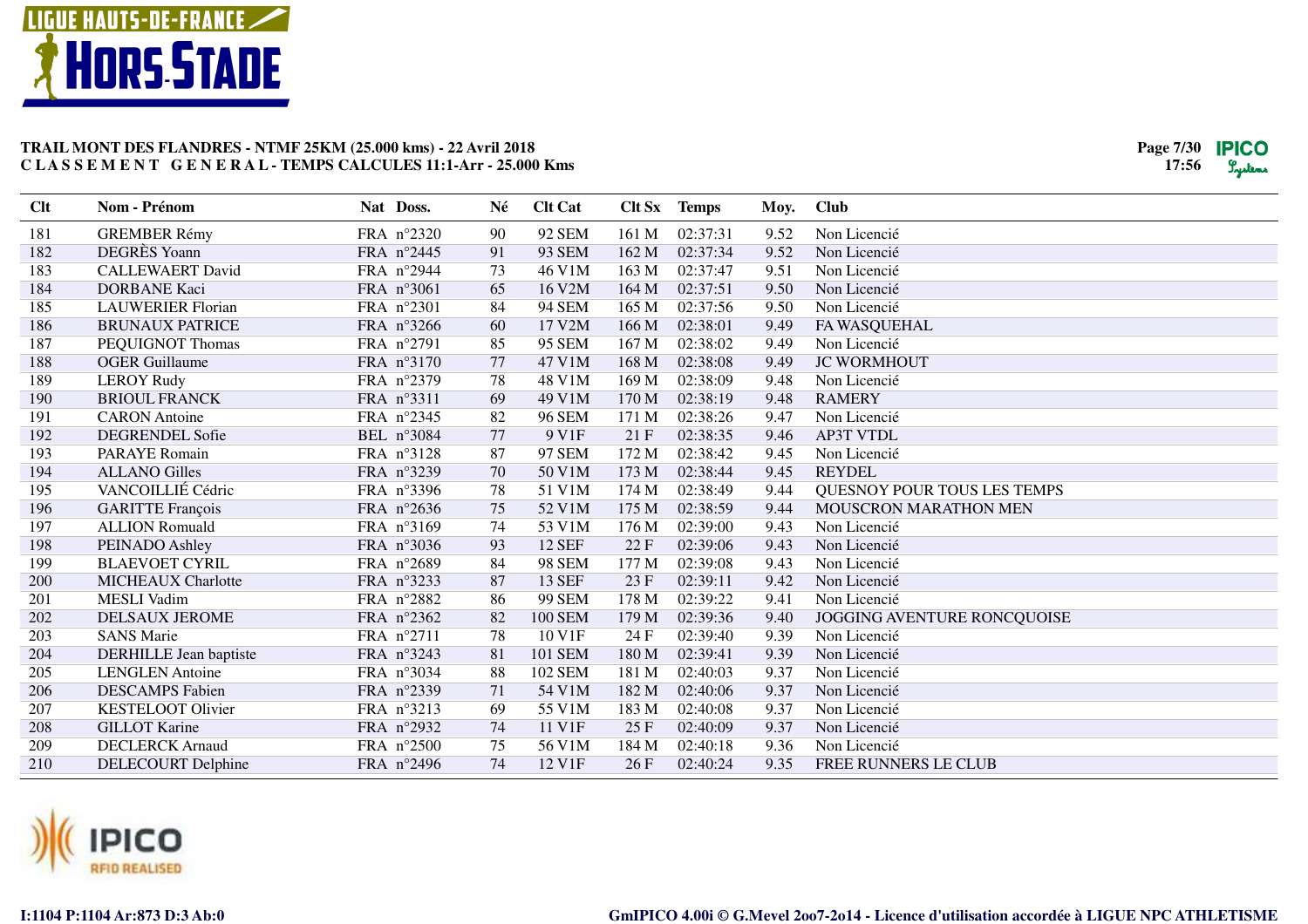

| Clt | Nom - Prénom                      | Nat Doss.  | Né | <b>Clt Cat</b> | Clt Sx | <b>Temps</b> | Moy. | <b>Club</b>                    |
|-----|-----------------------------------|------------|----|----------------|--------|--------------|------|--------------------------------|
| 211 | <b>BUISINE François-Guillaume</b> | FRA nº3196 | 75 | 57 V1M         | 185 M  | 02:40:34     | 9.34 | Non Licencié                   |
| 212 | <b>LOMBART OLIVIER</b>            | FRA n°3327 | 76 | 58 V1M         | 186 M  | 02:40:35     | 9.34 | ATELIER DES ARTS SUCRES        |
| 213 | <b>CAER Philippe</b>              | FRA n°2377 | 71 | 59 V1M         | 187 M  | 02:40:38     | 9.34 | Non Licencié                   |
| 214 | <b>LISON Sébastien</b>            | FRA nº3144 | 77 | 60 V1M         | 188 M  | 02:40:45     | 9.33 | <b>CO TRITH</b>                |
| 215 | <b>LISON</b> Myriam               | FRA n°3143 | 73 | 13 V1F         | 27 F   | 02:40:57     | 9.32 | <b>CO TRITH</b>                |
| 216 | <b>ROQUETTE ADRIEN</b>            | FRA n°3381 | 83 | 103 SEM        | 189 M  | 02:41:00     | 9.32 | Non Licencié                   |
| 217 | <b>MATONTI Alice</b>              | FRA n°3068 | 88 | <b>14 SEF</b>  | 28 F   | 02:41:01     | 9.32 | Non Licencié                   |
| 218 | PENIN Rémi                        | FRA n°2563 | 84 | <b>104 SEM</b> | 190 M  | 02:41:09     | 9.31 | Non Licencié                   |
| 219 | <b>DIDIER Alice</b>               | FRA n°2676 | 92 | <b>15 SEF</b>  | 29F    | 02:41:09     | 9.31 | Les Z'amis Coureurs Lambersart |
| 220 | <b>THOREZ Régis</b>               | FRA n°2649 | 73 | 61 V1M         | 191 M  | 02:41:12     | 9.31 | <b>COURIR A MERVILLE</b>       |
| 221 | <b>BOUILLON Sylvain</b>           | FRA n°2922 | 65 | 18 V2M         | 192 M  | 02:41:35     | 9.28 | <b>ASUD</b>                    |
| 222 | <b>BRUNAUX Yannick</b>            | FRA n°3269 | 86 | <b>105 SEM</b> | 193 M  | 02:41:36     | 9.28 | Non Licencié                   |
| 223 | <b>BIRLOUEZ CLAUDE</b>            | FRA n°3197 | 53 | 4 V3M          | 194 M  | 02:41:46     | 9.27 | Non Licencié                   |
| 224 | <b>MURRAY ISABELLE</b>            | FRA n°2683 | 76 | 14 V1F         | 30F    | 02:41:47     | 9.27 | PLANETE RUNNING AND WALKING    |
| 225 | <b>LEFEBVRE</b> Arnaud            | FRA n°2914 | 77 | 62 V1M         | 195 M  | 02:41:53     | 9.27 | Non Licencié                   |
| 226 | <b>KOPA Dimitri</b>               | FRA n°2600 | 86 | 106 SEM        | 196 M  | 02:42:02     | 9.26 | Non Licencié                   |
| 227 | MIRABAUD PHILIPPE                 | FRA n°3302 | 75 | 63 V1M         | 197 M  | 02:42:02     | 9.26 | <b>ASDN</b>                    |
| 228 | <b>VERMERSCH Damien</b>           | FRA n°3074 | 79 | <b>107 SEM</b> | 198 M  | 02:42:07     | 9.25 | Non Licencié                   |
| 229 | LE BON PASCAL                     | FRA n°3337 | 73 | 64 V1M         | 199 M  | 02:42:12     | 9.25 | <b>ASDN</b>                    |
| 230 | ARNALSTEEN LAURENT                | FRA n°3161 | 71 | 65 V1M         | 200 M  | 02:42:22     | 9.24 | <b>US MARQUETTE</b>            |
| 231 | <b>SWYNDAUW Emmanuel</b>          | FRA n°2467 | 74 | 66 V1M         | 201 M  | 02:42:23     | 9.24 | Non Licencié                   |
| 232 | <b>KELLER Xavier</b>              | FRA n°2444 | 75 | 67 V1M         | 202 M  | 02:42:23     | 9.24 | <b>US MARQUETTE</b>            |
| 233 | SENECHAL Frédéric                 | FRA n°2801 | 71 | 68 V1M         | 203 M  | 02:42:31     | 9.23 | Non Licencié                   |
| 234 | <b>HALLEUX</b> Jean baptiste      | FRA n°2394 | 84 | <b>108 SEM</b> | 204 M  | 02:42:38     | 9.22 | Non Licencié                   |
| 235 | <b>VERISSIMO Sebastien</b>        | FRA n°2785 | 79 | 109 SEM        | 205 M  | 02:42:38     | 9.22 | Non Licencié                   |
| 236 | <b>BEHAGUE Charlotte</b>          | FRA n°3077 | 82 | <b>16 SEF</b>  | 31 F   | 02:42:49     | 9.21 | Non Licencié                   |
| 237 | <b>BEHAGUE Nicolas</b>            | FRA n°3078 | 81 | 110 SEM        | 206 M  | 02:42:49     | 9.21 | Non Licencié                   |
| 238 | <b>HAESEBAERT</b> Doric           | FRA n°2848 | 80 | 111 SEM        | 207 M  | 02:42:50     | 9.21 | Non Licencié                   |
| 239 | <b>MACKE</b> Manuel               | FRA n°2836 | 88 | 112 SEM        | 208 M  | 02:42:58     | 9.20 | Non Licencié                   |
| 240 | <b>DELAUTEL Alexis</b>            | FRA n°2382 | 69 | 69 V1M         | 209 M  | 02:43:05     | 9.20 | Non Licencié                   |
|     |                                   |            |    |                |        |              |      |                                |

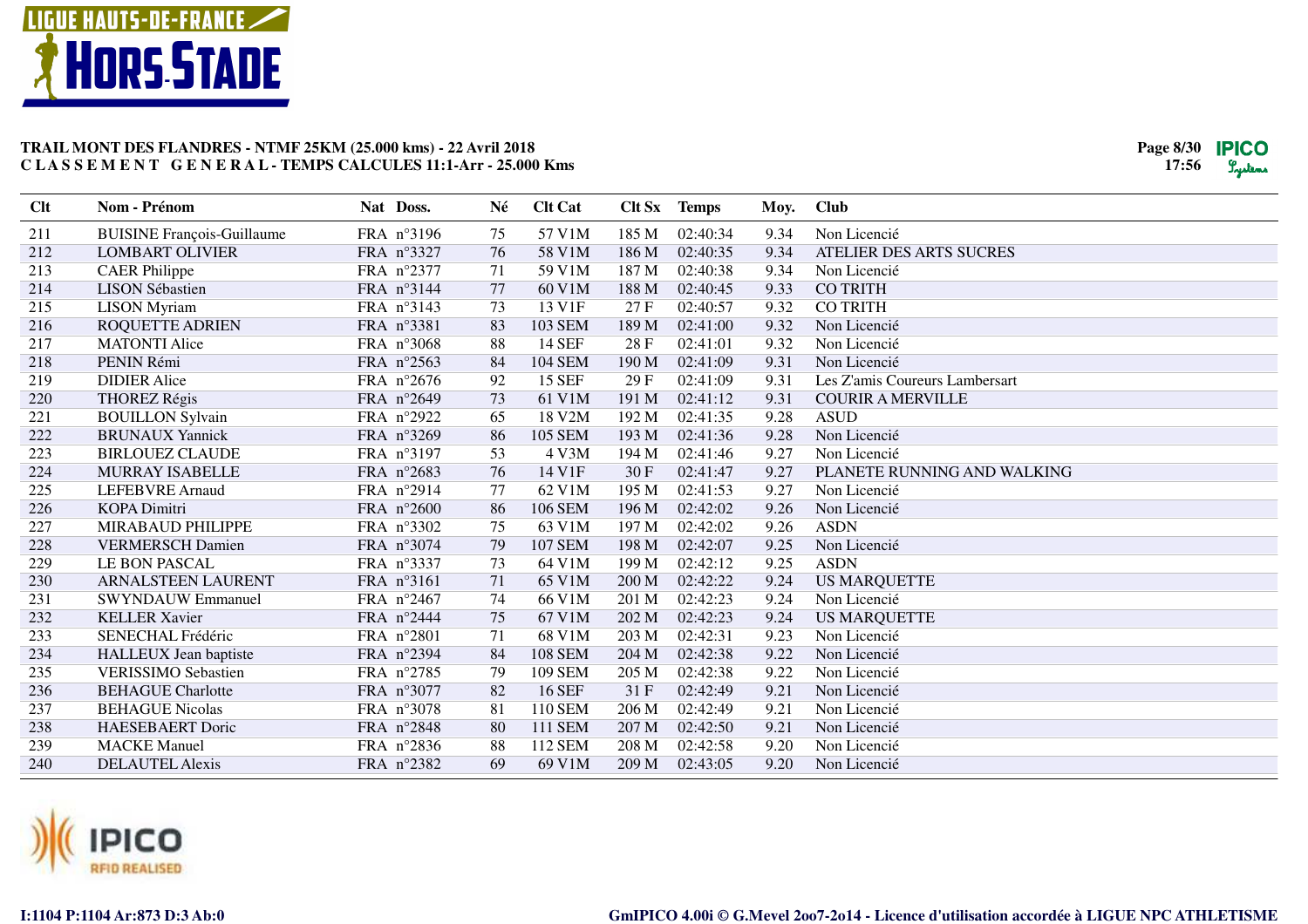

| Clt | <b>Nom - Prénom</b>           | Nat Doss.  | Né     | <b>Clt Cat</b>    |       | Clt Sx Temps | Moy. | <b>Club</b>                    |
|-----|-------------------------------|------------|--------|-------------------|-------|--------------|------|--------------------------------|
| 241 | D'HONDT Julie                 | FRA n°3083 | 88     | <b>17 SEF</b>     | 32F   | 02:43:07     | 9.20 | ATHLETIC CLUB DES 4 VENTS ACHI |
| 242 | <b>MORLOT</b> Florence        | FRA n°2508 | 65     | 2 V <sub>2F</sub> | 33 F  | 02:43:13     | 9.19 | JOGGING AVENTURE RONCQUOISE    |
| 243 | <b>BLONDEEL Marie</b>         | FRA n°2595 | 84     | <b>18 SEF</b>     | 34 F  | 02:43:20     | 9.18 | Non Licencié                   |
| 244 | <b>WALLET FREDERIC</b>        | FRA n°2590 | 73     | 70 V1M            | 210 M | 02:43:27     | 9.18 | Non Licencié                   |
| 245 | ROUFFLE Amélie                | FRA n°2928 | 85     | <b>19 SEF</b>     | 35F   | 02:43:29     | 9.18 | Non Licencié                   |
| 246 | LECOCQ Annabelle              | FRA n°3401 | 72     | 15 V1F            | 36F   | 02:43:30     | 9.17 | ASPTT LILLE METROPOLE          |
| 247 | <b>DISLAIRE</b> Remi          | FRA n°3386 | 83     | 113 SEM           | 211 M | 02:43:50     | 9.16 | Non Licencié                   |
| 248 | <b>CARON DOMINIQUE</b>        | FRA n°3354 | 62     | 19 V2M            | 212 M | 02:43:50     | 9.16 | <b>AUTO EXPO</b>               |
| 249 | <b>CAULIER François</b>       | FRA n°3065 | 71     | 71 V1M            | 213 M | 02:43:56     | 9.15 | Non Licencié                   |
| 250 | TABARY Rémi                   | FRA n°2826 | $77\,$ | 72 V1M            | 214 M | 02:43:56     | 9.15 | ATHLETISME CLUB SECLINOIS      |
| 251 | <b>STAIGER Valerie</b>        | FRA n°3384 | 84     | <b>20 SEF</b>     | 37F   | 02:44:03     | 9.14 | Non Licencié                   |
| 252 | <b>SCHEERS Jean Michel</b>    | FRA n°3130 | 60     | 20 V2M            | 215 M | 02:44:08     | 9.14 | Non Licencié                   |
| 253 | <b>DELCROIX Matthieu</b>      | FRA n°3103 | 81     | 114 SEM           | 216 M | 02:44:10     | 9.14 | Non Licencié                   |
| 254 | <b>TANGHE Olivier</b>         | FRA n°2893 | 80     | 115 SEM           | 217 M | 02:44:12     | 9.14 | Non Licencié                   |
| 255 | DEHAESE Christophe            | FRA n°2969 | 73     | 73 V1M            | 218 M | 02:44:12     | 9.14 | OLYMPIQUE GRANDE-SYNTHE ATHLE  |
| 256 | <b>SIMOEN Pierre-Edouard</b>  | FRA n°2392 | 86     | 116 SEM           | 219 M | 02:44:18     | 9.13 | TRIPEL RUN ST JANS CAPPEL      |
| 257 | <b>BLARET</b> Laurent         | FRA n°3017 | 67     | 21 V2M            | 220 M | 02:44:19     | 9.13 | <b>AC CAPELLOIS</b>            |
| 258 | <b>SIMOEN</b> Charles-antoine | FRA n°2390 | 90     | <b>117 SEM</b>    | 221 M | 02:44:22     | 9.13 | TRIPEL RUN ST JANS CAPPEL      |
| 259 | <b>CATHELIN Antoine</b>       | FRA n°2771 | 74     | 74 V1M            | 222 M | 02:44:24     | 9.12 | Non Licencié                   |
| 260 | <b>OKORO</b> Stanley          | USA n°2308 | 85     | 118 SEM           | 223 M | 02:44:26     | 9.12 | Non Licencié                   |
| 261 | <b>LECLERC</b> Alexandre      | FRA n°2839 | 84     | 119 SEM           | 224 M | 02:44:36     | 9.11 | Non Licencié                   |
| 262 | SELOSSE Jean-louis            | FRA n°2851 | 84     | <b>120 SEM</b>    | 225 M | 02:44:37     | 9.11 | Non Licencié                   |
| 263 | <b>GRESSIER Delphine</b>      | FRA n°3292 | 74     | 16 V1F            | 38F   | 02:44:40     | 9.11 | TEAM TRAIL 62                  |
| 264 | <b>REQUIN Antoine</b>         | FRA n°2544 | 84     | 121 SEM           | 226 M | 02:44:50     | 9.10 | Non Licencié                   |
| 265 | <b>MOITEL Nicolas</b>         | FRA n°2366 | 80     | <b>122 SEM</b>    | 227 M | 02:44:54     | 9.10 | Non Licencié                   |
| 266 | <b>BONZANINI Elodie</b>       | FRA n°2947 | 86     | 21 SEF            | 39 F  | 02:44:55     | 9.10 | Non Licencié                   |
| 267 | <b>CANTAGREL Marie</b>        | FRA nº3159 | 89     | <b>22 SEF</b>     | 40 F  | 02:44:57     | 9.09 | Non Licencié                   |
| 268 | <b>THELIER Ludovic</b>        | FRA n°2507 | 69     | 75 V1M            | 228 M | 02:44:57     | 9.09 | <b>BTWIN</b>                   |
| 269 | <b>GRUYEZ</b> Etienne         | FRA n°2407 | 76     | 76 V1M            | 229 M | 02:45:01     | 9.09 | JOGGING AVENTURE RONCQUOISE    |
| 270 | <b>GARVES David</b>           | FRA n°3264 | 76     | 77 V1M            | 230 M | 02:45:01     | 9.09 | Non Licencié                   |

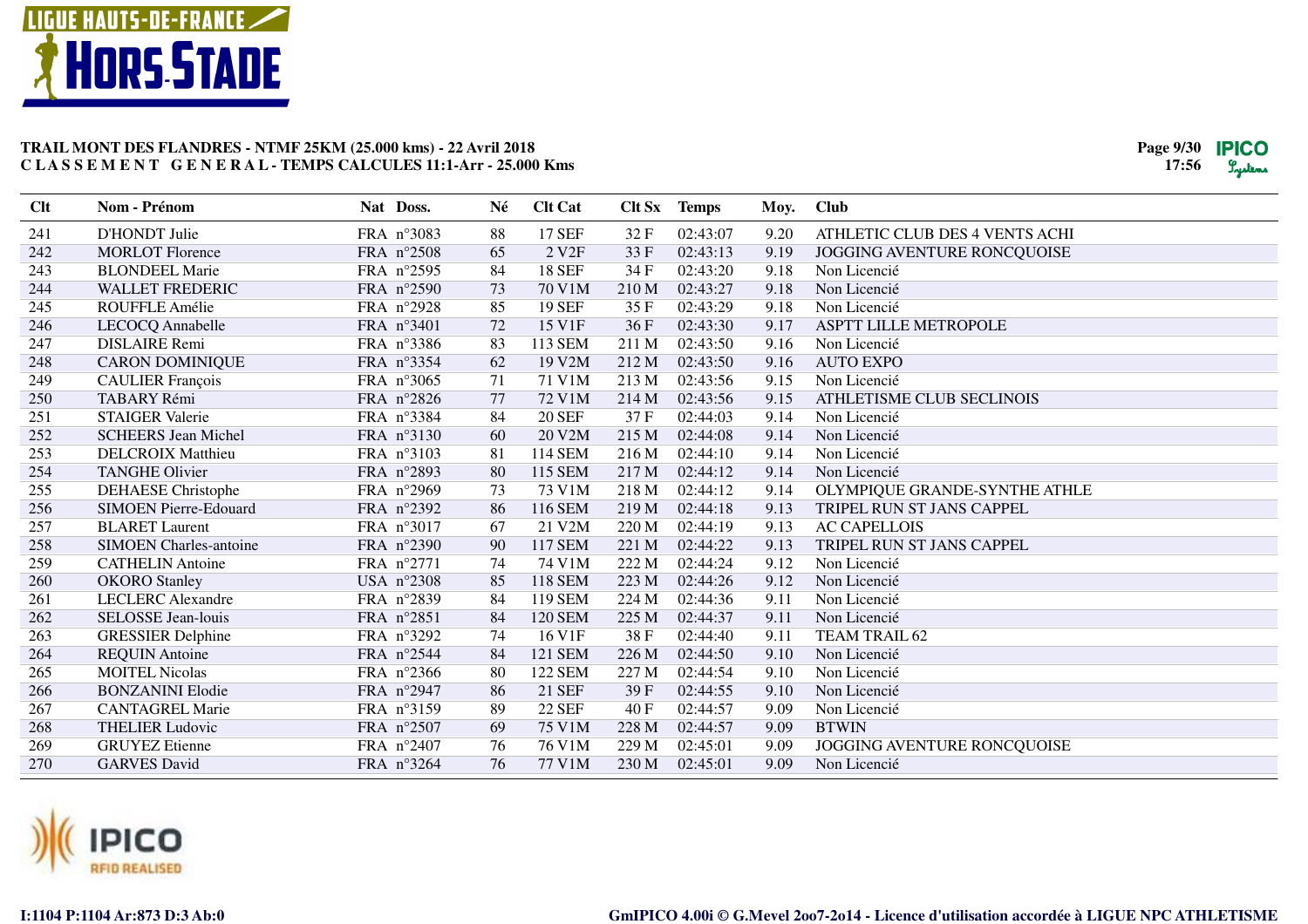

| Clt | Nom - Prénom                | Nat Doss.  | Né | <b>Clt Cat</b> |       | Clt Sx Temps | Moy. | <b>Club</b>                 |
|-----|-----------------------------|------------|----|----------------|-------|--------------|------|-----------------------------|
| 271 | <b>MASSON KEVIN</b>         | FRA nº3315 | 88 | 123 SEM        | 231 M | 02:45:01     | 9.09 | <b>COOK IN GARDEN</b>       |
| 272 | <b>LENIERE</b> Michel       | FRA n°2884 | 95 | <b>124 SEM</b> | 232 M | 02:45:08     | 9.08 | Non Licencié                |
| 273 | VIGNOZZI Alexandre          | FRA n°3210 | 77 | 78 V1M         | 233 M | 02:45:10     | 9.08 | Non Licencié                |
| 274 | <b>DUCHEMIN STEPHANIE</b>   | FRA n°3195 | 76 | 17 V1F         | 41F   | 02:45:18     | 9.08 | Non Licencié                |
| 275 | <b>LEROY Samuel</b>         | FRA n°2428 | 76 | 79 V1M         | 234 M | 02:45:27     | 9.07 | Non Licencié                |
| 276 | <b>COUVREUR Sebastien</b>   | FRA n°2956 | 69 | 80 V1M         | 235 M | 02:45:30     | 9.06 | Non Licencié                |
| 277 | <b>DEKENS</b> David         | FRA n°2431 | 74 | 81 V1M         | 236 M | 02:45:35     | 9.06 | Non Licencié                |
| 278 | <b>VERMERSCH Barthélemy</b> | FRA n°3093 | 96 | 6 ESM          | 237 M | 02:45:42     | 9.05 | <b>VILLE DE BAILLEUL</b>    |
| 279 | <b>GILLOT Nicolas</b>       | FRA n°2931 | 72 | 82 V1M         | 238 M | 02:45:48     | 9.05 | Non Licencié                |
| 280 | <b>COUSIN</b> Alexandre     | FRA n°2363 | 79 | <b>125 SEM</b> | 239 M | 02:45:50     | 9.05 | CAC                         |
| 281 | <b>THELLIER Guillaume</b>   | FRA n°2673 | 84 | 126 SEM        | 240 M | 02:45:54     | 9.04 | Non Licencié                |
| 282 | <b>CUCHERE Martin</b>       | FRA n°2834 | 90 | <b>127 SEM</b> | 241 M | 02:46:00     | 9.04 | Non Licencié                |
| 283 | <b>MEQUIGNON JULIEN</b>     | FRA n°2624 | 83 | <b>128 SEM</b> | 242 M | 02:46:00     | 9.04 | Non Licencié                |
| 284 | <b>COLLEWET Jimmy</b>       | FRA n°3237 | 82 | <b>129 SEM</b> | 243 M | 02:46:02     | 9.03 | Non Licencié                |
| 285 | <b>BLONDEEL NINA</b>        | FRA n°2720 | 90 | <b>23 SEF</b>  | 42F   | 02:46:04     | 9.03 | Non Licencié                |
| 286 | <b>BERQUE Marc</b>          | FRA n°3231 | 72 | 83 V1M         | 244 M | 02:46:05     | 9.03 | Non Licencié                |
| 287 | <b>VERMEULEN Vincent</b>    | FRA n°3076 | 74 | 84 V1M         | 245 M | 02:46:12     | 9.03 | Non Licencié                |
| 288 | DECOOL Jerome               | FRA n°2476 | 76 | 85 V1M         | 246 M | 02:46:18     | 9.02 | Non Licencié                |
| 289 | PENNEQUIN Pascal            | FRA n°2752 | 60 | 22 V2M         | 247 M | 02:46:20     | 9.02 | PLANETE RUNNING AND WALKING |
| 290 | <b>CASTELAIN</b> Jean Louis | FRA n°3399 | 62 | 23 V2M         | 248 M | 02:46:23     | 9.02 | Non Licencié                |
| 291 | <b>DRUBIGNY Damien</b>      | FRA n°2976 | 75 | 86 V1M         | 249 M | 02:46:23     | 9.02 | Non Licencié                |
| 292 | <b>VERHILLE Benjamin</b>    | FRA n°3025 | 78 | 87 V1M         | 250 M | 02:46:24     | 9.01 | <b>CE TOTAL TRTG</b>        |
| 293 | <b>BUTEZ Bertrand</b>       | FRA n°2560 | 73 | 88 V1M         | 251 M | 02:46:25     | 9.01 | Non Licencié                |
| 294 | <b>BRIDOUX Christophe</b>   | FRA n°2375 | 65 | 24 V2M         | 252 M | 02:46:25     | 9.01 | ASEC80                      |
| 295 | <b>DERHILLE Valentin</b>    | FRA n°2722 | 91 | 130 SEM        | 253 M | 02:46:30     | 9.01 | Non Licencié                |
| 296 | PLANCKE NADÈGE              | FRA n°3004 | 87 | 24 SEF         | 43 F  | 02:46:32     | 9.01 | Non Licencié                |
| 297 | <b>DOURLENS Julien</b>      | FRA n°2446 | 82 | 131 SEM        | 254 M | 02:46:32     | 9.01 | Non Licencié                |
| 298 | VANCAYZEELE CHRISTIAN       | FRA n°3322 | 57 | 5 V3M          | 255 M | 02:46:42     | 9.00 | <b>CCFI</b>                 |
| 299 | <b>DEVENOT</b> Samuel       | FRA n°2749 | 81 | 132 SEM        | 256 M | 02:46:44     | 9.00 | Non Licencié                |
| 300 | DELETTRE Jean-Cyril         | FRA n°2318 | 69 | 89 V1M         | 257 M | 02:46:48     | 8.99 | Non Licencié                |

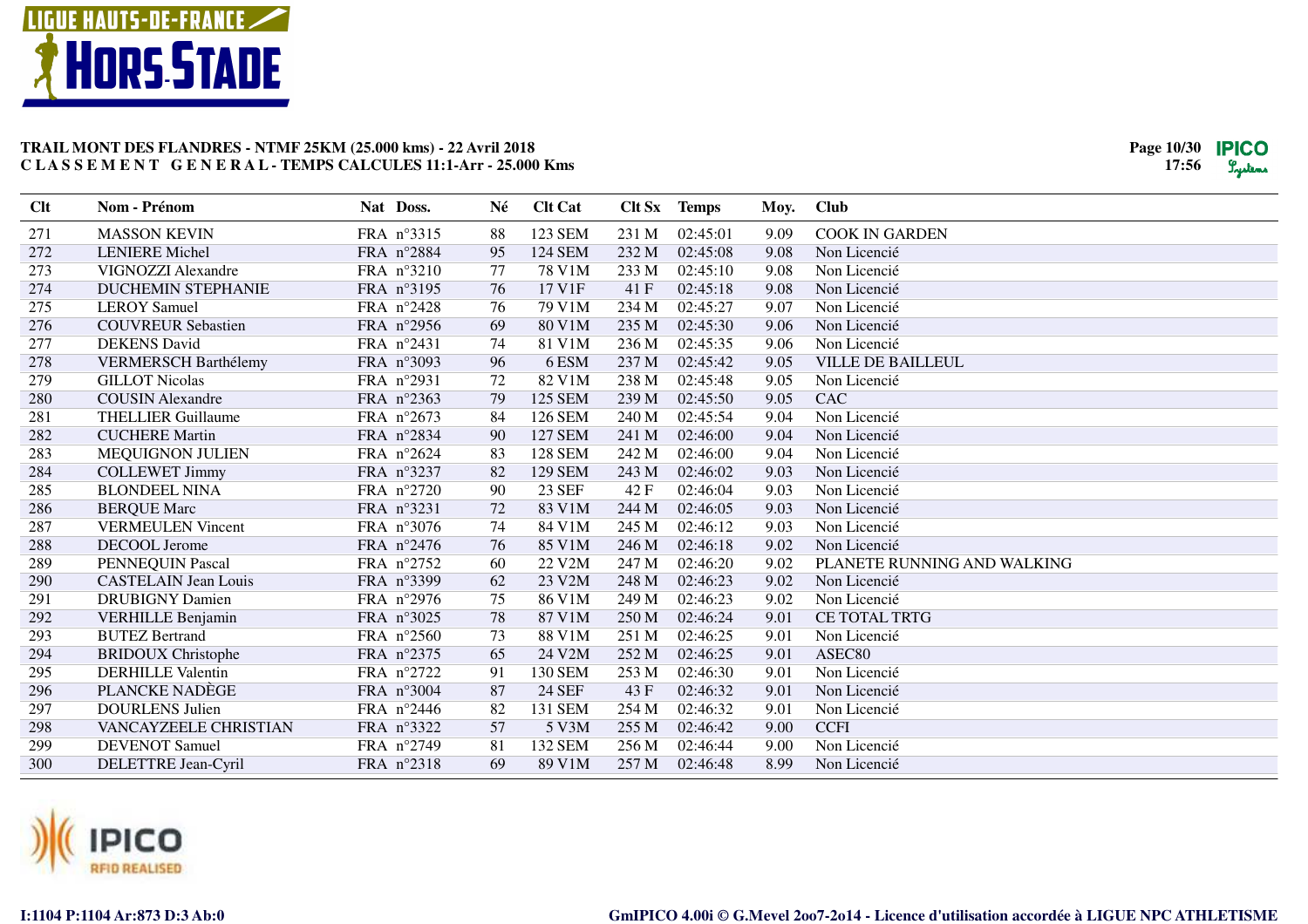

| Clt | Nom - Prénom                | Nat Doss.  | Né | <b>Clt Cat</b> | Clt Sx | <b>Temps</b> | Moy. | Club                          |
|-----|-----------------------------|------------|----|----------------|--------|--------------|------|-------------------------------|
| 301 | <b>BONNEL Anne Sophie</b>   | FRA n°3230 | 76 | 18 V1F         | 44 F   | 02:46:49     | 8.99 | FA WASQUEHAL                  |
| 302 | <b>MACKE Alain</b>          | FRA n°2864 | 66 | 25 V2M         | 258 M  | 02:47:00     | 8.98 | <b>ASDN</b>                   |
| 303 | <b>HODIQUE Myriam</b>       | FRA n°3295 | 76 | 19 V1F         | 45F    | 02:47:00     | 8.98 | TEAM TRAIL 62                 |
| 304 | <b>DUBOIS Maxime</b>        | FRA n°2665 | 82 | 133 SEM        | 259 M  | 02:47:06     | 8.98 | Non Licencié                  |
| 305 | <b>FOUGNIES Guillaume</b>   | FRA n°2609 | 85 | 134 SEM        | 260 M  | 02:47:31     | 8.95 | TEAM TRAIL OPALE              |
| 306 | <b>CARLIER PEGGY</b>        | FRA n°3181 | 74 | 20 V1F         | 46 F   | 02:47:40     | 8.95 | Non Licencié                  |
| 307 | <b>MEGRET Olivier</b>       | FRA n°3038 | 75 | 90 V1M         | 261 M  | 02:47:44     | 8.94 | Non Licencié                  |
| 308 | <b>KIECKEN Jf</b>           | FRA n°2616 | 71 | 91 V1M         | 262 M  | 02:47:44     | 8.94 | Non Licencié                  |
| 309 | <b>ROYER Arnaud</b>         | FRA n°2786 | 69 | 92 V1M         | 263 M  | 02:47:48     | 8.94 | Non Licencié                  |
| 310 | <b>STACHON Guillaume</b>    | FRA n°2637 | 69 | 93 V1M         | 264 M  | 02:48:01     | 8.93 | <b>RC ARRAS</b>               |
| 311 | VIGNY Dan                   | FRA n°2584 | 80 | 135 SEM        | 265 M  | 02:48:02     | 8.93 | Non Licencié                  |
| 312 | <b>BERQUEZ Karine</b>       | FRA n°3014 | 74 | 21 V1F         | 47 F   | 02:48:11     | 8.92 | <b>AC CAPELLOIS</b>           |
| 313 | <b>BOURBOTTE BENOIT</b>     | FRA n°3355 | 87 | 136 SEM        | 266 M  | 02:48:23     | 8.91 | <b>AUTO EXPO</b>              |
| 314 | <b>MEURANT</b> Jean-Pierre  | FRA n°2579 | 59 | 26 V2M         | 267 M  | 02:48:28     | 8.90 | Non Licencié                  |
| 315 | PAPEGHIN Yvon               | FRA n°2549 | 55 | 6 V3M          | 268 M  | 02:48:33     | 8.90 | <b>HERLIES RANDO RUN</b>      |
| 316 | <b>GEERAERT</b> Laurent     | FRA n°2923 | 80 | <b>137 SEM</b> | 269 M  | 02:48:37     | 8.90 | Non Licencié                  |
| 317 | <b>ARMAND</b> Franck        | FRA n°2757 | 76 | 94 V1M         | 270 M  | 02:48:43     | 8.89 | Non Licencié                  |
| 318 | <b>PLATIAU</b> Alexis       | FRA n°3216 | 67 | 27 V2M         | 271 M  | 02:49:10     | 8.87 | RUNNING VAUDRICOURT           |
| 319 | <b>KELLER</b> Dominique     | FRA n°3392 | 61 | 28 V2M         | 272 M  | 02:49:12     | 8.87 | Non Licencié                  |
| 320 | <b>DHAEYER Jean-Laurent</b> | FRA n°2960 | 91 | <b>138 SEM</b> | 273 M  | 02:49:14     | 8.86 | Non Licencié                  |
| 321 | <b>VAESKEN THOMAS</b>       | FRA n°3370 | 86 | 139 SEM        | 274 M  | 02:49:19     | 8.86 | <b>BRASSERIE ST SYLVESTRE</b> |
| 322 | <b>BERQUEZ Michel</b>       | FRA n°3015 | 69 | 95 V1M         | 275 M  | 02:49:20     | 8.86 | <b>AC CAPELLOIS</b>           |
| 323 | <b>FLAVIGNY Freddy</b>      | FRA n°2930 | 85 | 140 SEM        | 276 M  | 02:49:21     | 8.86 | Non Licencié                  |
| 324 | <b>BOURY Johann</b>         | FRA n°2813 | 78 | 96 V1M         | 277 M  | 02:49:23     | 8.86 | Non Licencié                  |
| 325 | PLASSON MICHEL              | FRA n°2857 | 53 | 7 V3M          | 278 M  | 02:49:25     | 8.85 | Non Licencié                  |
| 326 | ROUSSEL Philippe            | FRA n°3056 | 71 | 97 V1M         | 279 M  | 02:49:33     | 8.85 | Non Licencié                  |
| 327 | <b>VERLEY SYLVAIN</b>       | FRA n°3356 | 83 | 141 SEM        | 280 M  | 02:49:45     | 8.84 | <b>TECHNIFLAG</b>             |
| 328 | <b>SEGARD Florian</b>       | FRA n°2888 | 89 | 142 SEM        | 281 M  | 02:49:47     | 8.84 | Non Licencié                  |
| 329 | DELEPOUVE Xavier            | FRA n°2709 | 65 | 29 V2M         | 282 M  | 02:49:57     | 8.83 | <b>US YSER</b>                |
| 330 | <b>MASUREL PIERRE</b>       | FRA n°2825 | 60 | 30 V2M         | 283 M  | 02:50:01     | 8.82 | Non Licencié                  |

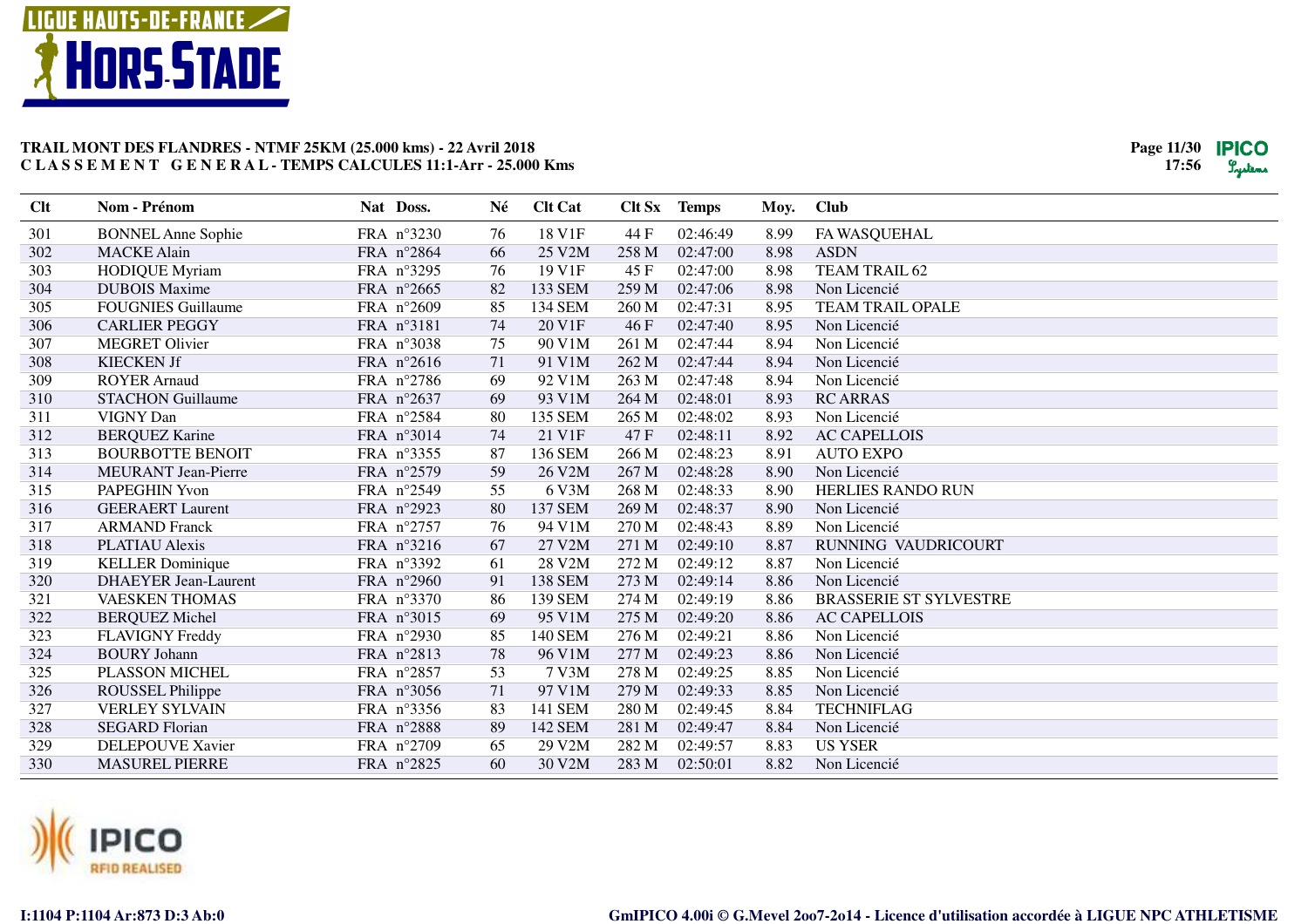

| Clt | Nom - Prénom               | Nat Doss.  | Né | <b>Clt Cat</b> |       | Clt Sx Temps | Moy. | <b>Club</b>                   |
|-----|----------------------------|------------|----|----------------|-------|--------------|------|-------------------------------|
| 331 | <b>DEGHOUY Eric</b>        | FRA n°2725 | 69 | 98 V1M         | 284 M | 02:50:06     | 8.82 | Non Licencié                  |
| 332 | <b>HULOT</b> Anthony       | FRA n°2653 | 76 | 99 V1M         | 285 M | 02:50:24     | 8.80 | <b>LRT</b>                    |
| 333 | <b>ROGER Didier</b>        | FRA n°3177 | 79 | 143 SEM        | 286 M | 02:50:25     | 8.80 | Non Licencié                  |
| 334 | <b>VERRIELE SYLVAIN</b>    | FRA n°3003 | 87 | 144 SEM        | 287 M | 02:50:33     | 8.80 | Non Licencié                  |
| 335 | <b>CRUNELLE Jean-Louis</b> | FRA n°3255 | 82 | 145 SEM        | 288 M | 02:50:44     | 8.79 | <b>USCUD</b>                  |
| 336 | PREUVOT Didier             | FRA n°3217 | 64 | 31 V2M         | 289 M | 02:51:03     | 8.77 | <b>PASS'RUNNING</b>           |
| 337 | <b>LAFON Sylvain</b>       | FRA n°2733 | 78 | 100 V1M        | 290 M | 02:51:09     | 8.76 | Non Licencié                  |
| 338 | <b>SAINTON ARNAUD</b>      | FRA n°3368 | 82 | 146 SEM        | 291 M | 02:51:10     | 8.76 | <b>BRASSERIE ST SYLVESTRE</b> |
| 339 | <b>MAILLARD Ludovic</b>    | FRA n°2860 | 73 | 101 V1M        | 292 M | 02:51:19     | 8.76 | DES ETOILES DANS LES YEUX     |
| 340 | <b>BETTE Guillaume</b>     | FRA n°2938 | 74 | 102 V1M        | 293 M | 02:51:29     | 8.75 | Non Licencié                  |
| 341 | <b>DARUL Marie</b>         | FRA n°3115 | 86 | <b>25 SEF</b>  | 48 F  | 02:51:31     | 8.75 | Non Licencié                  |
| 342 | <b>BOURGEOIS Pierre</b>    | FRA n°2871 | 58 | 8 V3M          | 294 M | 02:51:41     | 8.74 | Non Licencié                  |
| 343 | <b>MARTEEL Julien</b>      | FRA n°2415 | 82 | <b>147 SEM</b> | 295 M | 02:51:43     | 8.74 | Non Licencié                  |
| 344 | <b>DEGRAEVE Denis</b>      | FRA n°2810 | 80 | 148 SEM        | 296 M | 02:51:44     | 8.74 | Non Licencié                  |
| 345 | <b>DUMAS FLORIAN</b>       | FRA n°3404 | 83 | 149 SEM        | 297 M | 02:51:48     | 8.73 | <b>BRASSERIE ST SYLVESTRE</b> |
| 346 | <b>VANDAMME</b> Laurent    | FRA n°2828 | 64 | 32 V2M         | 298 M | 02:51:49     | 8.73 | <b>RUN IN BOUSBECQUE</b>      |
| 347 | <b>LEMAY</b> Jerome        | FRA n°3049 | 71 | 103 V1M        | 299 M | 02:51:59     | 8.72 | Non Licencié                  |
| 348 | <b>COLIN Emmanuel</b>      | FRA n°3154 | 70 | 104 V1M        | 300 M | 02:52:06     | 8.72 | LILLE RUNNING TEAM            |
| 349 | KUCHCINSKI Grégory         | FRA n°2844 | 86 | <b>150 SEM</b> | 301 M | 02:52:08     | 8.71 | Non Licencié                  |
| 350 | <b>LECLERCQ Pauline</b>    | FRA n°2371 | 93 | <b>26 SEF</b>  | 49 F  | 02:52:12     | 8.71 | Non Licencié                  |
| 351 | <b>GORRIQUER Guillaume</b> | FRA n°2373 | 91 | <b>151 SEM</b> | 302 M | 02:52:13     | 8.71 | Non Licencié                  |
| 352 | <b>AGNERAY Julien</b>      | FRA n°2980 | 86 | <b>152 SEM</b> | 303 M | 02:52:18     | 8.71 | Non Licencié                  |
| 353 | <b>BERNARD</b> Alban       | FRA n°3016 | 70 | 105 V1M        | 304 M | 02:52:21     | 8.70 | Non Licencié                  |
| 354 | <b>DEWAGTERE Thierry</b>   | FRA n°3091 | 71 | 106 V1M        | 305 M | 02:52:30     | 8.70 | Non Licencié                  |
| 355 | PRUVOST Emmanuel           | FRA n°3089 | 87 | 153 SEM        | 306 M | 02:52:30     | 8.70 | Non Licencié                  |
| 356 | <b>BOUILLON Mathilde</b>   | FRA n°3150 | 81 | <b>27 SEF</b>  | 50F   | 02:52:35     | 8.69 | <b>ASSO RAVENSBERG</b>        |
| 357 | <b>BOUILLON</b> Cedric     | FRA n°3149 | 79 | <b>154 SEM</b> | 307 M | 02:52:36     | 8.69 | Non Licencié                  |
| 358 | <b>ERNEWEIN Floriane</b>   | FRA n°2335 | 78 | 22 V1F         | 51 F  | 02:52:39     | 8.69 | <b>ASPTT LILLE METROPOLE</b>  |
| 359 | <b>MEUNIER Helene</b>      | FRA n°2331 | 83 | <b>28 SEF</b>  | 52F   | 02:52:41     | 8.69 | <b>SKWAL ATHLON</b>           |
| 360 | <b>LAURENT MELANIE</b>     | FRA n°3351 | 93 | <b>29 SEF</b>  | 53 F  | 02:52:43     | 8.69 | <b>AUCHAN</b>                 |

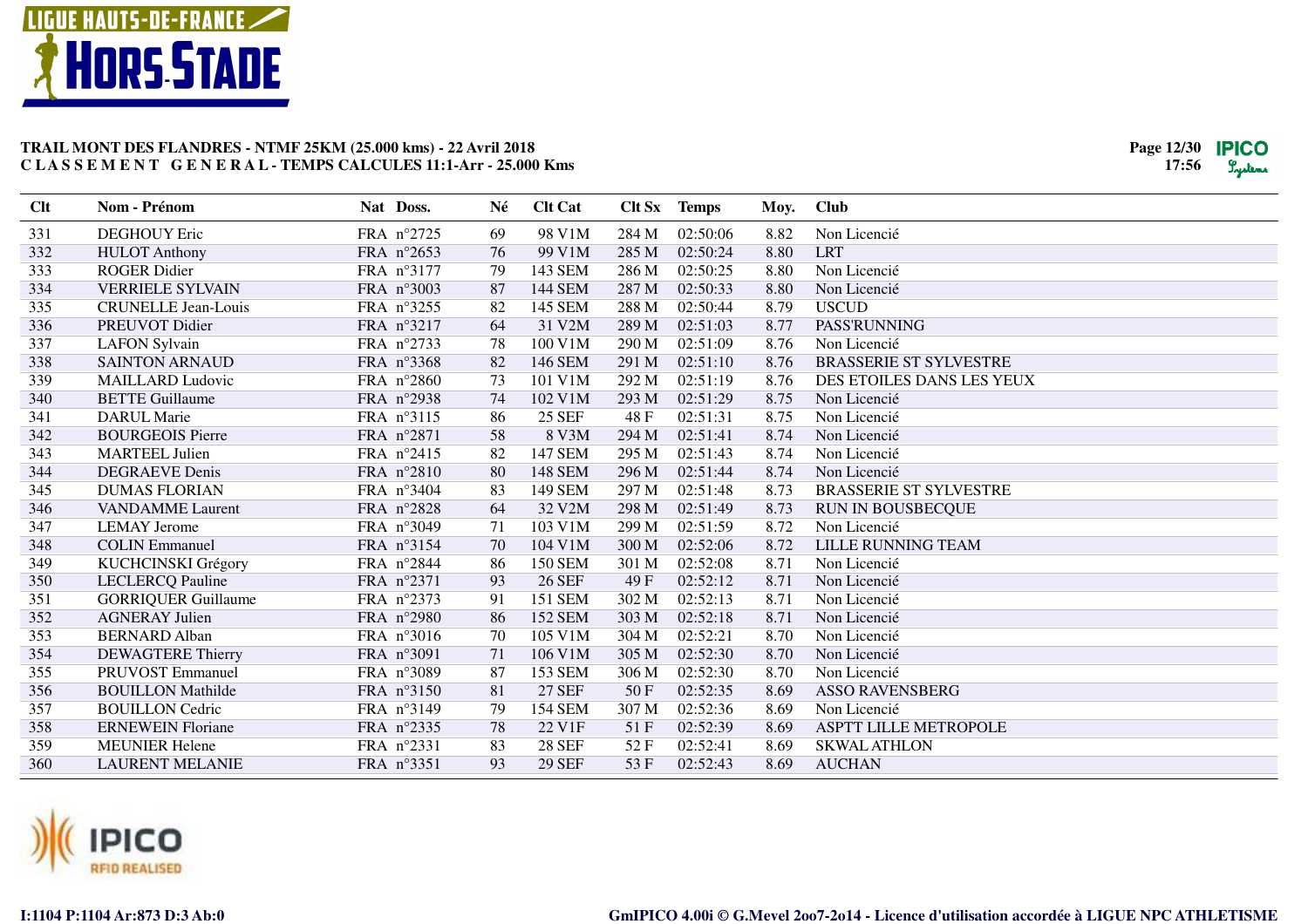

| Clt | Nom - Prénom                | Nat Doss.  | Né | <b>Clt Cat</b>    | Clt Sx | <b>Temps</b> | Moy. | <b>Club</b>                    |
|-----|-----------------------------|------------|----|-------------------|--------|--------------|------|--------------------------------|
| 361 | <b>BELLAVOINE ANTOINE</b>   | FRA n°3352 | 92 | <b>155 SEM</b>    | 308 M  | 02:52:44     | 8.68 | <b>AUCHAN</b>                  |
| 362 | <b>VYT</b> Matthieu         | FRA n°2831 | 84 | 156 SEM           | 309 M  | 02:52:47     | 8.68 | Non Licencié                   |
| 363 | <b>PARETIAS Florian</b>     | FRA n°2767 | 84 | <b>157 SEM</b>    | 310 M  | 02:52:58     | 8.67 | Non Licencié                   |
| 364 | <b>CUCHERE Patrick</b>      | FRA n°2832 | 61 | 33 V2M            | 311 M  | 02:53:14     | 8.66 | Non Licencié                   |
| 365 | PRONIER VINCENT             | FRA n°3340 | 68 | 34 V2M            | 312 M  | 02:53:24     | 8.65 | <b>AUTO EXPO</b>               |
| 366 | <b>BODDAERT</b> Pierre      | FRA n°2859 | 63 | 35 V2M            | 313 M  | 02:53:28     | 8.65 | Non Licencié                   |
| 367 | <b>LESCROART Victor</b>     | FRA n°2773 | 99 | $2$ JUM           | 314 M  | 02:53:31     | 8.65 | Non Licencié                   |
| 368 | LORIGNY Raphaël             | FRA n°2809 | 92 | <b>158 SEM</b>    | 315 M  | 02:53:37     | 8.64 | Non Licencié                   |
| 369 | <b>BOSQUART ELODIE</b>      | FRA n°2502 | 83 | <b>30 SEF</b>     | 54 F   | 02:53:38     | 8.64 | JOGGING AVENTURE RONCQUOISE    |
| 370 | <b>LECOMPTE Emilie</b>      | FRA n°2719 | 87 | 31 SEF            | 55F    | 02:53:41     | 8.64 | VILLENEUVE D ASCQ FRETIN ATHLE |
| 371 | DU MERLE François           | FRA n°3253 | 84 | <b>159 SEM</b>    | 316 M  | 02:53:46     | 8.63 | Non Licencié                   |
| 372 | LEPERCQ VINCENT             | FRA n°3380 | 68 | 36 V2M            | 317 M  | 02:54:11     | 8.61 | Non Licencié                   |
| 373 | <b>KUZNICKI ANNE SOPHIE</b> | FRA n°2575 | 79 | <b>32 SEF</b>     | 56 F   | 02:54:15     | 8.61 | <b>ASPTT LILLE METROPOLE</b>   |
| 374 | <b>DESPREZ Clément</b>      | FRA n°2768 | 91 | <b>160 SEM</b>    | 318 M  | 02:54:39     | 8.59 | Non Licencié                   |
| 375 | <b>RUCK Nathalie</b>        | FRA n°2812 | 72 | 23 V1F            | 57F    | 02:54:43     | 8.59 | Non Licencié                   |
| 376 | <b>HUYGHE Gerald</b>        | FRA n°2639 | 73 | 107 V1M           | 319 M  | 02:54:47     | 8.58 | Non Licencié                   |
| 377 | <b>STACHURSKI Bertrand</b>  | FRA n°2886 | 62 | 37 V2M            | 320 M  | 02:54:49     | 8.58 | <b>CO FLEURINES</b>            |
| 378 | <b>DESWARTE Patricia</b>    | FRA n°2885 | 70 | 24 V1F            | 58F    | 02:54:49     | 8.58 | <b>CO FLEURINES</b>            |
| 379 | <b>AMMELOOT</b> Guillaume   | FRA n°2675 | 82 | 161 SEM           | 321 M  | 02:54:51     | 8.58 | Non Licencié                   |
| 380 | <b>DELARRE</b> Maryline     | FRA n°3165 | 64 | 3 V <sub>2F</sub> | 59F    | 02:54:51     | 8.58 | Non Licencié                   |
| 381 | <b>LAHOUSSE</b> Laurent     | FRA n°3053 | 78 | 108 V1M           | 322 M  | 02:54:53     | 8.58 | Non Licencié                   |
| 382 | RYCKEBUSCH FREDERIC         | FRA n°2876 | 84 | 162 SEM           | 323 M  | 02:54:56     | 8.57 | Non Licencié                   |
| 383 | <b>TURCQ SAMUEL</b>         | FRA n°2692 | 73 | 109 V1M           | 324 M  | 02:55:01     | 8.57 | AS RUNNING LFB                 |
| 384 | <b>LEMAITRE Jerome</b>      | FRA n°3224 | 72 | 110 V1M           | 325 M  | 02:55:04     | 8.57 | Non Licencié                   |
| 385 | <b>LAMOITTE Jeremy</b>      | FRA n°2463 | 85 | 163 SEM           | 326 M  | 02:55:06     | 8.57 | Non Licencié                   |
| 386 | <b>DEBERDT ANTHONY</b>      | FRA n°3278 | 87 | <b>164 SEM</b>    | 327 M  | 02:55:11     | 8.56 | Non Licencié                   |
| 387 | ROGER Bénédicte             | FRA n°3070 | 92 | 33 SEF            | 60 F   | 02:55:15     | 8.56 | Non Licencié                   |
| 388 | <b>CARDON Olivier</b>       | FRA n°3000 | 70 | 111 V1M           | 328 M  | 02:55:21     | 8.55 | Non Licencié                   |
| 389 | <b>MOCLYN Christine</b>     | FRA n°2957 | 68 | 4 V <sub>2F</sub> | 61 F   | 02:55:23     | 8.55 | Non Licencié                   |
| 390 | <b>DUFORT Nicolas</b>       | FRA n°2329 | 73 | 112 V1M           | 329 M  | 02:55:30     | 8.55 | Non Licencié                   |

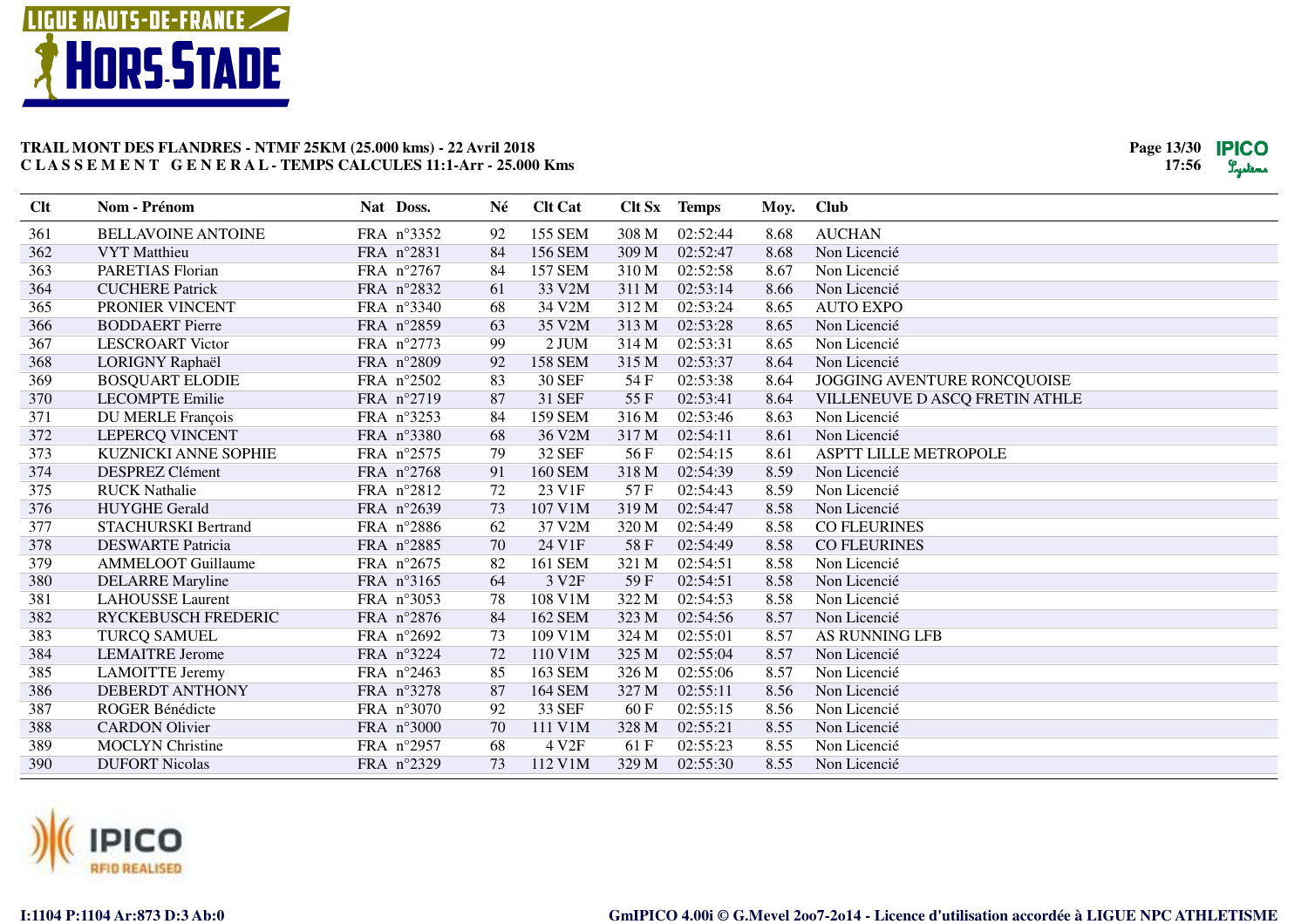

| Clt | Nom - Prénom                | Nat Doss.  | Né | <b>Clt Cat</b>    |       | Clt Sx Temps | Moy. | <b>Club</b>                    |
|-----|-----------------------------|------------|----|-------------------|-------|--------------|------|--------------------------------|
| 391 | <b>CAUCHOIS HENRI</b>       | FRA n°2765 | 69 | 113 V1M           | 330 M | 02:55:42     | 8.54 | ATHLETISME CLUB SECLINOIS      |
| 392 | <b>ROMMEL Rudy</b>          | FRA n°2497 | 83 | 165 SEM           | 331 M | 02:55:50     | 8.53 | Non Licencié                   |
| 393 | <b>LELEU</b> Alexandre      | FRA n°2622 | 93 | <b>166 SEM</b>    | 332 M | 02:55:54     | 8.53 | Non Licencié                   |
| 394 | <b>DUFOUR VIRGINIE</b>      | FRA n°3403 | 77 | 25 V1F            | 62F   | 02:55:59     | 8.52 | PLANETE RUNNING AND WALKING    |
| 395 | <b>THERY YANNIS</b>         | FRA n°3305 | 73 | 114 V1M           | 333 M | 02:55:59     | 8.52 | <b>RAMERY</b>                  |
| 396 | <b>BOUREL Virginie</b>      | FRA nº3112 | 68 | 5 V <sub>2F</sub> | 63F   | 02:56:03     | 8.52 | <b>ARTOIS ATHLETISME</b>       |
| 397 | <b>FASQUELLE Pauline</b>    | FRA n°2756 | 87 | <b>34 SEF</b>     | 64 F  | 02:56:16     | 8.51 | <b>AA SANTE SPORT</b>          |
| 398 | <b>RECOURT Pauline</b>      | FRA n°2843 | 93 | <b>35 SEF</b>     | 65 F  | 02:56:17     | 8.51 | <b>US MARQUETTE</b>            |
| 399 | <b>ROSANT</b> Isabelle      | FRA n°2779 | 77 | 26 V1F            | 66F   | 02:56:20     | 8.51 | <b>LES PAS PRESSES</b>         |
| 400 | <b>MAES</b> Sebastien       | FRA n°2566 | 75 | 115 V1M           | 334 M | 02:56:20     | 8.51 | Non Licencié                   |
| 401 | <b>HOLVOET</b> Justine      | FRA n°2792 | 86 | <b>36 SEF</b>     | 67 F  | 02:56:24     | 8.50 | Non Licencié                   |
| 402 | DYM Monique                 | FRA n°2425 | 63 | 6 V <sub>2F</sub> | 68F   | 02:56:34     | 8.50 | RONCHIN ATHLETIC CLUB          |
| 403 | <b>BONNEL ARNAUD</b>        | BEL n°2907 | 70 | 116 V1M           | 335 M | 02:56:37     | 8.49 | Non Licencié                   |
| 404 | <b>CHOLET Sébastien</b>     | FRA n°3248 | 72 | 117 V1M           | 336 M | 02:56:39     | 8.49 | Non Licencié                   |
| 405 | <b>GUILLAUME Julie</b>      | FRA n°2357 | 77 | 27 V1F            | 69F   | 02:56:39     | 8.49 | OSM LOMME ATHLETISME           |
| 406 | <b>BURY Denis</b>           | FRA n°2645 | 73 | 118 V1M           | 337 M | 02:56:42     | 8.49 | Non Licencié                   |
| 407 | <b>COQUELAERE SEBASTIEN</b> | FRA n°3389 | 86 | <b>167 SEM</b>    | 338 M | 02:56:48     | 8.48 | <b>ASDN</b>                    |
| 408 | <b>CALCOEN ANTHONY</b>      | FRA n°3388 | 88 | <b>168 SEM</b>    | 339 M | 02:56:49     | 8.48 | <b>ASDN</b>                    |
| 409 | <b>LOBRY Samuel</b>         | FRA n°2432 | 74 | 119 V1M           | 340 M | 02:56:49     | 8.48 | Non Licencié                   |
| 410 | FIGOUREUX Thierry           | FRA n°2783 | 71 | 120 V1M           | 341 M | 02:57:00     | 8.48 | Non Licencié                   |
| 411 | <b>SACKEBANDT Fabienne</b>  | FRA n°2553 | 65 | 7 V <sub>2F</sub> | 70 F  | 02:57:01     | 8.47 | Non Licencié                   |
| 412 | <b>BODDAERT Cyril</b>       | FRA n°2663 | 81 | 169 SEM           | 342 M | 02:57:02     | 8.47 | Non Licencié                   |
| 413 | PERSYN Benoît               | FRA n°2660 | 72 | 121 V1M           | 343 M | 02:57:10     | 8.47 | Non Licencié                   |
| 414 | <b>CACHAT DAVID</b>         | FRA n°3391 | 71 | 122 V1M           | 344 M | 02:57:14     | 8.46 | <b>ASDN</b>                    |
| 415 | <b>BAYART Olivier</b>       | FRA n°3201 | 64 | 38 V2M            | 345 M | 02:57:16     | 8.46 | Non Licencié                   |
| 416 | <b>LENOIR STEPHANE</b>      | FRA n°3314 | 69 | 123 V1M           | 346 M | 02:57:22     | 8.46 | <b>COOK IN GARDEN</b>          |
| 417 | <b>CAREMELLE Nicolas</b>    | FRA n°2895 | 66 | 39 V2M            | 347 M | 02:57:23     | 8.46 | <b>COURIR AU MONT DES CATS</b> |
| 418 | <b>BEAUGRAND Dimitri</b>    | FRA n°3227 | 82 | 170 SEM           | 348 M | 02:57:25     | 8.46 | Non Licencié                   |
| 419 | <b>DELEFORGE Benoit</b>     | FRA n°2688 | 77 | 124 V1M           | 349 M | 02:57:25     | 8.46 | Non Licencié                   |
| 420 | <b>HENNON Karine</b>        | FRA n°2643 | 72 | 28 V1F            | 71 F  | 02:57:27     | 8.45 | <b>COURIR A MERVILLE</b>       |

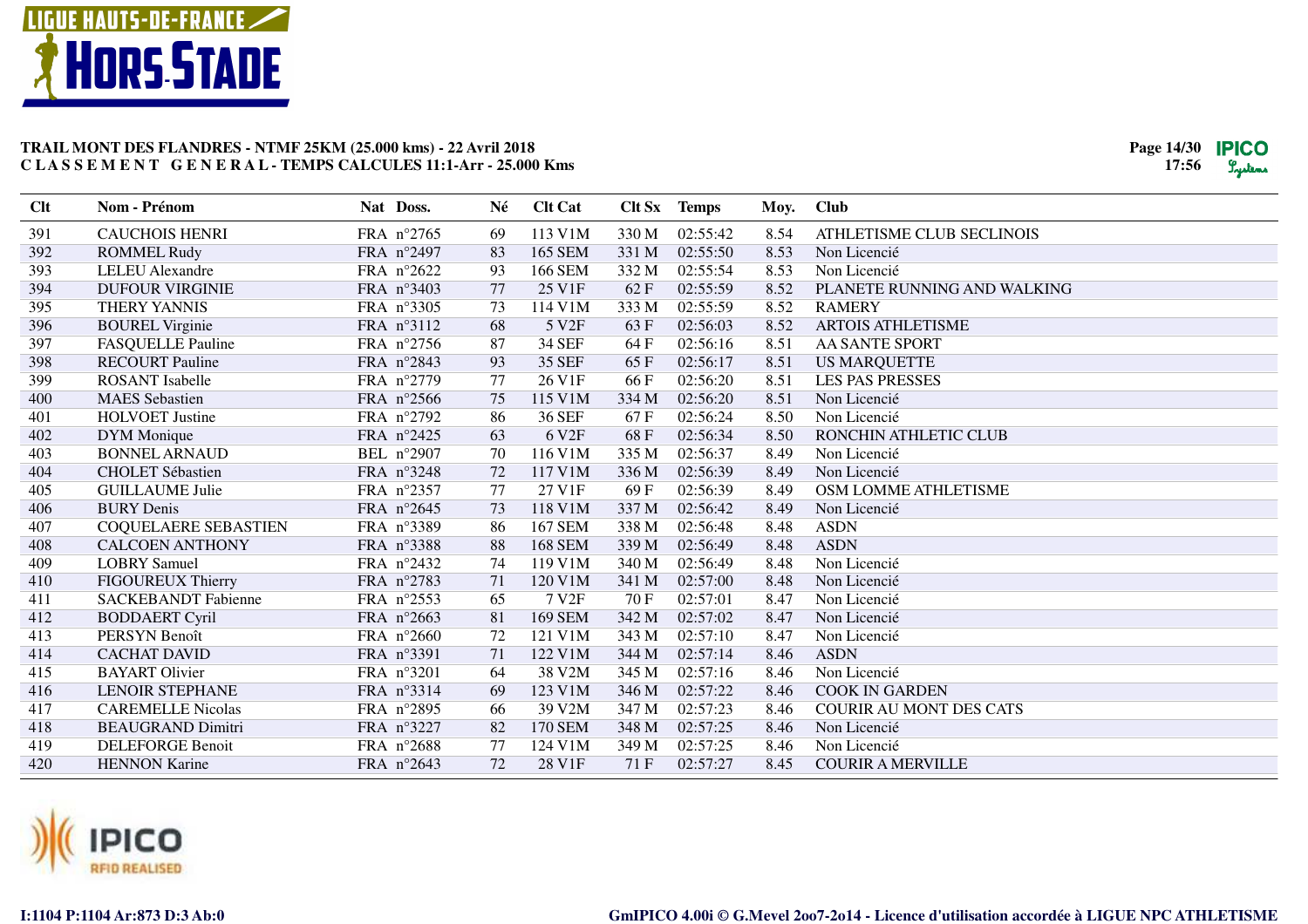

| Clt | Nom - Prénom               | Nat Doss.  | Né | <b>Clt Cat</b>    |       | Clt Sx Temps | Moy. | <b>Club</b>                    |
|-----|----------------------------|------------|----|-------------------|-------|--------------|------|--------------------------------|
| 421 | <b>SCHRYVE Eric</b>        | FRA n°3101 | 74 | 125 V1M           | 350 M | 02:57:32     | 8.45 | Non Licencié                   |
| 422 | THUILLIEZ NICOLAS          | FRA n°3339 | 73 | 126 V1M           | 351 M | 02:57:34     | 8.45 | <b>ASDN</b>                    |
| 423 | <b>DESMARETZ ANTOINE</b>   | FRA n°3335 | 80 | 171 SEM           | 352 M | 02:57:34     | 8.45 | <b>ASDN</b>                    |
| 424 | <b>DHALLUIN BENOIT</b>     | FRA n°2517 | 68 | 40 V2M            | 353 M | 02:57:36     | 8.45 | PLANETE RUNNING AND WALKING    |
| 425 | <b>VERDIER</b> Jerome      | FRA n°2926 | 73 | 127 V1M           | 354 M | 02:57:36     | 8.45 | Non Licencié                   |
| 426 | <b>DEMUYNCK Clément</b>    | FRA n°2972 | 93 | 172 SEM           | 355 M | 02:57:39     | 8.44 | Non Licencié                   |
| 427 | <b>DEFIVES</b> Gaël        | FRA n°2400 | 85 | 173 SEM           | 356 M | 02:57:53     | 8.43 | Non Licencié                   |
| 428 | <b>SABRE Thomas</b>        | FRA n°2726 | 83 | 174 SEM           | 357 M | 02:57:58     | 8.43 | Non Licencié                   |
| 429 | <b>DE BRUYNE Franck</b>    | FRA n°2925 | 70 | 128 V1M           | 358 M | 02:58:28     | 8.41 | Non Licencié                   |
| 430 | <b>CREPIN Augustin</b>     | FRA n°2668 | 99 | 3 JUM             | 359 M | 02:58:29     | 8.40 | Non Licencié                   |
| 431 | <b>CREPIN Patrick</b>      | FRA n°2667 | 69 | 129 V1M           | 360 M | 02:58:32     | 8.40 | Non Licencié                   |
| 432 | PRUVOST Bruno              | FRA n°3088 | 64 | 41 V2M            | 361 M | 02:58:40     | 8.40 | Non Licencié                   |
| 433 | <b>JOYEZ Olivier</b>       | FRA n°2865 | 82 | 175 SEM           | 362 M | 02:58:41     | 8.39 | Non Licencié                   |
| 434 | <b>VANHILLE Caroline</b>   | FRA n°2475 | 93 | 37 SEF            | 72F   | 02:59:04     | 8.38 | Non Licencié                   |
| 435 | <b>ROY Sylvain</b>         | FRA n°2718 | 76 | 130 V1M           | 363 M | 02:59:13     | 8.37 | <b>ESQUELRUN</b>               |
| 436 | <b>DECARPENTRY Mathieu</b> | FRA n°2556 | 86 | <b>176 SEM</b>    | 364 M | 02:59:16     | 8.37 | <b>CHTI MARATHONIEN</b>        |
| 437 | <b>ROYE</b> Charlotte      | FRA n°2332 | 81 | <b>38 SEF</b>     | 73 F  | 02:59:17     | 8.37 | Non Licencié                   |
| 438 | <b>ROYE</b> Emmanuel       | FRA n°2333 | 75 | 131 V1M           | 365 M | 02:59:17     | 8.37 | Non Licencié                   |
| 439 | <b>DEBRIL Sylvie</b>       | FRA n°2951 | 60 | 8 V <sub>2F</sub> | 74 F  | 02:59:18     | 8.37 | <b>JC WORMHOUT</b>             |
| 440 | <b>HEYMAN</b> Anne         | FRA n°2968 | 76 | 29 V1F            | 75F   | 02:59:18     | 8.37 | <b>COURIR AU MONT DES CATS</b> |
| 441 | <b>BONTE Florence</b>      | FRA n°3055 | 76 | 30 V1F            | 76 F  | 02:59:19     | 8.37 | <b>COURIR AU MONT DES CATS</b> |
| 442 | <b>CARPENTIER Jordhy</b>   | FRA n°2952 | 81 | <b>177 SEM</b>    | 366 M | 02:59:23     | 8.36 | OLYMPIQUE GRANDE-SYNTHE ATHLE  |
| 443 | <b>BRIETZ Gérald</b>       | FRA n°2935 | 77 | 132 V1M           | 367 M | 02:59:29     | 8.36 | Non Licencié                   |
| 444 | <b>DEVULDER Michael</b>    | FRA n°2369 | 73 | 133 V1M           | 368 M | 02:59:32     | 8.36 | Non Licencié                   |
| 445 | <b>CATTEAU Vincent</b>     | FRA n°3277 | 65 | 42 V2M            | 369 M | 02:59:38     | 8.35 | Non Licencié                   |
| 446 | DUPONCHEEL Jean-claude     | FRA n°3270 | 68 | 43 V2M            | 370 M | 02:59:38     | 8.35 | Non Licencié                   |
| 447 | <b>GOBLED Pascale</b>      | FRA n°3035 | 63 | 9 V <sub>2F</sub> | 77 F  | 02:59:44     | 8.35 | Non Licencié                   |
| 448 | <b>SANT Maxime</b>         | FRA n°2474 | 85 | <b>178 SEM</b>    | 371 M | 02:59:44     | 8.35 | Non Licencié                   |
| 449 | <b>MATON</b> Christophe    | FRA n°2798 | 66 | 44 V2M            | 372 M | 02:59:48     | 8.34 | <b>COURIR A COMINES</b>        |
| 450 | <b>GHESTEM VIRGINIE</b>    | FRA n°2723 | 76 | 31 V1F            | 78F   | 02:59:48     | 8.34 | <b>COURIR A COMINES</b>        |

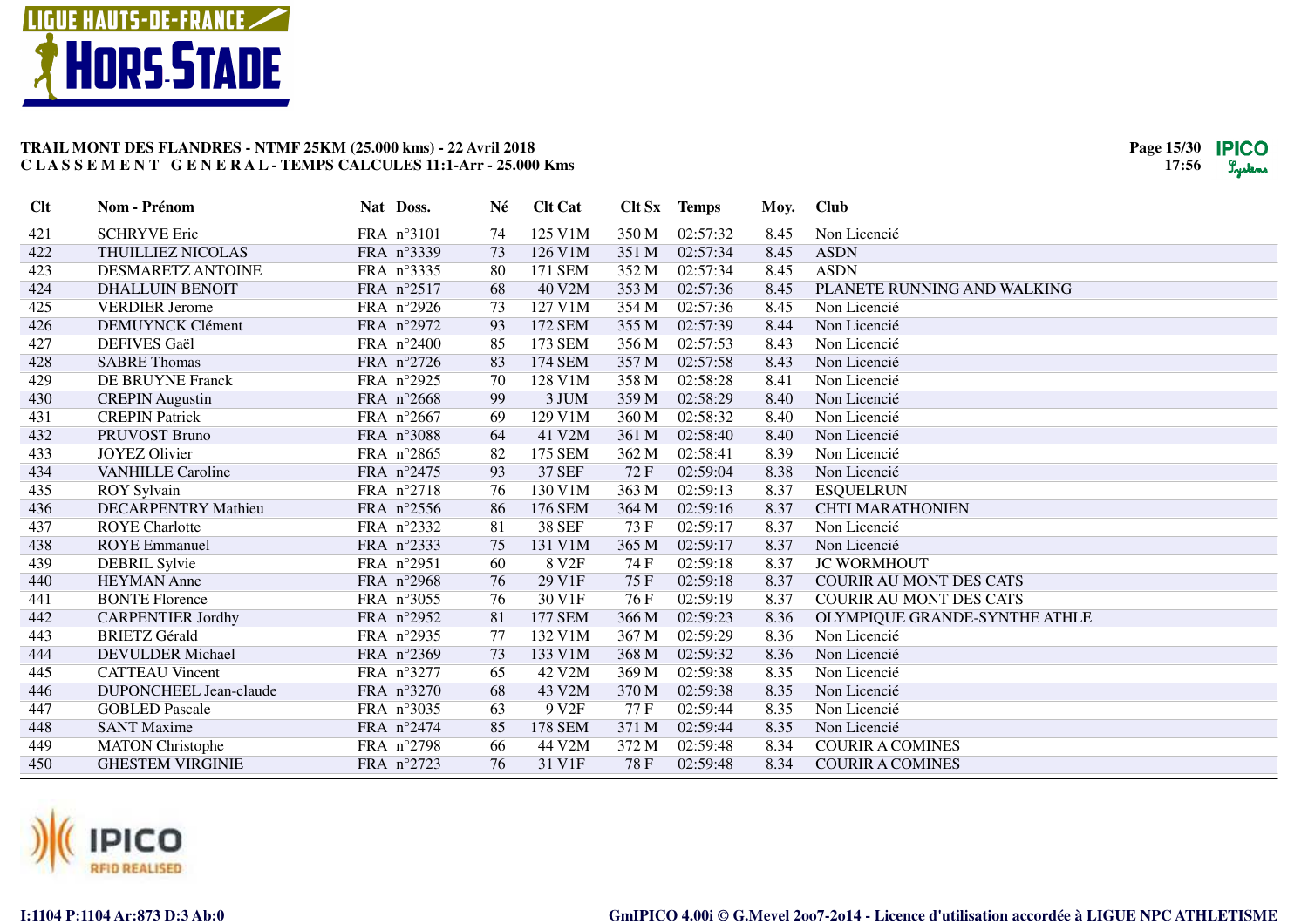

| Clt | Nom - Prénom               | Nat Doss.  | Né     | <b>Clt Cat</b>     |       | Clt Sx Temps | Moy. | <b>Club</b>                       |
|-----|----------------------------|------------|--------|--------------------|-------|--------------|------|-----------------------------------|
| 451 | <b>CARRARA Tony</b>        | FRA n°3402 | 80     | 179 SEM            | 373 M | 02:59:54     | 8.34 | <b>GRAVITY RUNNING EXPERIENCE</b> |
| 452 | <b>GUILLON DELPHINE</b>    | FRA n°2597 | 84     | <b>39 SEF</b>      | 79F   | 02:59:55     | 8.34 | Non Licencié                      |
| 453 | <b>HURET</b> Guillaume     | FRA n°2661 | 81     | 180 SEM            | 374 M | 03:00:14     | 8.32 | Non Licencié                      |
| 454 | SAINT-MAXIN Thierry        | FRA n°2713 | 79     | 181 SEM            | 375 M | 03:00:21     | 8.32 | Non Licencié                      |
| 455 | <b>RICHEZ Thibaud</b>      | FRA n°2979 | 84     | 182 SEM            | 376 M | 03:00:24     | 8.32 | Non Licencié                      |
| 456 | <b>LEFEBVRE</b> Thibault   | FRA n°3117 | 72     | 134 V1M            | 377 M | 03:00:36     | 8.31 | QUESNOY POUR TOUS LES TEMPS       |
| 457 | <b>DOUAY MAXIME</b>        | FRA n°2878 | 79     | 183 SEM            | 378 M | 03:00:37     | 8.31 | Non Licencié                      |
| 458 | <b>BODDAERT</b> Romain     | FRA n°2351 | 88     | <b>184 SEM</b>     | 379 M | 03:00:40     | 8.30 | Non Licencié                      |
| 459 | <b>BLOUIN</b> Arnaud       | FRA n°2323 | 81     | 185 SEM            | 380 M | 03:00:40     | 8.30 | Non Licencié                      |
| 460 | <b>LELEU Denis</b>         | FRA n°2562 | 69     | 135 V1M            | 381 M | 03:00:43     | 8.30 | Non Licencié                      |
| 461 | <b>VANHILLE Philippe</b>   | FRA nº3242 | 57     | 9 V3M              | 382 M | 03:00:46     | 8.30 | <b>ATSCAF DUNKERQUE</b>           |
| 462 | <b>DEBAVELAERE</b> Vincent | FRA n°2489 | 86     | 186 SEM            | 383 M | 03:00:58     | 8.29 | Non Licencié                      |
| 463 | <b>DESCAMPS Xavier</b>     | FRA n°2959 | 75     | 136 V1M            | 384 M | 03:01:04     | 8.28 | Non Licencié                      |
| 464 | <b>FOVET Olivier</b>       | FRA n°2899 | 80     | <b>187 SEM</b>     | 385 M | 03:01:23     | 8.27 | <b>LES FOULEES HOUPLINOISES</b>   |
| 465 | <b>LEHAIRE XAVIER</b>      | FRA n°3395 | 64     | 45 V2M             | 386 M | 03:01:30     | 8.27 | Non Licencié                      |
| 466 | <b>VANRAES Gilles</b>      | FRA nº3168 | $72\,$ | 137 V1M            | 387 M | 03:01:34     | 8.26 | Non Licencié                      |
| 467 | DOZINEL William            | FRA nº3158 | 93     | <b>188 SEM</b>     | 388 M | 03:01:35     | 8.26 | Non Licencié                      |
| 468 | <b>PIRAS</b> Jessica       | FRA n°2738 | 82     | <b>40 SEF</b>      | 80F   | 03:01:35     | 8.26 | Non Licencié                      |
| 469 | <b>LANEEUW Jeremy</b>      | FRA n°3372 | 87     | <b>189 SEM</b>     | 389 M | 03:01:40     | 8.26 | ASPTT LILLE METROPOLE             |
| 470 | <b>BOULET</b> Sebastien    | FRA n°2546 | 80     | <b>190 SEM</b>     | 390 M | 03:01:47     | 8.25 | Non Licencié                      |
| 471 | <b>BOSQUET David</b>       | FRA n°2940 | 82     | 191 SEM            | 391 M | 03:01:48     | 8.25 | Non Licencié                      |
| 472 | <b>GRUSON</b> Muriel       | FRA n°2434 | 62     | 10 V <sub>2F</sub> | 81 F  | 03:01:50     | 8.25 | Non Licencié                      |
| 473 | <b>CHARLIER Paul</b>       | FRA n°3028 | 87     | 192 SEM            | 392 M | 03:01:59     | 8.24 | Non Licencié                      |
| 474 | <b>TASSIN</b> Jeremy       | FRA n°3039 | 89     | 193 SEM            | 393 M | 03:02:04     | 8.24 | Non Licencié                      |
| 475 | <b>ROMPAIS Laurence</b>    | FRA n°2464 | 73     | 32 V1F             | 82F   | 03:02:04     | 8.24 | <b>ASSO RAVENSBERG</b>            |
| 476 | <b>VEREMME OLIVIER</b>     | FRA n°3047 | 78     | 138 V1M            | 394 M | 03:02:22     | 8.23 | Non Licencié                      |
| 477 | <b>GRESSIER Yannick</b>    | FRA n°3293 | 68     | 46 V2M             | 395 M | 03:02:26     | 8.22 | TEAM TRAIL 62                     |
| 478 | <b>DEREMAUX</b> Timothée   | FRA n°2750 | 90     | 194 SEM            | 396 M | 03:03:01     | 8.20 | FA WASQUEHAL                      |
| 479 | <b>ROUSSEL Vincent</b>     | FRA n°3241 | 70     | 139 V1M            | 397 M | 03:03:06     | 8.19 | FA WASQUEHAL                      |
| 480 | <b>MARY Axelle</b>         | FRA n°2686 | 95     | 41 SEF             | 83F   | 03:03:08     | 8.19 | Non Licencié                      |
|     |                            |            |        |                    |       |              |      |                                   |

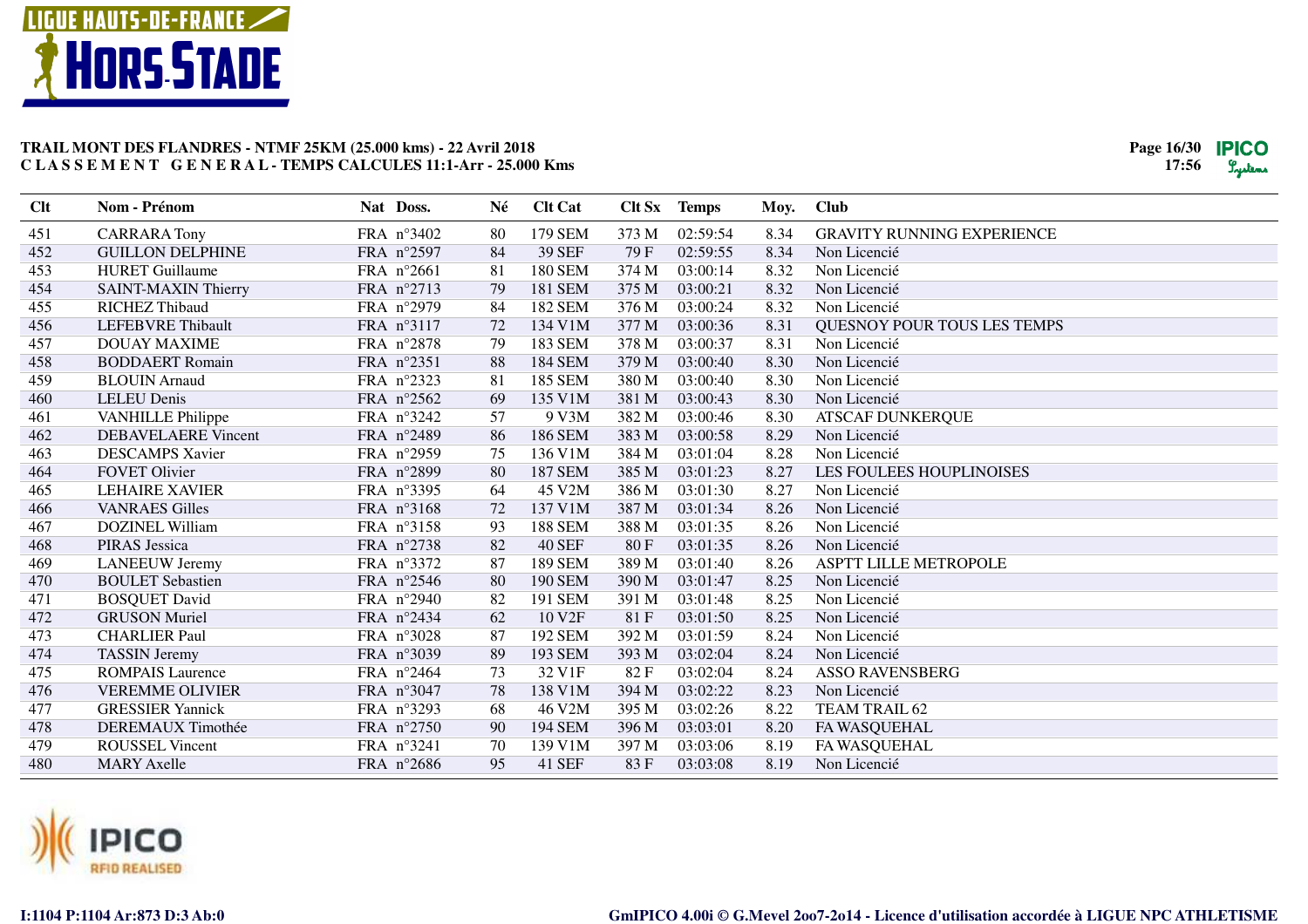

| 47 V2M<br>481<br><b>MARY</b> Stephane<br>FRA n°2685<br>398 M<br>03:03:08<br>8.19<br>Non Licencié<br>68<br>482<br>399 M<br>03:03:14<br><b>RAMON Vivien</b><br>FRA n°3100<br>86<br>195 SEM<br>8.19<br>Non Licencié |  |
|------------------------------------------------------------------------------------------------------------------------------------------------------------------------------------------------------------------|--|
|                                                                                                                                                                                                                  |  |
|                                                                                                                                                                                                                  |  |
| 483<br><b>MARION Rémi</b><br>FRA n°2304<br>86<br>196 SEM<br>400 M<br>03:03:21<br>8.18<br>Non Licencié                                                                                                            |  |
| 03:03:43<br>484<br><b>LENGLET</b> Gregory<br>FRA n°3286<br>84<br><b>197 SEM</b><br>401 M<br>8.16<br>Non Licencié                                                                                                 |  |
| 485<br>03:03:54<br><b>HENNERON</b> Eric<br>FRA n°2403<br>63<br>48 V2M<br>402 M<br>8.16<br>Non Licencié                                                                                                           |  |
| 486<br>CABY Sophie<br>FRA n°2572<br>73<br>33 V1F<br>84F<br>03:03:54<br>8.16<br>WIMEREUX RUNNING CLUB                                                                                                             |  |
| 487<br><b>WILLIAMSON Nathalie</b><br>FRA n°3155<br>11 V <sub>2</sub> F<br>85F<br>03:03:54<br>65<br>8.16<br>Non Licencié                                                                                          |  |
| <b>BOUCHÉ</b> Isabelle<br>488<br><b>42 SEF</b><br>FRA n°2513<br>80<br>86F<br>03:03:54<br>JOGGING AVENTURE RONCQUOISE<br>8.16                                                                                     |  |
| 489<br>VANGRAEFSCHEPE CYRIL<br>FRA n°3323<br>86<br><b>198 SEM</b><br>403 M<br>03:04:19<br>8.14<br><b>CCFI</b>                                                                                                    |  |
| PASS'RUNNING<br>490<br>FRA n°3119<br>70<br>34 V1F<br>87F<br>03:04:22<br>8.14<br><b>VANDAELE</b> Laurence                                                                                                         |  |
| 491<br>FRA n°3001<br>03:04:28<br><b>SEGARD</b> Lionel<br>199 SEM<br>404 M<br>8.13<br>Non Licencié<br>86                                                                                                          |  |
| 492<br>80<br>DAINVILLE ATHLETIC CLUB<br><b>DACHEZ Sébastien</b><br>FRA n°2516<br><b>200 SEM</b><br>405 M<br>03:04:41<br>8.12                                                                                     |  |
| 493<br><b>SUPIOT Philippe</b><br>FRA n°3125<br>63<br>49 V2M<br>406 M<br>03:04:45<br>8.12<br><b>COURIR A BAISIEUX</b>                                                                                             |  |
| 80<br><b>43 SEF</b><br>03:04:52<br>Non Licencié<br>494<br><b>LEMAY</b> Anne france<br>FRA n°2911<br>88 F<br>8.11                                                                                                 |  |
| FRA n°2996<br>35 V1F<br><b>COURIR AU MONT DES CATS</b><br>495<br><b>RUHANT Lucie</b><br>77<br>89F<br>03:05:04<br>8.11                                                                                            |  |
| 496<br>70<br>36 V1F<br>90F<br>8.10<br>POLLET SYLVIE<br>FRA n°3300<br>03:05:08<br><b>COURIR AU MONT DES CATS</b>                                                                                                  |  |
| 497<br>FRA n°3179<br>60<br>12 V <sub>2F</sub><br>91F<br>03:05:16<br><b>BOULENT Sylvie</b><br>8.10<br>Non Licencié                                                                                                |  |
| 498<br><b>CORDIER David</b><br>FRA n°2877<br>140 V1M<br>407 M<br>74<br>03:05:26<br>8.09<br>Non Licencié                                                                                                          |  |
| 499<br>FRA n°2934<br>141 V1M<br>408 M<br>03:05:26<br><b>LAURENT Patrick</b><br>69<br>8.09<br>Non Licencié                                                                                                        |  |
| 500<br>FRA n°3129<br>87<br><b>201 SEM</b><br>409 M<br>03:05:36<br>Non Licencié<br><b>SZYDLOWSKI ROMAIN</b><br>8.08                                                                                               |  |
| 501<br>FRA n°2929<br>65<br>50 V2M<br>410 M<br>03:05:38<br><b>DEMAILLY Philippe</b><br>8.08<br>Non Licencié                                                                                                       |  |
| 502<br><b>EVRARD Sébastien</b><br>FRA n°3048<br>142 V1M<br>411 M<br>03:05:43<br>76<br>8.08<br>Non Licencié                                                                                                       |  |
| 412 M<br>503<br><b>GILLE David</b><br>FRA n°2585<br>72<br>143 V1M<br>03:05:58<br>8.07<br>Non Licencié                                                                                                            |  |
| 51 V2M<br>504<br><b>DEMUYNCK Bertrand</b><br>FRA n°2971<br>63<br>413 M<br>03:06:03<br>8.06<br>Non Licencié                                                                                                       |  |
| 505<br>FRA n°2302<br>72<br>144 V1M<br>03:06:04<br><b>DEGROOTE Sébastien</b><br>414 M<br>8.06<br>Non Licencié                                                                                                     |  |
| 79<br><b>CCFI</b><br>506<br>PILYSER PHILIPPE<br>FRA n°3320<br><b>202 SEM</b><br>415 M<br>03:06:22<br>8.05                                                                                                        |  |
| 507<br><b>CLAIRE</b> Marie<br><b>44 SEF</b><br>Non Licencié<br>FRA n°2920<br>80<br>92F<br>03:06:28<br>8.04                                                                                                       |  |
| 508<br><b>LESSART</b> Vanessa<br>37 V1F<br>03:06:32<br>FRA n°2525<br>77<br>93 F<br>8.04<br>Non Licencié                                                                                                          |  |
| 509<br><b>MANCEAU</b> Jean Pierre<br>FRA n°2962<br>62<br>52 V2M<br>416 M<br>03:06:36<br><b>JC WORMHOUT</b><br>8.04                                                                                               |  |
| 510<br>FRA n°2522<br>71<br>38 V1F<br>94 F<br>03:06:51<br>8.03<br>Non Licencié<br><b>GAUJON Betty</b>                                                                                                             |  |

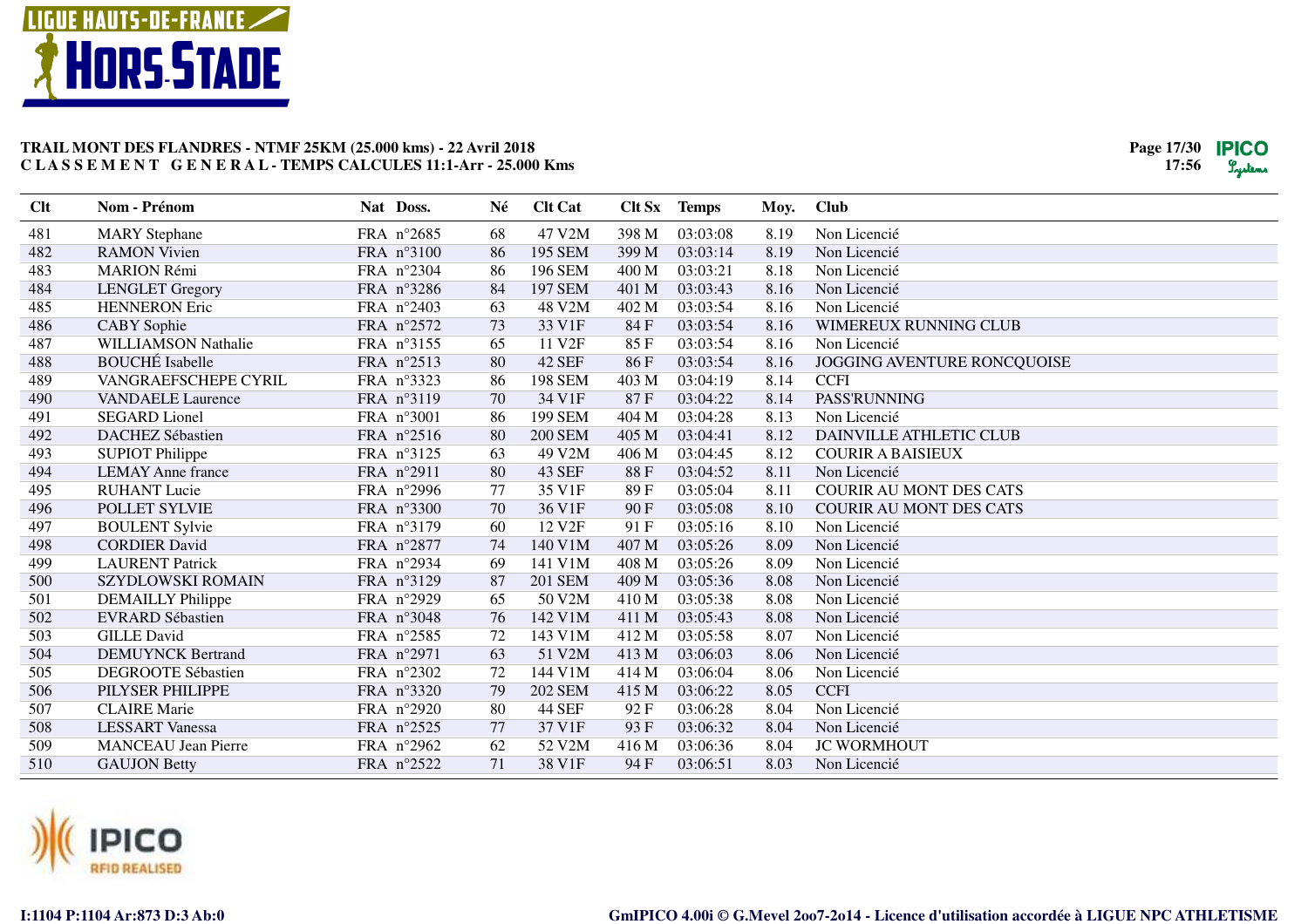

| Clt | Nom - Prénom                | Nat Doss.           | Né | <b>Clt Cat</b>     |       | Clt Sx Temps | Moy. | <b>Club</b>                    |
|-----|-----------------------------|---------------------|----|--------------------|-------|--------------|------|--------------------------------|
| 511 | <b>BROGNARD Olivier</b>     | FRA n°3008          | 74 | 145 V1M            | 417 M | 03:07:07     | 8.02 | Non Licencié                   |
| 512 | NESVADBA Sophie             | FRA n°2963          | 71 | 39 V1F             | 95F   | 03:07:16     | 8.01 | Non Licencié                   |
| 513 | <b>DELMOTTE Katiça</b>      | FRA n°2515          | 74 | 40 V1F             | 96 F  | 03:07:21     | 8.01 | <b>JC WORMHOUT</b>             |
| 514 | <b>COSTEUR Guillaume</b>    | FRA n°2488          | 75 | 146 V1M            | 418 M | 03:07:22     | 8.01 | Non Licencié                   |
| 515 | DELALANDE Cédric            | FRA n°2774          | 76 | 147 V1M            | 419 M | 03:07:22     | 8.01 | Non Licencié                   |
| 516 | <b>LEBRUN PATRICK</b>       | FRA n°2527          | 55 | 10 V3M             | 420 M | 03:07:31     | 8.00 | <b>HERLIES RANDO RUN</b>       |
| 517 | <b>ROOSES MONTOYA Betty</b> | FRA n°2374          | 69 | 41 V1F             | 97F   | 03:07:40     | 7.99 | ASEC80                         |
| 518 | <b>LENGAIGNE Simon</b>      | FRA $n^{\circ}2605$ | 81 | <b>203 SEM</b>     | 421 M | 03:07:42     | 7.99 | Non Licencié                   |
| 519 | <b>FETET</b> Isabelle       | FRA n°3002          | 86 | <b>45 SEF</b>      | 98F   | 03:07:48     | 7.99 | Non Licencié                   |
| 520 | <b>SEYNHAEVE YVES</b>       | FRA n°3364          | 90 | <b>204 SEM</b>     | 422 M | 03:07:51     | 7.99 | <b>BRASSERIE ST SYLVESTRE</b>  |
| 521 | PONTOIS Jérôme              | FRA n°2422          | 71 | 148 V1M            | 423 M | 03:07:53     | 7.98 | Non Licencié                   |
| 522 | <b>MADAU ANNIE</b>          | FRA n°2537          | 65 | 13 V <sub>2F</sub> | 99F   | 03:08:09     | 7.97 | PLANETE RUNNING AND WALKING    |
| 523 | <b>MIRANDA Sylvie</b>       | FRA n°2539          | 66 | 14 V2F             | 100F  | 03:08:09     | 7.97 | PLANETE RUNNING AND WALKING    |
| 524 | <b>VERMEIRE DAVID</b>       | FRA n°2482          | 65 | 53 V2M             | 424 M | 03:08:16     | 7.97 | Non Licencié                   |
| 525 | <b>VERMEIRE Valérie</b>     | FRA n°2481          | 67 | 15 V2F             | 101 F | 03:08:16     | 7.97 | Non Licencié                   |
| 526 | SAADAOUI KADOUJ             | FRA n°3325          | 82 | <b>46 SEF</b>      | 102F  | 03:08:20     | 7.97 | <b>MAESTRIS</b>                |
| 527 | <b>SCHRYVE SYLVIE</b>       | FRA n°3102          | 76 | 42 V1F             | 103 F | 03:08:26     | 7.96 | <b>COURIR AU MONT DES CATS</b> |
| 528 | <b>ZUGAJ Cindy</b>          | FRA n°2548          | 81 | <b>47 SEF</b>      | 104 F | 03:08:33     | 7.96 | Non Licencié                   |
| 529 | <b>ZUGAJ</b> Mathieu        | FRA n°2547          | 78 | 149 V1M            | 425 M | 03:08:33     | 7.96 | Non Licencié                   |
| 530 | <b>BOURGAIN Sandrine</b>    | FRA n°2389          | 71 | 43 V1F             | 105 F | 03:08:33     | 7.96 | <b>CAMB</b>                    |
| 531 | DELAIRE EP POCHOLLE Katy    | FRA n°2648          | 77 | 44 V1F             | 106F  | 03:08:36     | 7.95 | Non Licencié                   |
| 532 | <b>FLORIN</b> Louis         | FRA n°2582          | 92 | <b>205 SEM</b>     | 426 M | 03:08:39     | 7.95 | JOGGING AVENTURE RONCQUOISE    |
| 533 | <b>EYMERY Olivier</b>       | FRA n°2964          | 74 | 150 V1M            | 427 M | 03:08:43     | 7.95 | Non Licencié                   |
| 534 | <b>TAMSEDDAK LOUIS</b>      | FRA n°3348          | 66 | 54 V2M             | 428 M | 03:08:55     | 7.94 | <b>AUCHAN</b>                  |
| 535 | <b>GELOEN</b> Sophie        | FRA n°2367          | 73 | 45 V1F             | 107 F | 03:08:56     | 7.94 | <b>HERLIES RANDO RUN</b>       |
| 536 | PONTIGNIES Amélie           | FRA n°2360          | 81 | <b>48 SEF</b>      | 108F  | 03:08:57     | 7.94 | <b>HERLIES RANDO RUN</b>       |
| 537 | <b>ROUSSEL Annick</b>       | FRA n°2701          | 66 | 16 V <sub>2F</sub> | 109F  | 03:08:59     | 7.94 | <b>COT</b>                     |
| 538 | <b>LANGLET Helene</b>       | FRA n°2737          | 77 | 46 V1F             | 110F  | 03:09:06     | 7.93 | Non Licencié                   |
| 539 | VANDERSYPPE Séverine        | FRA n°2484          | 78 | 47 V1F             | 111F  | 03:09:12     | 7.93 | Non Licencié                   |
| 540 | <b>GAMBLIN Mathieu</b>      | FRA n°3263          | 76 | 151 V1M            | 429 M | 03:09:19     | 7.92 | Non Licencié                   |
|     |                             |                     |    |                    |       |              |      |                                |

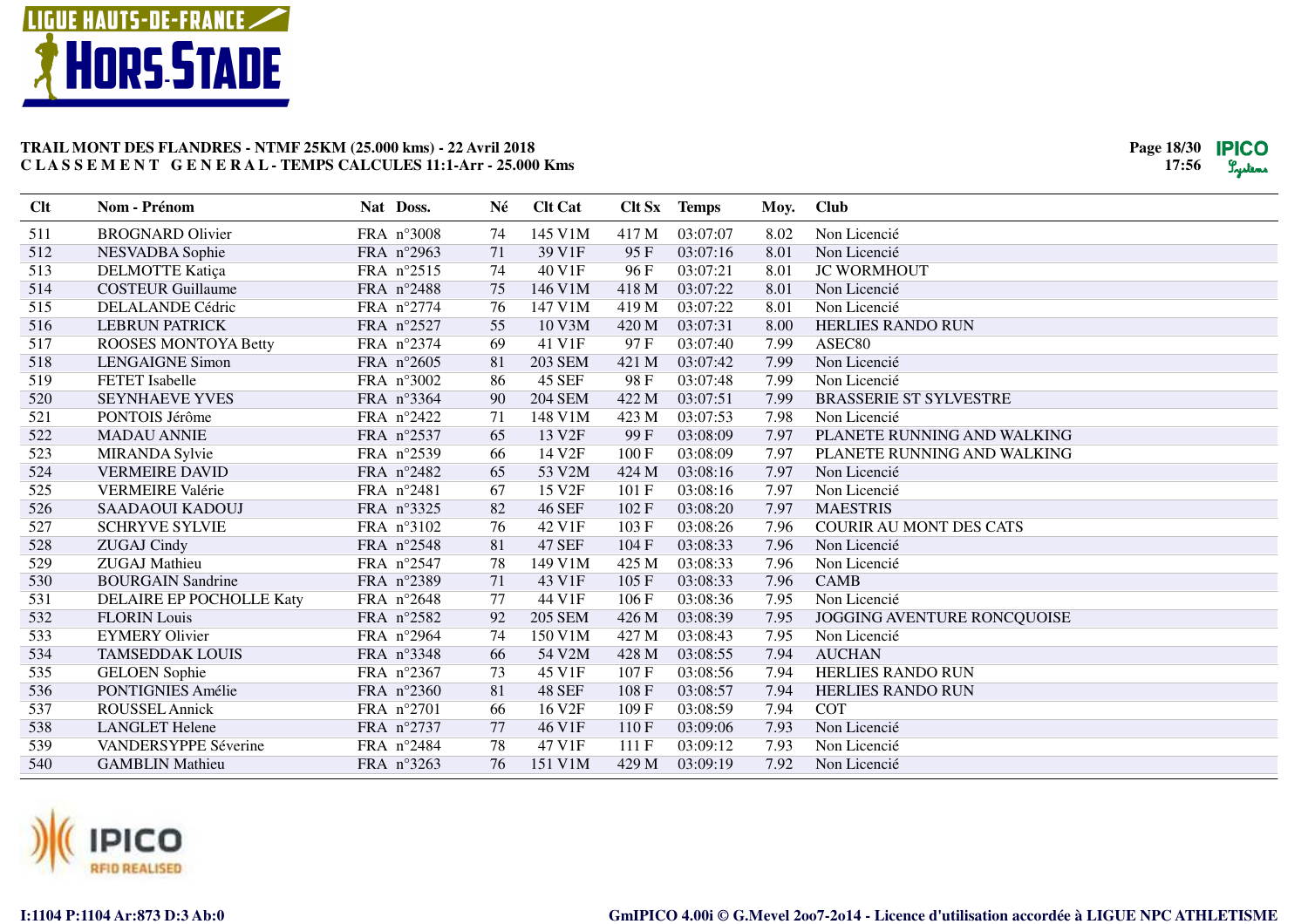

| Clt | Nom - Prénom                 | Nat Doss.  | Né | <b>Clt Cat</b>     | Clt Sx | <b>Temps</b> | Moy. | <b>Club</b>                  |
|-----|------------------------------|------------|----|--------------------|--------|--------------|------|------------------------------|
| 541 | <b>CHWASTIAK AURELIE</b>     | FRA n°2330 | 82 | <b>49 SEF</b>      | 112F   | 03:09:19     | 7.92 | Non Licencié                 |
| 542 | <b>DUVAL Fabien</b>          | FRA n°3250 | 79 | <b>206 SEM</b>     | 430 M  | 03:09:20     | 7.92 | Non Licencié                 |
| 543 | <b>VIENNE Sébastien</b>      | FRA n°3285 | 75 | 152 V1M            | 431 M  | 03:09:37     | 7.91 | Non Licencié                 |
| 544 | <b>FOUCAULD Brice</b>        | FRA n°3098 | 83 | <b>207 SEM</b>     | 432 M  | 03:09:41     | 7.91 | Non Licencié                 |
| 545 | <b>WALLART</b> Delphine      | FRA n°3026 | 74 | 48 V1F             | 113 F  | 03:09:51     | 7.90 | Non Licencié                 |
| 546 | <b>WALLART</b> Christophe    | FRA nº3114 | 71 | 153 V1M            | 433 M  | 03:09:51     | 7.90 | Non Licencié                 |
| 547 | <b>MARTIN LOIC</b>           | FRA n°876  | 86 | <b>208 SEM</b>     | 434 M  | 03:10:07     | 7.89 | Non Licencié                 |
| 548 | <b>BOUREZ Dimitri</b>        | FRA n°2596 | 79 | <b>209 SEM</b>     | 435 M  | 03:10:19     | 7.88 | Non Licencié                 |
| 549 | <b>DEFLEUR Adrien</b>        | FRA n°3063 | 79 | <b>210 SEM</b>     | 436 M  | 03:10:20     | 7.88 | Non Licencié                 |
| 550 | <b>BOUCHEZ MARIE PASCALE</b> | FRA n°2690 | 68 | 17 V2F             | 114 F  | 03:10:27     | 7.88 | Non Licencié                 |
| 551 | <b>FORTRY Marie</b>          | FRA n°2395 | 82 | <b>50 SEF</b>      | 115F   | 03:10:29     | 7.88 | <b>HERLIES RANDO RUN</b>     |
| 552 | <b>LEROUX</b> Isabelle       | FRA n°2656 | 67 | 18 V <sub>2F</sub> | 116F   | 03:10:30     | 7.87 | <b>HERLIES RANDO RUN</b>     |
| 553 | <b>ANTOINE BENOIT</b>        | FRA n°3073 | 62 | 55 V2M             | 437 M  | 03:10:30     | 7.87 | Non Licencié                 |
| 554 | LECLERCQ Sylviane            | FRA n°2528 | 70 | 49 V1F             | 117F   | 03:10:33     | 7.87 | <b>HERLIES RANDO RUN</b>     |
| 555 | NALIWAJKO Philippe           | FRA n°2748 | 80 | 211 SEM            | 438 M  | 03:10:35     | 7.87 | <b>US LEFFRINCKOUCKE</b>     |
| 556 | <b>SANIER OLIVIER</b>        | FRA n°2776 | 67 | 56 V2M             | 439 M  | 03:10:40     | 7.87 | AMICALE DU VAL DE SOMME      |
| 557 | <b>SINGEZ Pauline</b>        | FRA n°3290 | 90 | 51 SEF             | 118F   | 03:10:41     | 7.87 | LES FOULEES SAINGHINOISES    |
| 558 | <b>SAMYN FRANCIS</b>         | FRA n°3081 | 52 | 11 V3M             | 440 M  | 03:10:50     | 7.86 | Non Licencié                 |
| 559 | <b>SUAREZ Alice</b>          | FRA n°2305 | 85 | <b>52 SEF</b>      | 119F   | 03:10:51     | 7.86 | <b>ASPTT LILLE METROPOLE</b> |
| 560 | <b>BRASSART Mickael</b>      | FRA n°3107 | 77 | 154 V1M            | 441 M  | 03:11:04     | 7.85 | Non Licencié                 |
| 561 | <b>DECHY SEBASTIEN</b>       | FRA nº3333 | 78 | 155 V1M            | 442 M  | 03:11:07     | 7.85 | <b>ASDN</b>                  |
| 562 | VANDEVOORDE Julien           | FRA n°2495 | 85 | 212 SEM            | 443 M  | 03:11:08     | 7.85 | Non Licencié                 |
| 563 | DESCHUYTTER CHRISTOPHE       | FRA n°3334 | 80 | 213 SEM            | 444 M  | 03:11:08     | 7.85 | <b>ASDN</b>                  |
| 564 | PELZER Amélie                | FRA nº3163 | 83 | 53 SEF             | 120F   | 03:11:08     | 7.85 | Non Licencié                 |
| 565 | PELZER Julien                | FRA nº3162 | 82 | 214 SEM            | 445 M  | 03:11:09     | 7.85 | Non Licencié                 |
| 566 | <b>DUCROCQ</b> Stéphane      | FRA n°2303 | 70 | 156 V1M            | 446 M  | 03:11:12     | 7.85 | Non Licencié                 |
| 567 | <b>DOURLEN</b> Didier        | FRA n°2933 | 70 | 157 V1M            | 447 M  | 03:11:21     | 7.84 | Non Licencié                 |
| 568 | <b>MONTOYA</b> Francois      | FRA n°2376 | 69 | 158 V1M            | 448 M  | 03:11:23     | 7.84 | ASEC80                       |
| 569 | <b>FOULON</b> Amandine       | FRA n°2869 | 80 | <b>54 SEF</b>      | 121 F  | 03:11:25     | 7.84 | Non Licencié                 |
| 570 | <b>LEMAN</b> Timothée        | FRA n°2695 | 74 | 159 V1M            | 449 M  | 03:11:28     | 7.83 | Non Licencié                 |

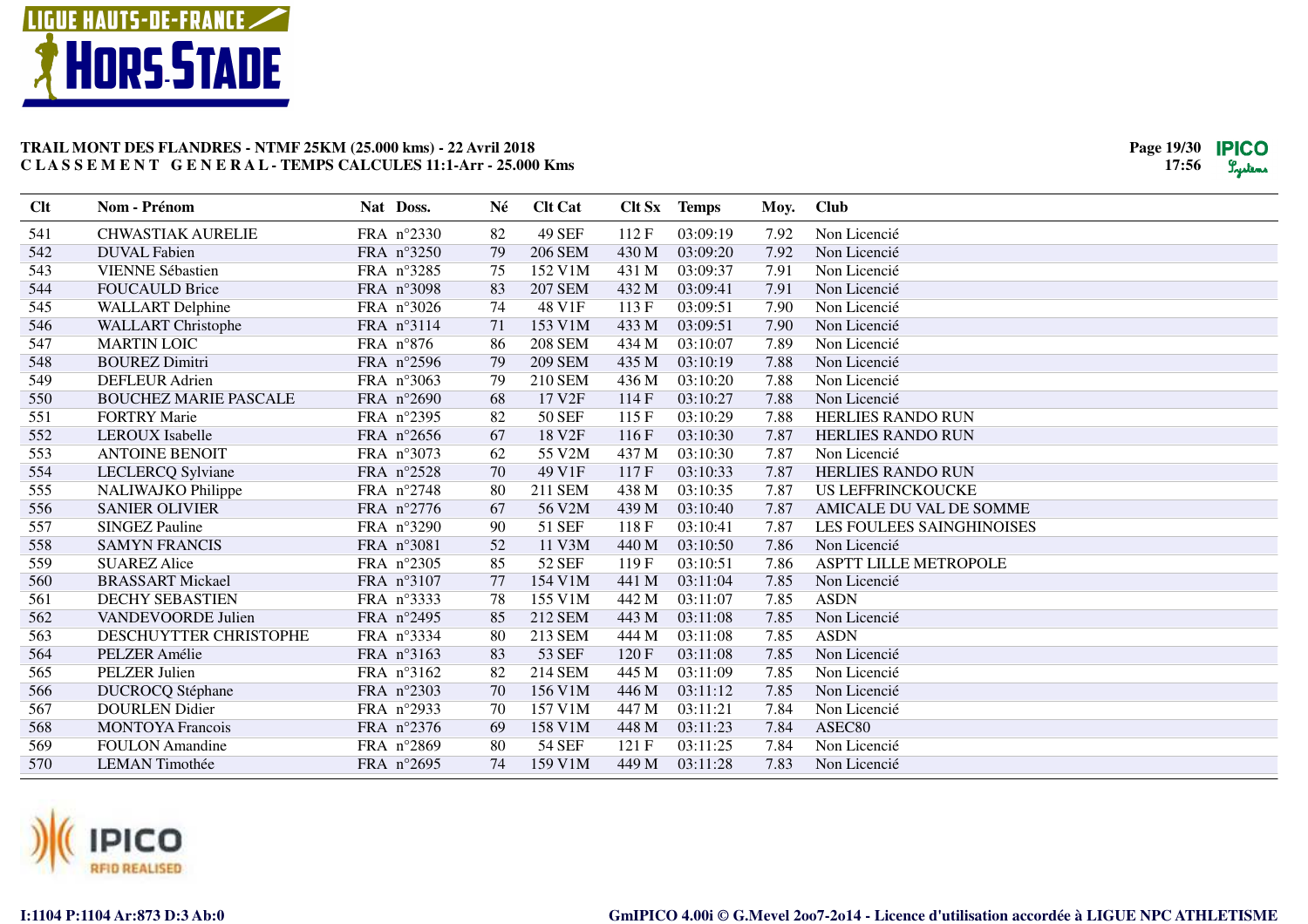

| Clt | Nom - Prénom                            | Nat Doss.           | Né     | <b>Clt Cat</b> | Clt Sx | <b>Temps</b> | Moy. | <b>Club</b>                     |
|-----|-----------------------------------------|---------------------|--------|----------------|--------|--------------|------|---------------------------------|
| 571 | <b>BERGER Sébastien</b>                 | FRA n°2694          | 74     | 160 V1M        | 450 M  | 03:11:28     | 7.83 | Non Licencié                    |
| 572 | <b>MATYSEN Yannick</b>                  | FRA n°2696          | 73     | 161 V1M        | 451 M  | 03:11:28     | 7.83 | Non Licencié                    |
| 573 | <b>HENNO Caroline</b>                   | FRA n°2958          | 71     | 50 V1F         | 122F   | 03:11:34     | 7.83 | <b>COURIR A BAISIEUX</b>        |
| 574 | <b>DELBAR THIERRY</b>                   | FRA n°2728          | 67     | 57 V2M         | 452 M  | 03:11:34     | 7.83 | Non Licencié                    |
| 575 | <b>POUMAERE</b> Mathieu                 | FRA n°2892          | 83     | 215 SEM        | 453 M  | 03:11:47     | 7.82 | Non Licencié                    |
| 576 | PLUVINAGE Madeline                      | FRA n°2387          | 92     | <b>55 SEF</b>  | 123 F  | 03:11:50     | 7.82 | Non Licencié                    |
| 577 | <b>EHILE MARIE</b>                      | FRA nº3167          | 75     | 51 V1F         | 124 F  | 03:11:56     | 7.82 | JOGGING ET ATHLETISME FRET      |
| 578 | <b>TONDEUR Jérémy</b>                   | FRA n°3226          | 79     | 216 SEM        | 454 M  | 03:12:02     | 7.81 | Non Licencié                    |
| 579 | <b>ALAMARTINE Arnaud</b>                | FRA n°3229          | 78     | 162 V1M        | 455 M  | 03:12:03     | 7.81 | Non Licencié                    |
| 580 | <b>PINTE Daniel</b>                     | FRA n°2435          | 56     | 12 V3M         | 456 M  | 03:12:07     | 7.81 | JOGGING AVENTURE RONCQUOISE     |
| 581 | <b>LEROY Olivier</b>                    | FRA n°2328          | 74     | 163 V1M        | 457 M  | 03:12:19     | 7.80 | Non Licencié                    |
| 582 | <b>BUSTRAEN DOMINIQUE</b>               | FRA n°3312          | 70     | 164 V1M        | 458 M  | 03:12:32     | 7.79 | <b>RAMERY</b>                   |
| 583 | <b>DAPREMEZ Cedric</b>                  | FRA n°2421          | 76     | 165 V1M        | 459 M  | 03:12:44     | 7.78 | <b>LES FOULEES HOUPLINOISES</b> |
| 584 | <b>DEVILLIERS</b> Jerome                | FRA n°2816          | 77     | 166 V1M        | 460 M  | 03:12:44     | 7.78 | LES FOULEES HOUPLINOISES        |
| 585 | <b>MORIVAL Magali</b>                   | FRA n°3134          | 74     | 52 V1F         | 125F   | 03:12:49     | 7.78 | PLANETE RUNNING AND WALKING     |
| 586 | LEDOUX VANRENTERGHEM Nathali FRA n°3258 |                     | 74     | 53 V1F         | 126F   | 03:12:49     | 7.78 | PLANETE RUNNING AND WALKING     |
| 587 | <b>NOWIK</b> Laetitia                   | FRA $n^{\circ}3256$ | 78     | 54 V1F         | 127 F  | 03:12:50     | 7.78 | Non Licencié                    |
| 588 | <b>DECROIX Aurore</b>                   | FRA n°2343          | 85     | <b>56 SEF</b>  | 128 F  | 03:13:02     | 7.77 | ASPTT LILLE METROPOLE           |
| 589 | PERLEIN FABRICE                         | FRA n°3328          | 67     | 58 V2M         | 461 M  | 03:13:02     | 7.77 | <b>CCFI</b>                     |
| 590 | PERLEIN THEOPHILE                       | FRA n°3329          | $00\,$ | 4 JUM          | 462 M  | 03:13:03     | 7.77 | <b>CCFI</b>                     |
| 591 | <b>DELEPIERRE Estelle</b>               | FRA n°3012          | 81     | <b>57 SEF</b>  | 129F   | 03:13:08     | 7.77 | JOGGING CLUB DE LICQUES         |
| 592 | PENNI David                             | FRA n°2414          | 69     | 167 V1M        | 463 M  | 03:13:17     | 7.76 | Non Licencié                    |
| 593 | <b>BARET HERVE</b>                      | FRA n°2483          | 77     | 168 V1M        | 464 M  | 03:13:27     | 7.75 | Non Licencié                    |
| 594 | <b>LECOEUCHE Noel</b>                   | FRA n°2703          | 74     | 169 V1M        | 465 M  | 03:13:28     | 7.75 | Non Licencié                    |
| 595 | <b>DRUHET</b> Laura                     | FRA n°3135          | 82     | <b>58 SEF</b>  | 130 F  | 03:13:34     | 7.75 | ATHLETIQUE CLUB DE CHOISY LE R  |
| 596 | <b>GOZE</b> Alain                       | FRA n°2543          | 64     | 59 V2M         | 466 M  | 03:13:38     | 7.75 | Non Licencié                    |
| 597 | <b>HELBOIS Nicolas</b>                  | FRA n°3110          | 82     | 217 SEM        | 467 M  | 03:14:04     | 7.73 | Non Licencié                    |
| 598 | <b>ABBAL Marie-Eve</b>                  | FRA n°2913          | 83     | <b>59 SEF</b>  | 131 F  | 03:14:06     | 7.73 | <b>OA HAZEBROUCK</b>            |
| 599 | <b>CALLAERT</b> Dorothee                | FRA n°3160          | 71     | 55 V1F         | 132 F  | 03:14:10     | 7.73 | <b>US MARQUETTE</b>             |
| 600 | <b>COUSIN Yohann</b>                    | FRA n°2880          | 76     | 170 V1M        | 468 M  | 03:14:25     | 7.72 | Non Licencié                    |

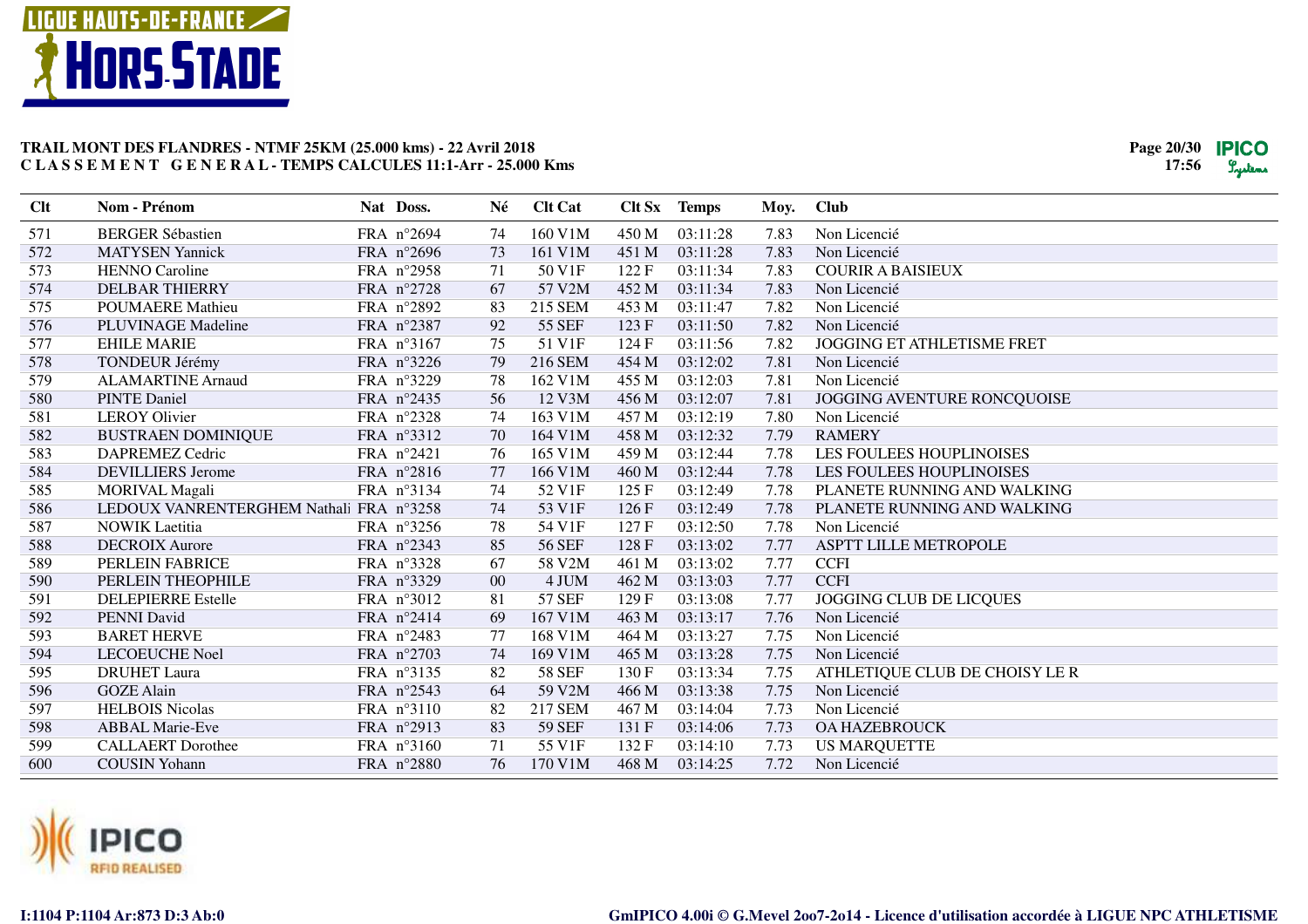

| Clt | Nom - Prénom                     | Nat Doss.           | Né | <b>Clt Cat</b>     |       | Clt Sx Temps | Moy. | <b>Club</b>                    |
|-----|----------------------------------|---------------------|----|--------------------|-------|--------------|------|--------------------------------|
| 601 | <b>FRULEUX Fabien</b>            | FRA n°2355          | 88 | 218 SEM            | 469 M | 03:14:33     | 7.71 | <b>HERLIES RANDO RUN</b>       |
| 602 | <b>TREHOUX PASCAL</b>            | FRA n°3127          | 71 | 171 V1M            | 470 M | 03:14:37     | 7.71 | Non Licencié                   |
| 603 | <b>FLAMENT Sébastien</b>         | FRA $n^{\circ}2470$ | 73 | 172 V1M            | 471 M | 03:14:51     | 7.70 | Non Licencié                   |
| 604 | <b>MOUKAGNI PELZER Marie</b>     | FRA n°3109          | 79 | <b>60 SEF</b>      | 133 F | 03:14:52     | 7.70 | Non Licencié                   |
| 605 | <b>CHAUMONT</b> Philippe         | FRA n°2814          | 80 | 219 SEM            | 472 M | 03:14:59     | 7.69 | Non Licencié                   |
| 606 | <b>RUHANT</b> Sebastien          | FRA n°2997          | 77 | 173 V1M            | 473 M | 03:15:00     | 7.69 | <b>COURIR AU MONT DES CATS</b> |
| 607 | <b>LEROY Marie Laure</b>         | FRA n°2961          | 73 | 56 V1F             | 134 F | 03:15:03     | 7.69 | Non Licencié                   |
| 608 | <b>SIGNY Julien</b>              | FRA n°2898          | 81 | <b>220 SEM</b>     | 474 M | 03:15:21     | 7.68 | Non Licencié                   |
| 609 | <b>GUILBERT James</b>            | FRA n°3095          | 67 | 60 V2M             | 475 M | 03:15:27     | 7.68 | Non Licencié                   |
| 610 | <b>VEREMME Sébastien</b>         | FRA n°2408          | 82 | <b>221 SEM</b>     | 476 M | 03:15:34     | 7.67 | Non Licencié                   |
| 611 | <b>PHILIPPE Sandrine</b>         | FRA n°2823          | 72 | 57 V1F             | 135 F | 03:15:38     | 7.67 | <b>JC WORMHOUT</b>             |
| 612 | <b>ARNAUD BENOIT</b>             | FRA n°2493          | 78 | 174 V1M            | 477 M | 03:15:48     | 7.66 | <b>JC WORMHOUT</b>             |
| 613 | <b>VERMON Sabine</b>             | FRA n°2906          | 64 | 19 V <sub>2F</sub> | 136F  | 03:15:48     | 7.66 | <b>ASSO RAVENSBERG</b>         |
| 614 | <b>BRUITTE Julien</b>            | FRA n°2598          | 88 | <b>222 SEM</b>     | 478 M | 03:16:01     | 7.65 | Non Licencié                   |
| 615 | PATUREL Loïc                     | FRA n°3400          | 82 | <b>223 SEM</b>     | 479 M | 03:16:28     | 7.64 | <b>VSC</b>                     |
| 616 | <b>ABOUT Francoise</b>           | FRA n°3118          | 65 | 20 V <sub>2F</sub> | 137 F | 03:16:33     | 7.63 | ATHLETISME CLUB SECLINOIS      |
| 617 | <b>QUENIVET Patricia</b>         | FRA n°2358          | 61 | 21 V <sub>2F</sub> | 138 F | 03:16:40     | 7.63 | <b>HERLIES RANDO RUN</b>       |
| 618 | <b>VERCLYTTE DUHAMEL Pauline</b> | FRA n°3007          | 88 | <b>61 SEF</b>      | 139F  | 03:16:46     | 7.62 | Non Licencié                   |
| 619 | <b>VERCLYTTE Constance</b>       | FRA n°3183          | 92 | 62 SEF             | 140F  | 03:16:46     | 7.62 | Non Licencié                   |
| 620 | <b>BIGAND LAURENCE</b>           | FRA n°2456          | 71 | 58 V1F             | 141 F | 03:16:55     | 7.62 | Non Licencié                   |
| 621 | <b>DECLERCK Marie</b>            | FRA n°2501          | 76 | 59 V1F             | 142F  | 03:16:55     | 7.62 | Non Licencié                   |
| 622 | <b>DELCROIX ODILE</b>            | FRA n°3345          | 73 | 60 V1F             | 143 F | 03:16:56     | 7.62 | <b>AUCHAN</b>                  |
| 623 | <b>EVERAERE MARC</b>             | FRA n°3373          | 64 | 61 V2M             | 480 M | 03:17:03     | 7.61 | Non Licencié                   |
| 624 | <b>GUAGUERE France</b>           | FRA n°2630          | 75 | 61 V1F             | 144 F | 03:17:19     | 7.60 | OSM LOMME ATHLETISME           |
| 625 | <b>CANU</b> Olivier              | FRA n°2854          | 73 | 175 V1M            | 481 M | 03:17:39     | 7.59 | Non Licencié                   |
| 626 | VANDERSCHOOTEN Dominique         | FRA n°3086          | 71 | 176 V1M            | 482 M | 03:17:45     | 7.59 | <b>ECLA LANDAS</b>             |
| 627 | <b>DEKEYSER VALERIE</b>          | FRA n°2398          | 65 | 22 V2F             | 145 F | 03:17:48     | 7.58 | Non Licencié                   |
| 628 | PEREIRA Catherine                | FRA n°3206          | 72 | 62 V1F             | 146 F | 03:17:50     | 7.58 | Non Licencié                   |
| 629 | <b>LELEU THOMAS</b>              | FRA n°3318          | 81 | <b>224 SEM</b>     | 483 M | 03:18:20     | 7.56 | <b>CCFI</b>                    |
| 630 | HONORÉ Rodolphe                  | FRA nº3192          | 75 | 177 V1M            | 484 M | 03:18:46     | 7.55 | Non Licencié                   |

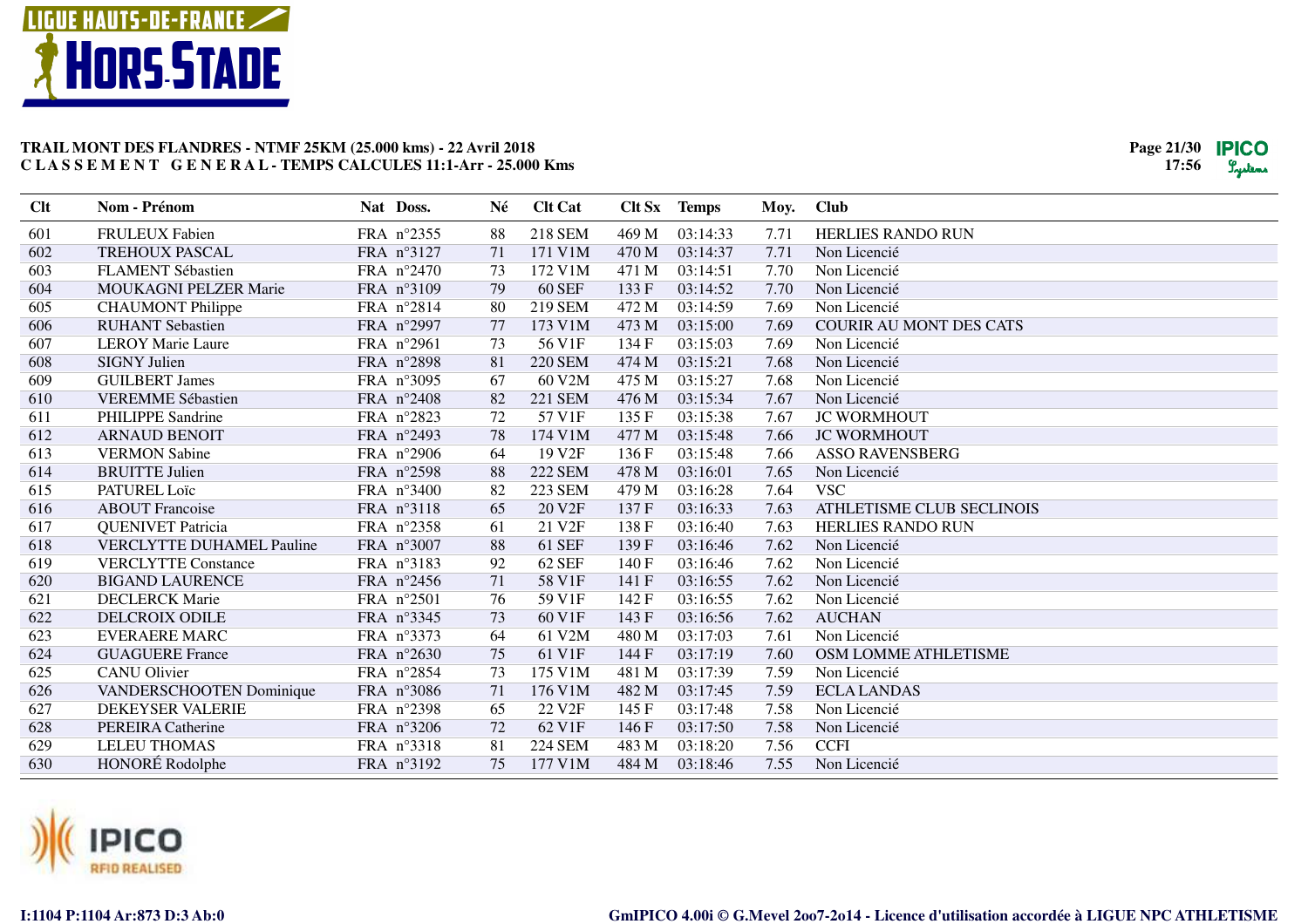

| <b>Clt</b> | Nom - Prénom               | Nat Doss.  | Né | <b>Clt Cat</b>     | Clt Sx | <b>Temps</b> | Moy. | <b>Club</b>                    |
|------------|----------------------------|------------|----|--------------------|--------|--------------|------|--------------------------------|
| 631        | <b>MEAUSOONE Caroline</b>  | FRA n°2777 | 75 | 63 V1F             | 147 F  | 03:18:57     | 7.54 | Non Licencié                   |
| 632        | <b>STOFFAES Francois</b>   | FRA n°2449 | 62 | 62 V2M             | 485 M  | 03:18:59     | 7.54 | Non Licencié                   |
| 633        | <b>GABRIELE SYLVAIN</b>    | FRA n°3185 | 74 | 178 V1M            | 486 M  | 03:19:04     | 7.54 | Non Licencié                   |
| 634        | DANAHE mohammed            | BEL n°3186 | 91 | <b>225 SEM</b>     | 487 M  | 03:19:04     | 7.54 | Non Licencié                   |
| 635        | <b>HAUSPIE Geoffrey</b>    | FRA n°2307 | 84 | <b>226 SEM</b>     | 488 M  | 03:19:11     | 7.53 | Non Licencié                   |
| 636        | <b>FORTRYE MELANIE</b>     | FRA n°2354 | 72 | 64 V1F             | 148 F  | 03:19:15     | 7.53 | JOGGING AVENTURE RONCQUOISE    |
| 637        | <b>DUCROS Nathalie</b>     | FRA n°2510 | 74 | 65 V1F             | 149F   | 03:19:16     | 7.53 | TRAIL ENTRE ELLES              |
| 638        | <b>WOUTS Pascal</b>        | FRA n°3131 | 63 | 63 V2M             | 489 M  | 03:19:25     | 7.52 | Non Licencié                   |
| 639        | <b>BLERVAQUE Arnaud</b>    | FRA n°2541 | 71 | 179 V1M            | 490 M  | 03:19:27     | 7.52 | Non Licencié                   |
| 640        | <b>BLERVAQUE Sandrine</b>  | FRA n°2540 | 72 | 66 V1F             | 150F   | 03:19:27     | 7.52 | Non Licencié                   |
| 641        | <b>DECROCK Dick</b>        | BEL n°2879 | 87 | <b>227 SEM</b>     | 491 M  | 03:19:34     | 7.52 | Non Licencié                   |
| 642        | <b>LOOCK</b> Élodie        | FRA n°2555 | 90 | <b>63 SEF</b>      | 151 F  | 03:19:36     | 7.52 | <b>DISKEMPER</b>               |
| 643        | WOUTS Bénédicte            | FRA n°3132 | 67 | 23 V2F             | 152F   | 03:19:37     | 7.51 | Non Licencié                   |
| 644        | <b>BLEIN</b> Myriam        | FRA n°2815 | 79 | <b>64 SEF</b>      | 153F   | 03:19:39     | 7.51 | Non Licencié                   |
| 645        | <b>CAPPOEN JIMMY</b>       | FRA n°3309 | 87 | <b>228 SEM</b>     | 492 M  | 03:19:42     | 7.51 | <b>RAMERY</b>                  |
| 646        | <b>DUBOURDEAUX Corinne</b> | FRA n°2872 | 71 | 67 V1F             | 154 F  | 03:19:54     | 7.50 | <b>LES PAS PRESSES</b>         |
| 647        | <b>CADART</b> Aurélie      | FRA n°3043 | 79 | <b>65 SEF</b>      | 155F   | 03:20:00     | 7.50 | RONCHIN ATHLETIC CLUB          |
| 648        | VANHEMS Valérie            | FRA n°2592 | 72 | 68 V1F             | 156F   | 03:20:11     | 7.49 | Non Licencié                   |
| 649        | <b>LEMORT</b> Virginie     | FRA n°2641 | 70 | 69 V1F             | 157F   | 03:20:12     | 7.49 | Non Licencié                   |
| 650        | <b>DELFORGE Sylvie</b>     | FRA n°3137 | 64 | 24 V <sub>2F</sub> | 158 F  | 03:20:12     | 7.49 | <b>ECLA LANDAS</b>             |
| 651        | <b>LEROY Nicolas</b>       | FRA n°3066 | 76 | 180 V1M            | 493 M  | 03:20:18     | 7.49 | Non Licencié                   |
| 652        | <b>LEROY Charlotte</b>     | FRA n°3067 | 79 | <b>66 SEF</b>      | 159 F  | 03:20:18     | 7.49 | Non Licencié                   |
| 653        | VANHOVE Jérome             | FRA n°2314 | 83 | <b>229 SEM</b>     | 494 M  | 03:20:22     | 7.49 | Non Licencié                   |
| 654        | <b>SEGALLA Guillaume</b>   | FRA n°2313 | 83 | 230 SEM            | 495 M  | 03:20:23     | 7.49 | Non Licencié                   |
| 655        | <b>BECKER</b> Aurelie      | FRA n°2458 | 78 | 70 V1F             | 160F   | 03:20:24     | 7.49 | <b>COURIR AU MONT DES CATS</b> |
| 656        | <b>OUTTERS FREDERIC</b>    | FRA n°3310 | 86 | 231 SEM            | 496 M  | 03:20:30     | 7.48 | <b>RAMERY</b>                  |
| 657        | <b>PLACZEK</b> Laurent     | FRA n°2518 | 64 | 64 V2M             | 497 M  | 03:20:31     | 7.48 | <b>AS SOMAIN</b>               |
| 658        | WOUTS Jérémy               | FRA nº3133 | 88 | 232 SEM            | 498 M  | 03:20:31     | 7.48 | Non Licencié                   |
| 659        | <b>LARDET</b> Amandine     | FRA n°2418 | 81 | <b>67 SEF</b>      | 161 F  | 03:20:40     | 7.48 | <b>LES LOUPS BLANCS</b>        |
| 660        | <b>BLERVAQUE PAUL</b>      | FRA n°3307 | 88 | 233 SEM            | 499 M  | 03:21:02     | 7.46 | <b>RAMERY</b>                  |

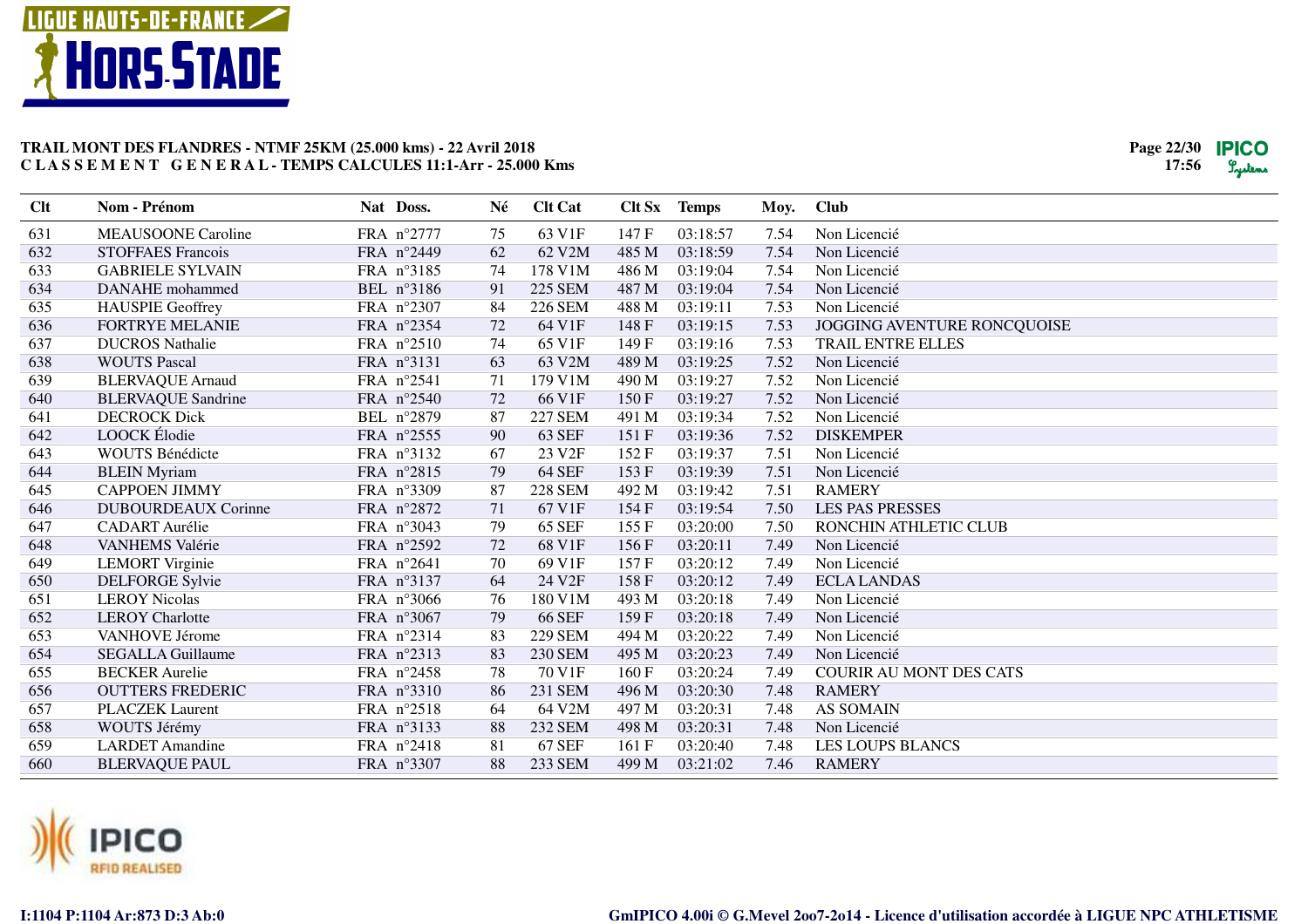

| Clt | Nom - Prénom                | Nat Doss.           | Né | <b>Clt Cat</b> |       | Clt Sx Temps | Moy. | <b>Club</b>                    |
|-----|-----------------------------|---------------------|----|----------------|-------|--------------|------|--------------------------------|
| 661 | <b>RYCKEBUSH Juliette</b>   | FRA n°2631          | 77 | 71 V1F         | 162F  | 03:21:03     | 7.46 | Non Licencié                   |
| 662 | <b>HANNON</b> Thomas        | FRA n°2632          | 83 | <b>234 SEM</b> | 500 M | 03:21:03     | 7.46 | Non Licencié                   |
| 663 | <b>DUVAL NADIA</b>          | FRA n°2625          | 70 | 72 V1F         | 163 F | 03:21:03     | 7.46 | <b>US LEFFRINCKOUCKE</b>       |
| 664 | <b>LASSON</b> Eric          | FRA n°2736          | 73 | 181 V1M        | 501 M | 03:21:11     | 7.46 | <b>US LEFFRINCKOUCKE</b>       |
| 665 | <b>BOULANT Elodie</b>       | FRA n°2469          | 70 | 73 V1F         | 164 F | 03:21:25     | 7.45 | Non Licencié                   |
| 666 | LANGLET Zohra               | FRA n°2741          | 80 | <b>68 SEF</b>  | 165 F | 03:21:47     | 7.43 | Non Licencié                   |
| 667 | <b>LAOUAR</b> Najat         | FRA n°2309          | 78 | 74 V1F         | 166 F | 03:21:49     | 7.43 | Non Licencié                   |
| 668 | <b>VERNIEST Marie</b>       | FRA n°2349          | 80 | <b>69 SEF</b>  | 167 F | 03:21:50     | 7.43 | HERLIES RANDO RUN              |
| 669 | ROZENTHAL FREDERIQUE        | FRA n°3383          | 65 | 25 V2F         | 168 F | 03:21:51     | 7.43 | Non Licencié                   |
| 670 | <b>BOONE</b> Thomas         | FRA n°2946          | 89 | 235 SEM        | 502 M | 03:21:53     | 7.43 | Non Licencié                   |
| 671 | <b>MARCOTTE MICHEL</b>      | FRA n°3308          | 69 | 182 V1M        | 503 M | 03:22:36     | 7.40 | <b>RAMERY</b>                  |
| 672 | <b>VENNIN</b> Charlotte     | FRA n°2386          | 78 | 75 V1F         | 169F  | 03:22:38     | 7.40 | Non Licencié                   |
| 673 | <b>VENNIN</b> Stephane      | FRA n°2385          | 76 | 183 V1M        | 504 M | 03:22:38     | 7.40 | Non Licencié                   |
| 674 | <b>PARENT Didier</b>        | FRA n°2842          | 69 | 184 V1M        | 505 M | 03:22:50     | 7.40 | <b>PASS'RUNNING</b>            |
| 675 | <b>HERNU</b> Valérie        | FRA n°3176          | 80 | <b>70 SEF</b>  | 170F  | 03:22:52     | 7.39 | ASEC80                         |
| 676 | <b>NUGUES Romain</b>        | FRA n°3040          | 86 | 236 SEM        | 506 M | 03:22:52     | 7.39 | Non Licencié                   |
| 677 | <b>DELCROIX OLIVIER</b>     | FRA n°3344          | 73 | 185 V1M        | 507 M | 03:22:56     | 7.39 | <b>AUCHAN</b>                  |
| 678 | <b>MAILLY PIC Aurelie</b>   | FRA n°2840          | 82 | <b>71 SEF</b>  | 171 F | 03:22:58     | 7.39 | Non Licencié                   |
| 679 | <b>LAMBELIN Jean-Gérard</b> | FRA n°2897          | 55 | 13 V3M         | 508 M | 03:23:13     | 7.38 | PHILIPPIDES CLUB TEMPLEUVOIS   |
| 680 | <b>BARROIS</b> Fabien       | FRA n°3271          | 83 | <b>237 SEM</b> | 509 M | 03:23:22     | 7.38 | Non Licencié                   |
| 681 | <b>MINEBOIS</b> Priscillia  | FRA n°2405          | 82 | <b>72 SEF</b>  | 172F  | 03:23:22     | 7.38 | Non Licencié                   |
| 682 | <b>DESAUW VIRGINIE</b>      | FRA n°2970          | 74 | 76 V1F         | 173 F | 03:23:23     | 7.38 | <b>COURIR AU MONT DES CATS</b> |
| 683 | <b>DEMEESTER Vincent</b>    | FRA n°2570          | 73 | 186 V1M        | 510 M | 03:23:26     | 7.37 | Non Licencié                   |
| 684 | <b>BENAULT Priscilla</b>    | FRA n°2466          | 85 | <b>73 SEF</b>  | 174 F | 03:23:35     | 7.37 | Non Licencié                   |
| 685 | <b>BENAULT</b> David        | FRA $n^{\circ}2465$ | 84 | <b>238 SEM</b> | 511 M | 03:23:35     | 7.37 | Non Licencié                   |
| 686 | THERY DOROTHEE              | FRA n°2973          | 67 | 26 V2F         | 175F  | 03:23:50     | 7.36 | JOGGING AVENTURE RONCQUOISE    |
| 687 | <b>LECLERCQ Sylvie</b>      | FRA nº3136          | 71 | 77 V1F         | 176 F | 03:24:00     | 7.35 | Non Licencié                   |
| 688 | <b>RAMON</b> Corinne        | FRA n°2554          | 68 | 27 V2F         | 177 F | 03:24:01     | 7.35 | Non Licencié                   |
| 689 | <b>BOULANGER</b> Ingrid     | FRA n°2324          | 74 | 78 V1F         | 178 F | 03:24:09     | 7.35 | Non Licencié                   |
| 690 | <b>MEDEZ Laurence</b>       | FRA n°2795          | 71 | 79 V1F         | 179F  | 03:24:11     | 7.35 | <b>HUMANIS</b>                 |

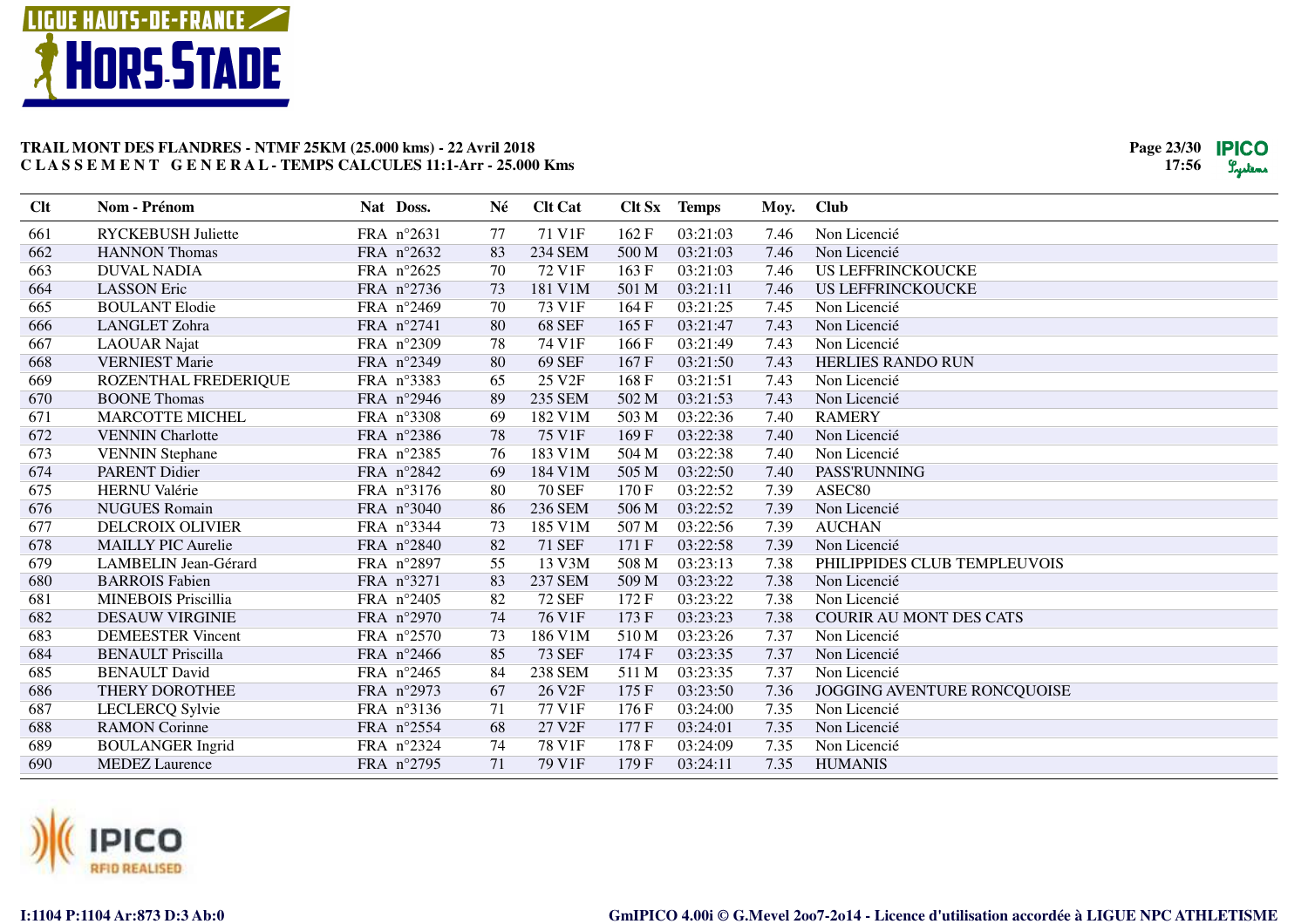

| Clt | <b>Nom - Prénom</b>          | Nat Doss.  | Né | <b>Clt Cat</b>     |       | Clt Sx Temps | Moy. | <b>Club</b>                       |
|-----|------------------------------|------------|----|--------------------|-------|--------------|------|-----------------------------------|
| 691 | <b>KHELOUFI Djamel</b>       | FRA n°2410 | 81 | 239 SEM            | 512 M | 03:24:22     | 7.34 | Non Licencié                      |
| 692 | PLANCKE VIRGINIE             | FRA n°2559 | 70 | 80 V1F             | 180F  | 03:24:54     | 7.32 | <b>COURIR A SEC BOIS</b>          |
| 693 | <b>DUFLOT Bastien</b>        | FRA n°3247 | 87 | <b>240 SEM</b>     | 513 M | 03:24:56     | 7.32 | Non Licencié                      |
| 694 | <b>FIEUS Florence</b>        | FRA n°2571 | 73 | 81 V1F             | 181 F | 03:25:01     | 7.32 | <b>LES LOUPS BLANCS</b>           |
| 695 | <b>DEZITTER Dominique</b>    | FRA n°3096 | 65 | 65 V2M             | 514 M | 03:25:06     | 7.31 | Non Licencié                      |
| 696 | <b>JORDAENS</b> David        | FRA n°3046 | 78 | 187 V1M            | 515 M | 03:25:07     | 7.31 | Non Licencié                      |
| 697 | <b>BEHAEGEL Yannick</b>      | FRA n°3232 | 72 | 188 V1M            | 516 M | 03:25:20     | 7.31 | Non Licencié                      |
| 698 | <b>DELAUTEL Xavier</b>       | FRA n°2383 | 74 | 189 V1M            | 517 M | 03:25:20     | 7.31 | Non Licencié                      |
| 699 | <b>SEILLIER FABIENNE</b>     | FRA n°2943 | 79 | <b>74 SEF</b>      | 182F  | 03:25:21     | 7.30 | Non Licencié                      |
| 700 | <b>VANELLE</b> Martine       | FRA n°2939 | 65 | 28 V2F             | 183 F | 03:25:24     | 7.30 | Non Licencié                      |
| 701 | PANNEKOUCKE Sophie           | FRA nº3166 | 81 | <b>75 SEF</b>      | 184 F | 03:25:25     | 7.30 | Non Licencié                      |
| 702 | <b>VANHAMME Olivier</b>      | FRA n°2702 | 67 | 66 V2M             | 518 M | 03:25:30     | 7.30 | Non Licencié                      |
| 703 | <b>WALRYCK Sandrine</b>      | FRA n°2437 | 68 | 29 V2F             | 185 F | 03:25:31     | 7.30 | Non Licencié                      |
| 704 | <b>DEVEYER Sylvie</b>        | FRA n°2454 | 66 | 30 V <sub>2F</sub> | 186 F | 03:25:31     | 7.30 | Non Licencié                      |
| 705 | <b>MARY Alexis</b>           | FRA n°3099 | 83 | 241 SEM            | 519 M | 03:26:29     | 7.26 | Non Licencié                      |
| 706 | <b>LETOR Christel</b>        | BEL n°3052 | 71 | 82 V1F             | 187F  | 03:27:01     | 7.25 | <b>COURIR AU MONT DES CATS</b>    |
| 707 | <b>DELCROIX Sebastien</b>    | FRA n°3281 | 74 | 190 V1M            | 520 M | 03:27:13     | 7.24 | Non Licencié                      |
| 708 | <b>LAMPE Mélanie</b>         | FRA n°3071 | 75 | 83 V1F             | 188F  | 03:27:41     | 7.22 | Non Licencié                      |
| 709 | <b>MILLE Elisabeth</b>       | FRA n°3062 | 80 | <b>76 SEF</b>      | 189 F | 03:27:41     | 7.22 | Non Licencié                      |
| 710 | <b>DEVOS Cindy</b>           | FRA n°2705 | 80 | <b>77 SEF</b>      | 190F  | 03:27:45     | 7.22 | <b>OA HAZEBROUCK</b>              |
| 711 | NEUVILLE GUY                 | FRA n°2762 | 65 | 67 V2M             | 521 M | 03:28:08     | 7.21 | Non Licencié                      |
| 712 | <b>COTTIGNY Maxime</b>       | FRA n°3151 | 83 | 242 SEM            | 522 M | 03:28:08     | 7.21 | TEAM TRAIL OPALE                  |
| 713 | <b>VERVELLE Christine</b>    | FRA n°2760 | 64 | 31 V2F             | 191 F | 03:28:09     | 7.21 | Non Licencié                      |
| 714 | PIAT CATHERINE               | FRA n°3208 | 60 | 32 V <sub>2F</sub> | 192F  | 03:28:09     | 7.21 | <b>COURIR A BERSEE</b>            |
| 715 | PASTANT DOMINIQUE            | FRA n°3221 | 60 | 33 V2F             | 193 F | 03:28:10     | 7.21 | <b>JOGGING ET ATHLETISME FRET</b> |
| 716 | <b>VALLERAND CAROLE</b>      | FRA n°3220 | 65 | 34 V2F             | 194 F | 03:28:10     | 7.21 | <b>JOGGING ET ATHLETISME FRET</b> |
| 717 | <b>VERSTRAETE Christelle</b> | BEL n°2863 | 69 | 84 V1F             | 195 F | 03:28:10     | 7.21 | Non Licencié                      |
| 718 | PILLIEZ Amélie               | FRA n°2461 | 77 | 85 V1F             | 196F  | 03:28:11     | 7.21 | Non Licencié                      |
| 719 | <b>DHALLENNE</b> Giovanni    | FRA n°2424 | 89 | 243 SEM            | 523 M | 03:28:21     | 7.20 | Non Licencié                      |
| 720 | <b>MAILLE David</b>          | FRA n°2317 | 71 | 191 V1M            | 524 M | 03:28:22     | 7.20 | Non Licencié                      |

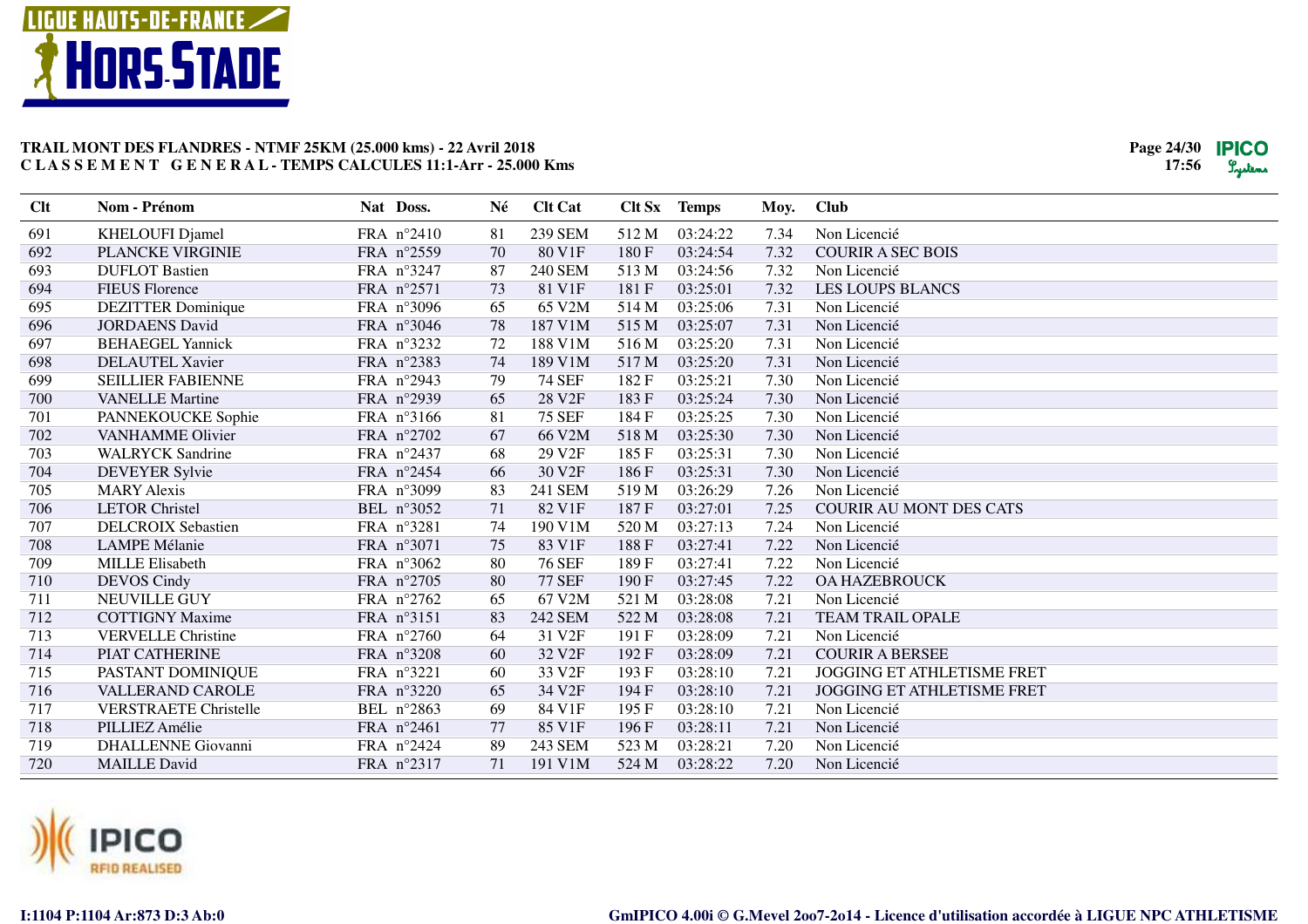

| Clt | <b>Nom - Prénom</b>             | Nat Doss.  | Né | <b>Clt Cat</b>     |       | Clt Sx Temps | Moy. | <b>Club</b>                        |
|-----|---------------------------------|------------|----|--------------------|-------|--------------|------|------------------------------------|
| 721 | <b>HOCHART Laurent</b>          | FRA n°2327 | 71 | 192 V1M            | 525 M | 03:28:22     | 7.20 | Non Licencié                       |
| 722 | <b>KOPA</b> Aurélie             | FRA n°2601 | 88 | <b>78 SEF</b>      | 197F  | 03:28:45     | 7.19 | Non Licencié                       |
| 723 | <b>CLAEYS</b> Charlotte         | FRA n°2538 | 75 | 86 V1F             | 198 F | 03:28:55     | 7.18 | Non Licencié                       |
| 724 | <b>CHIEUX</b> Emmanuel          | FRA n°2680 | 66 | 68 V2M             | 526 M | 03:29:11     | 7.17 | OSM LOMME ATHLETISME               |
| 725 | <b>LABALETTE Laetitia</b>       | FRA n°2436 | 75 | 87 V1F             | 199F  | 03:29:19     | 7.17 | Non Licencié                       |
| 726 | <b>PROUVOT</b> Antoine          | FRA n°3042 | 89 | <b>244 SEM</b>     | 527 M | 03:29:27     | 7.16 | Non Licencié                       |
| 727 | <b>MATTON Daphné</b>            | FRA n°2450 | 71 | 88 V1F             | 200 F | 03:29:52     | 7.15 | Non Licencié                       |
| 728 | POIRIER CATHERINE               | FRA n°2338 | 69 | 89 V1F             | 201 F | 03:29:52     | 7.15 | JOGGING AVENTURE RONCQUOISE        |
| 729 | WATTELLE DURIEUX MONIQUE        | FRA n°2894 | 65 | 35 V <sub>2F</sub> | 202 F | 03:29:56     | 7.15 | Non Licencié                       |
| 730 | <b>CASTEL Christelle</b>        | FRA n°2858 | 65 | 36 V <sub>2F</sub> | 203 F | 03:29:56     | 7.15 | Non Licencié                       |
| 731 | <b>CROMBEZ Didier</b>           | FRA n°2529 | 70 | 193 V1M            | 528 M | 03:30:22     | 7.13 | Non Licencié                       |
| 732 | <b>HER Jonathan</b>             | FRA n°2672 | 84 | 245 SEM            | 529 M | 03:30:33     | 7.12 | Non Licencié                       |
| 733 | <b>BUCHMANN MELANIE</b>         | FRA n°2896 | 87 | <b>79 SEF</b>      | 204 F | 03:30:33     | 7.12 | Non Licencié                       |
| 734 | <b>BARRAS</b> Christine         | FRA n°2977 | 61 | 37 V2F             | 205 F | 03:30:38     | 7.12 | PHILIPPIDES CLUB TEMPLEUVOIS       |
| 735 | <b>HOUSIEAUX Jacques</b>        | FRA n°2486 | 79 | 246 SEM            | 530 M | 03:30:42     | 7.12 | Non Licencié                       |
| 736 | VANWALLEGHEM Remi               | FRA n°2982 | 82 | 247 SEM            | 531 M | 03:31:22     | 7.10 | Non Licencié                       |
| 737 | VANWALLEGHEM Bruno              | FRA n°2984 | 52 | 14 V3M             | 532 M | 03:31:22     | 7.10 | Non Licencié                       |
| 738 | <b>WATTENNE Lucie</b>           | FRA n°2983 | 78 | 90 V1F             | 206 F | 03:31:23     | 7.10 | Non Licencié                       |
| 739 | ROUSSEAU Stéphane               | FRA n°2341 | 78 | 194 V1M            | 533 M | 03:31:30     | 7.09 | Non Licencié                       |
| 740 | <b>FRUCHART</b> Isabelle        | FRA n°2521 | 70 | 91 V1F             | 207F  | 03:31:37     | 7.09 | <b>HERLIES RANDO RUN</b>           |
| 741 | <b>HENO Pascale</b>             | FRA n°2862 | 64 | 38 V <sub>2F</sub> | 208 F | 03:31:37     | 7.09 | <b>HERLIES RANDO RUN</b>           |
| 742 | <b>DUSSART</b> Veronique        | FRA n°2542 | 69 | 92 V1F             | 209 F | 03:31:38     | 7.09 | <b>HERLIES RANDO RUN</b>           |
| 743 | <b>BOURIEZ Alain</b>            | FRA n°2325 | 58 | 15 V3M             | 534 M | 03:31:42     | 7.09 | <b>HERLIES RANDO RUN</b>           |
| 744 | <b>DESGARDIN Maxence</b>        | FRA n°2619 | 81 | <b>248 SEM</b>     | 535 M | 03:31:44     | 7.08 | Non Licencié                       |
| 745 | <b>DERYCKX Bruno</b>            | FRA n°2350 | 67 | 69 V2M             | 536 M | 03:31:52     | 7.08 | Non Licencié                       |
| 746 | LEWANDOWSKI Kevin               | FRA n°2659 | 82 | <b>249 SEM</b>     | 537 M | 03:31:53     | 7.08 | Non Licencié                       |
| 747 | <b>ALONSO BEATRICE</b>          | FRA n°2674 | 75 | 93 V1F             | 210F  | 03:32:10     | 7.07 | ORCHIES RUNNING                    |
| 748 | <b>DUBOIS Nathalie</b>          | FRA n°2337 | 65 | 39 V2F             | 211 F | 03:32:39     | 7.05 | <b>JOGGING AVENTURE RONCQUOISE</b> |
| 749 | <b>BOUBERT MARIE-BERNADETTE</b> | FRA n°2519 | 60 | 40 V <sub>2F</sub> | 212F  | 03:32:48     | 7.05 | <b>BETHUNE ATHLETISME</b>          |
| 750 | <b>LESERRE</b> Arnault          | FRA n°2346 | 68 | 70 V2M             | 538 M | 03:32:49     | 7.05 | Non Licencié                       |

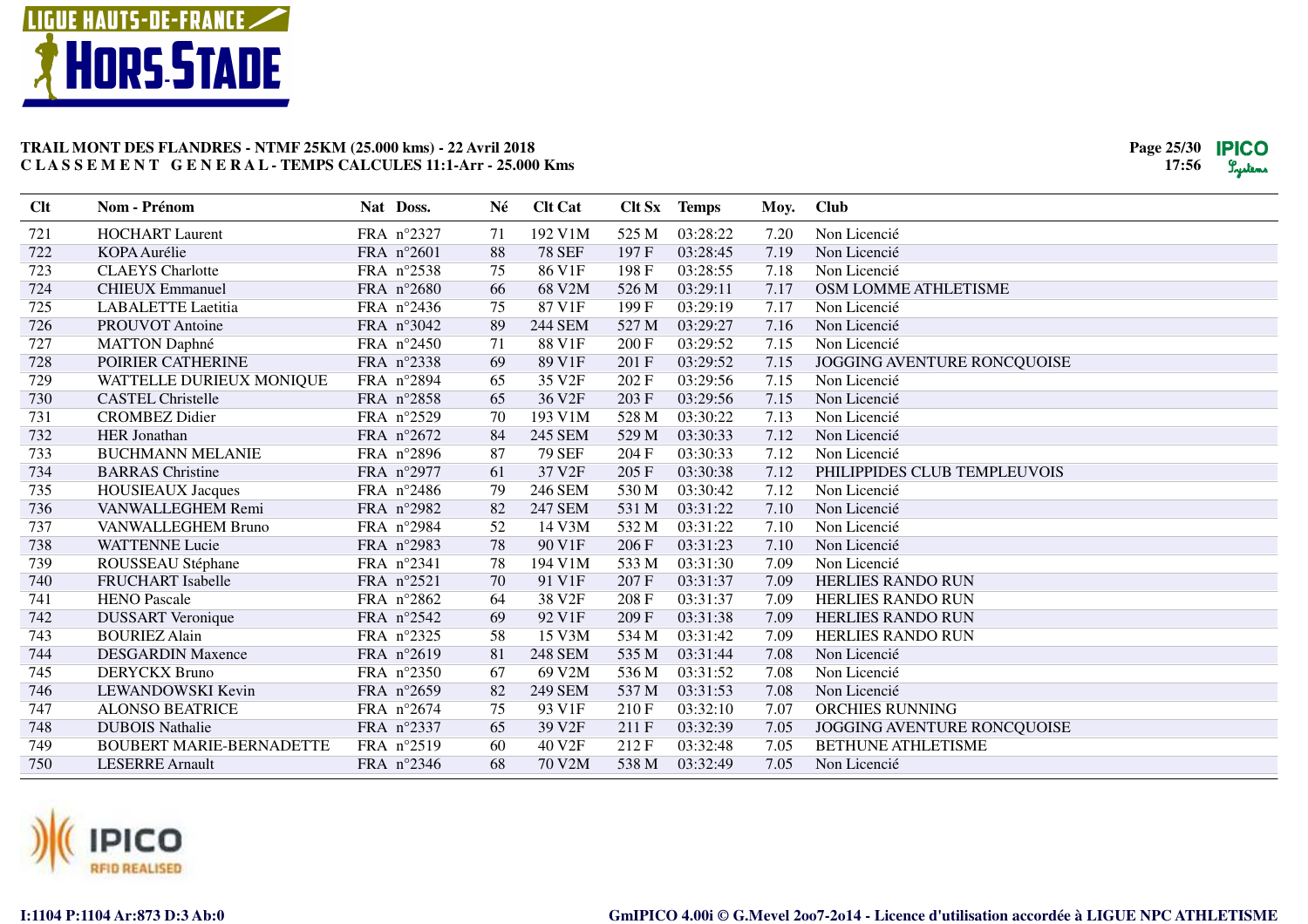

| <b>Clt</b> | Nom - Prénom                 | Nat Doss.  | Né | <b>Clt Cat</b>     |       | <b>Clt Sx</b> Temps | Moy. | <b>Club</b>                        |
|------------|------------------------------|------------|----|--------------------|-------|---------------------|------|------------------------------------|
| 751        | <b>PASTANT Paul</b>          | FRA n°2974 | 53 | 16 V3M             | 539 M | 03:32:59            | 7.04 | <b>JOGGING AVENTURE RONCQUOISE</b> |
| 752        | <b>LEFEVRE Blandine</b>      | FRA n°2950 | 68 | 41 V <sub>2F</sub> | 213F  | 03:33:04            | 7.04 | <b>COURIR AU MONT DES CATS</b>     |
| 753        | <b>BEAUSSART</b> Cynthia     | FRA n°2919 | 75 | 94 V1F             | 214 F | 03:33:05            | 7.04 | <b>HUMANIS</b>                     |
| 754        | DELCROIX BARBARA             | FRA n°3282 | 71 | 95 V1F             | 215F  | 03:33:23            | 7.03 | Non Licencié                       |
| 755        | <b>LANCELOT</b> Jacques      | FRA n°3209 | 44 | 1 V4M              | 540 M | 03:33:25            | 7.03 | Non Licencié                       |
| 756        | <b>OGER</b> Sophie           | FRA n°3171 | 77 | 96 V1F             | 216F  | 03:33:29            | 7.03 | <b>JC WORMHOUT</b>                 |
| 757        | <b>DUGARDIN</b> Christopher  | FRA n°2479 | 77 | 195 V1M            | 541 M | 03:33:44            | 7.02 | Non Licencié                       |
| 758        | <b>LEROY</b> Lionel          | FRA n°2361 | 76 | 196 V1M            | 542 M | 03:33:52            | 7.01 | Non Licencié                       |
| 759        | <b>DEHOUCK Amandine</b>      | FRA n°2368 | 85 | <b>80 SEF</b>      | 217F  | 03:33:57            | 7.01 | Non Licencié                       |
| 760        | <b>ZANELLI Bruno</b>         | FRA n°2402 | 65 | 71 V2M             | 543 M | 03:33:57            | 7.01 | <b>OA HAZEBROUCK</b>               |
| 761        | <b>MIGNAN</b> Annie          | FRA n°3031 | 52 | 1 V3F              | 218 F | 03:34:03            | 7.01 | Non Licencié                       |
| 762        | <b>MIGNAN</b> Joel           | FRA n°2945 | 51 | 17 V3M             | 544 M | 03:34:03            | 7.01 | Non Licencié                       |
| 763        | <b>QUELQUEJEU Arnaud</b>     | FRA n°3189 | 78 | 197 V1M            | 545 M | 03:34:36            | 6.99 | Non Licencié                       |
| 764        | <b>SABRE Maxime</b>          | FRA n°2666 | 90 | <b>250 SEM</b>     | 546 M | 03:34:36            | 6.99 | Non Licencié                       |
| 765        | <b>LECAILLEZ Denis</b>       | FRA n°2942 | 82 | 251 SEM            | 547 M | 03:34:57            | 6.98 | Non Licencié                       |
| 766        | <b>RIMBAULT</b> Jennifer     | FRA n°3097 | 78 | 97 V1F             | 219F  | 03:35:25            | 6.96 | BERCK ATHLETISME COTE D'OPALE      |
| 767        | <b>VERHULST Martine</b>      | FRA n°2852 | 70 | 98 V1F             | 220 F | 03:35:46            | 6.95 | <b>COURIR AU MONT DES CATS</b>     |
| 768        | <b>LANDREA Laurent</b>       | FRA n°2681 | 76 | 198 V1M            | 548 M | 03:35:49            | 6.95 | Non Licencié                       |
| 769        | <b>MAERTEN Vincent</b>       | FRA n°3406 | 78 | 199 V1M            | 549 M | 03:35:52            | 6.95 | Non Licencié                       |
| 770        | <b>DECROCK Nathalie</b>      | FRA n°2504 | 72 | 99 V1F             | 221 F | 03:36:00            | 6.94 | Non Licencié                       |
| 771        | <b>DECROCK</b> Stephane      | FRA n°2503 | 69 | 200 V1M            | 550 M | 03:36:00            | 6.94 | Non Licencié                       |
| 772        | RENART Stéphan               | FRA n°2900 | 74 | 201 V1M            | 551 M | 03:36:00            | 6.94 | Non Licencié                       |
| 773        | <b>VANSTEENKISTE Bernard</b> | FRA n°3050 | 60 | 72 V2M             | 552 M | 03:36:01            | 6.94 | <b>US CAMON</b>                    |
| 774        | <b>GOURDAIN Nathalie</b>     | FRA n°2827 | 72 | 100 V1F            | 222 F | 03:36:34            | 6.93 | Non Licencié                       |
| 775        | SIX Chloe                    | FRA n°3222 | 83 | <b>81 SEF</b>      | 223 F | 03:36:35            | 6.93 | Non Licencié                       |
| 776        | <b>CAMPHYN Remy</b>          | FRA n°3108 | 86 | <b>252 SEM</b>     | 553 M | 03:37:01            | 6.91 | Non Licencié                       |
| 777        | ROUSSEAUX Sébastien          | FRA n°2670 | 81 | <b>253 SEM</b>     | 554 M | 03:37:03            | 6.91 | Non Licencié                       |
| 778        | <b>FOLLET Aurore</b>         | FRA n°2731 | 86 | <b>82 SEF</b>      | 224 F | 03:37:04            | 6.91 | <b>COURIR A COMINES</b>            |
| 779        | <b>BELLYNCK Jessica</b>      | FRA n°3262 | 83 | <b>83 SEF</b>      | 225F  | 03:37:23            | 6.90 | LES CHTIS COUREURS FLAMANDS        |
| 780        | ZOCCHEDDU OLIVIER            | FRA n°3120 | 75 | 202 V1M            | 555 M | 03:37:36            | 6.89 | Non Licencié                       |

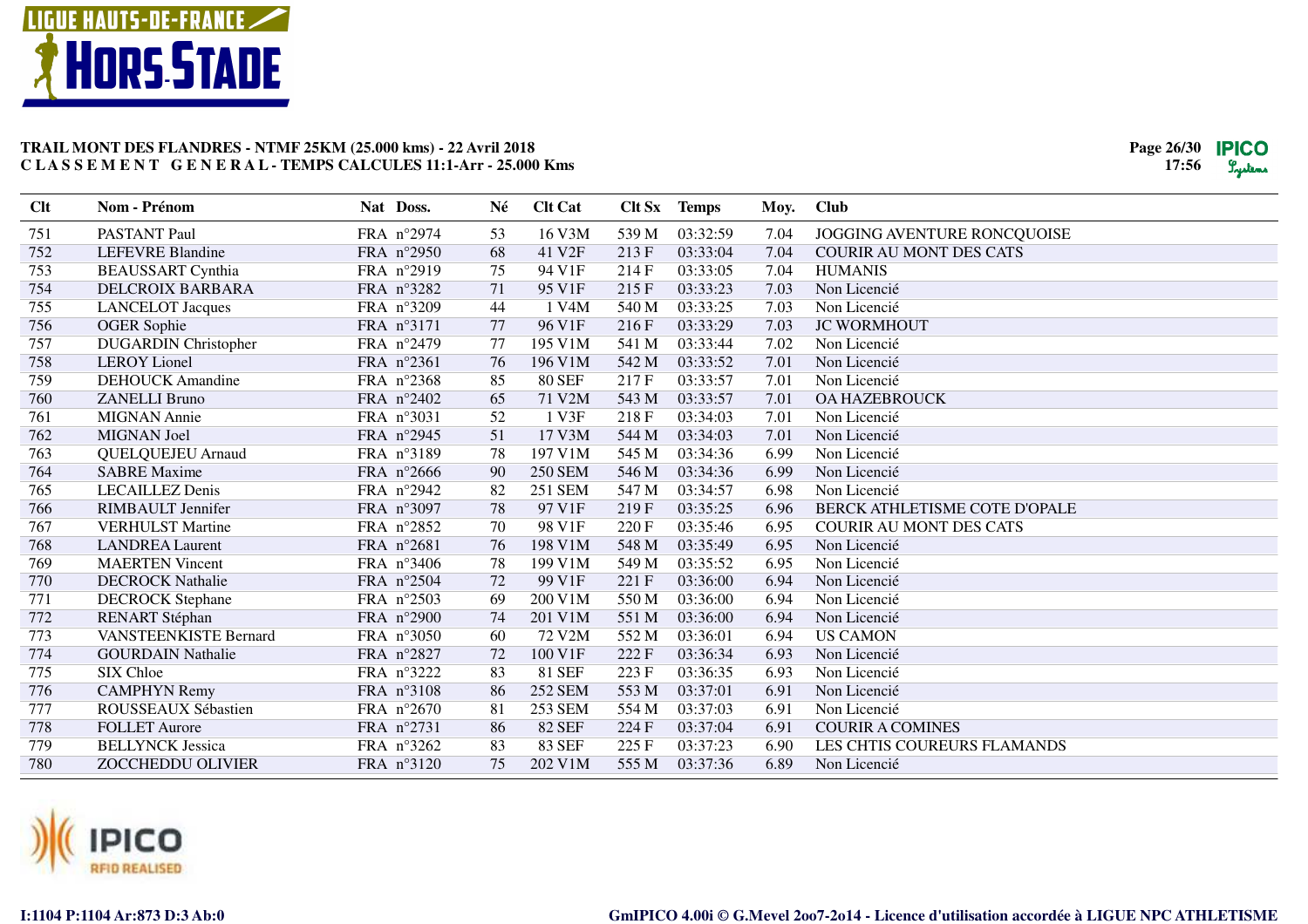

| Clt | Nom - Prénom                | Nat Doss.  | Né | <b>Clt Cat</b>     | Clt Sx | <b>Temps</b> | Moy. | <b>Club</b>                   |
|-----|-----------------------------|------------|----|--------------------|--------|--------------|------|-------------------------------|
| 781 | <b>NOYELLE</b> Stephanie    | FRA nº3153 | 79 | <b>84 SEF</b>      | 226 F  | 03:37:42     | 6.89 | Non Licencié                  |
| 782 | <b>DEMAN Marine</b>         | FRA n°2759 | 93 | 85 SEF             | 227 F  | 03:37:48     | 6.89 | Non Licencié                  |
| 783 | <b>DHAINAUT Florence</b>    | FRA n°2678 | 80 | 86 SEF             | 228 F  | 03:38:06     | 6.88 | Non Licencié                  |
| 784 | <b>DHAINAUT</b> Julien      | FRA n°2677 | 82 | <b>254 SEM</b>     | 556 M  | 03:38:06     | 6.88 | Non Licencié                  |
| 785 | <b>VANDERMISSEN Aurélie</b> | FRA n°2784 | 81 | <b>87 SEF</b>      | 229F   | 03:38:16     | 6.87 | Non Licencié                  |
| 786 | <b>BOUTON</b> Anthony       | FRA n°2494 | 82 | <b>255 SEM</b>     | 557 M  | 03:38:18     | 6.87 | Non Licencié                  |
| 787 | <b>FACHE Bertrand</b>       | FRA n°2955 | 68 | 73 V2M             | 558 M  | 03:38:19     | 6.87 | Non Licencié                  |
| 788 | <b>FIGOUREUX Sandrine</b>   | FRA n°2782 | 70 | 101 V1F            | 230 F  | 03:38:32     | 6.86 | Non Licencié                  |
| 789 | <b>RUCK Pascal</b>          | FRA n°2811 | 69 | 203 V1M            | 559 M  | 03:38:32     | 6.86 | Non Licencié                  |
| 790 | <b>LA LUNA LISA</b>         | FRA n°3343 | 76 | 102 V1F            | 231 F  | 03:39:01     | 6.85 | <b>AUCHAN</b>                 |
| 791 | <b>TESTARD Catherine</b>    | FRA n°2473 | 88 | <b>88 SEF</b>      | 232 F  | 03:39:03     | 6.85 | Non Licencié                  |
| 792 | <b>SIX ALEXANDRE</b>        | FRA n°3371 | 74 | 204 V1M            | 560 M  | 03:39:06     | 6.85 | <b>AUCHAN</b>                 |
| 793 | <b>GAUJON</b> Emmanuel      | FRA n°2523 | 70 | 205 V1M            | 561 M  | 03:39:23     | 6.84 | Non Licencié                  |
| 794 | LARDÉ Jean François         | FRA n°2607 | 81 | <b>256 SEM</b>     | 562 M  | 03:39:56     | 6.82 | Non Licencié                  |
| 795 | <b>BANKAERT CEDRIC</b>      | FRA n°3326 | 78 | 206 V1M            | 563 M  | 03:40:09     | 6.81 | ATELIER DES ARTS SUCRES       |
| 796 | RIOU Sébastien              | FRA n°2797 | 92 | <b>257 SEM</b>     | 564 M  | 03:40:36     | 6.80 | <b>JC WORMHOUT</b>            |
| 797 | <b>DELATTRE JULIEN</b>      | FRA n°2427 | 81 | <b>258 SEM</b>     | 565 M  | 03:40:39     | 6.80 | Non Licencié                  |
| 798 | <b>KERCKHOVE</b> Angélique  | FRA n°2509 | 76 | 103 V1F            | 233 F  | 03:40:40     | 6.80 | <b>JC WORMHOUT</b>            |
| 799 | <b>DECROO CAROLINE</b>      | FRA n°2564 | 76 | 104 V1F            | 234 F  | 03:40:40     | 6.80 | <b>JC WORMHOUT</b>            |
| 800 | <b>GUCHEZ GINA</b>          | FRA n°2861 | 52 | 2 V3F              | 235F   | 03:40:49     | 6.79 | PHILIPIDES TEMPLEUVE NORD     |
| 801 | <b>DECOTTIGNIES David</b>   | FRA n°2646 | 69 | 207 V1M            | 566 M  | 03:40:50     | 6.79 | Non Licencié                  |
| 802 | <b>NEUVILLE Ghislaine</b>   | FRA n°2763 | 69 | 105 V1F            | 236 F  | 03:41:11     | 6.78 | Non Licencié                  |
| 803 | <b>MARCHICA PIERRE</b>      | FRA nº3362 | 82 | <b>259 SEM</b>     | 567 M  | 03:41:35     | 6.77 | <b>BRASSERIE ST SYLVESTRE</b> |
| 804 | LACROIX Sébastien           | FRA n°2796 | 79 | <b>260 SEM</b>     | 568 M  | 03:41:44     | 6.76 | Non Licencié                  |
| 805 | <b>BURGGRAEVE Anthony</b>   | FRA n°2734 | 80 | <b>261 SEM</b>     | 569 M  | 03:41:45     | 6.76 | Non Licencié                  |
| 806 | PETIGNY Jean-françois       | FRA n°3090 | 64 | 74 V2M             | 570 M  | 03:41:59     | 6.76 | Non Licencié                  |
| 807 | <b>BOUCHE Jackie</b>        | FRA n°2514 | 46 | 2 V <sub>4</sub> M | 571 M  | 03:42:05     | 6.75 | JOGGING AVENTURE RONCQUOISE   |
| 808 | <b>DECOSTER Vincent</b>     | FRA n°2578 | 75 | 208 V1M            | 572 M  | 03:42:10     | 6.75 | RC HONDSCHOOTOIS              |
| 809 | <b>DECOSTER Hélène</b>      | FRA n°2577 | 79 | <b>89 SEF</b>      | 237 F  | 03:42:11     | 6.75 | RC HONDSCHOOTOIS              |
| 810 | <b>DUHAMEL Gaël</b>         | FRA n°2520 | 75 | 209 V1M            | 573 M  | 03:42:28     | 6.74 | TRIPEL RUN ST JANS CAPPEL     |

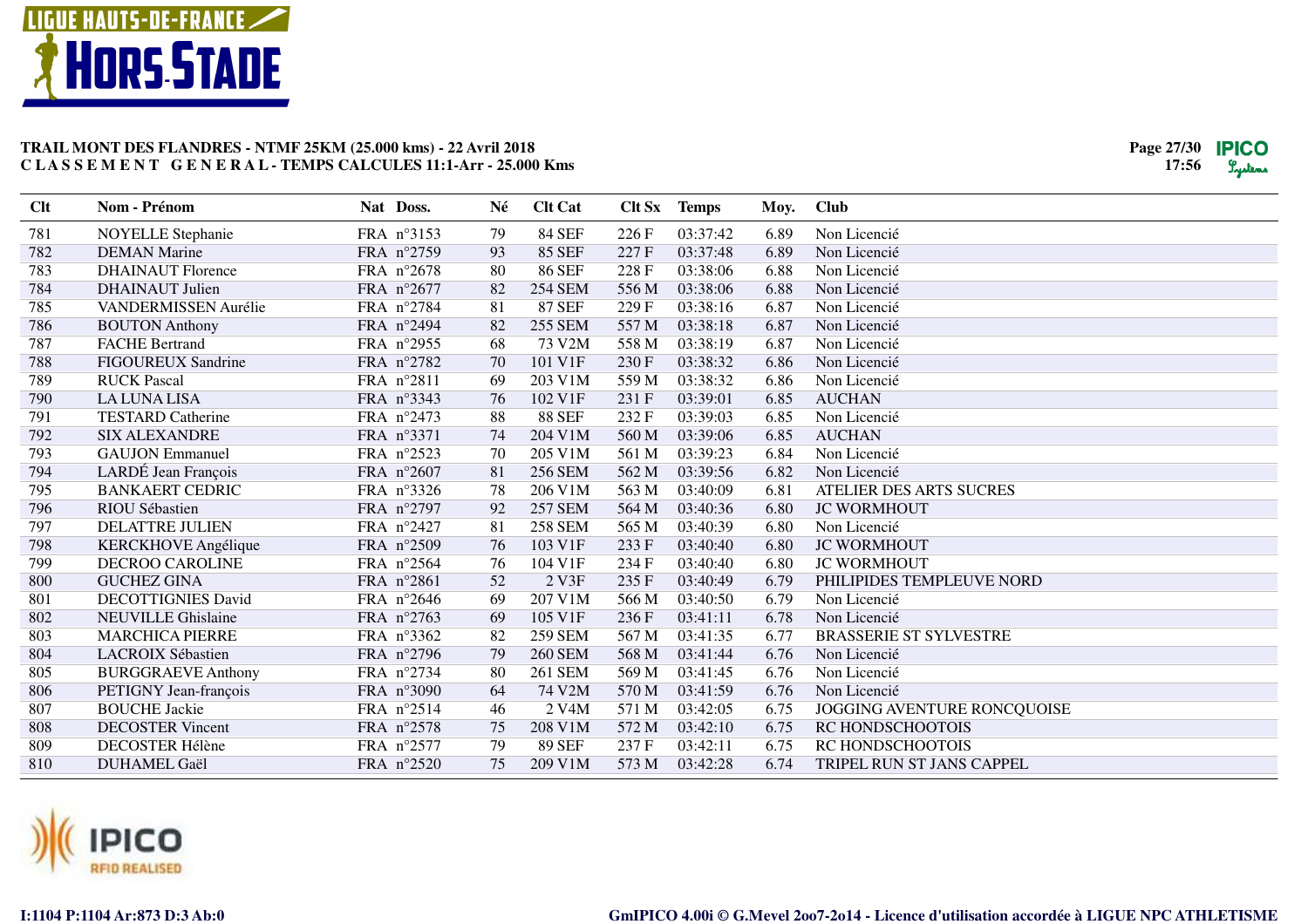

| Clt | Nom - Prénom                | Nat Doss.  | Né | <b>Clt Cat</b>     |       | Clt Sx Temps | Moy. | <b>Club</b>                    |
|-----|-----------------------------|------------|----|--------------------|-------|--------------|------|--------------------------------|
| 811 | <b>HOUCKE</b> Marielle      | FRA n°2359 | 84 | <b>90 SEF</b>      | 238 F | 03:42:48     | 6.73 | <b>OA HAZEBROUCK</b>           |
| 812 | <b>TOP Magali</b>           | FRA n°3215 | 75 | 106 V1F            | 239F  | 03:43:00     | 6.73 | Non Licencié                   |
| 813 | <b>COUPET Laurent</b>       | FRA n°2698 | 83 | <b>262 SEM</b>     | 574 M | 03:43:43     | 6.70 | Non Licencié                   |
| 814 | <b>SENECHAL Pauline</b>     | FRA n°2727 | 83 | 91 SEF             | 240 F | 03:44:07     | 6.69 | Non Licencié                   |
| 815 | <b>LOMBARD</b> Alexandre    | FRA n°2724 | 86 | <b>263 SEM</b>     | 575 M | 03:44:10     | 6.69 | Non Licencié                   |
| 816 | <b>FERLA Mélissa</b>        | BEL n°2902 | 86 | <b>92 SEF</b>      | 241 F | 03:44:43     | 6.68 | Non Licencié                   |
| 817 | <b>LEBON</b> Dorothée       | FRA n°2640 | 78 | 107 V1F            | 242 F | 03:45:48     | 6.64 | <b>TSO76</b>                   |
| 818 | <b>GUERRIER Vincent</b>     | FRA n°2739 | 92 | <b>264 SEM</b>     | 576 M | 03:45:52     | 6.64 | Non Licencié                   |
| 819 | DALL'AGLIO Léa              | FRA n°2740 | 91 | 93 SEF             | 243 F | 03:45:53     | 6.64 | Non Licencié                   |
| 820 | <b>BECQUET Alexandre</b>    | FRA n°2693 | 88 | <b>265 SEM</b>     | 577 M | 03:45:53     | 6.64 | Non Licencié                   |
| 821 | <b>ALLENDER Pascal</b>      | FRA n°2569 | 65 | 75 V2M             | 578 M | 03:47:38     | 6.59 | <b>COURIR A SEC BOIS</b>       |
| 822 | <b>BRUNIAU Philippe</b>     | FRA n°3214 | 64 | 76 V2M             | 579 M | 03:49:15     | 6.54 | <b>COURIR AU MONT DES CATS</b> |
| 823 | <b>BOUBAULT Stéphane</b>    | FRA n°2746 | 72 | 210 V1M            | 580 M | 03:50:23     | 6.51 | Non Licencié                   |
| 824 | <b>BELLET</b> Roland        | FRA n°2806 | 46 | 3 V <sub>4</sub> M | 581 M | 03:50:24     | 6.51 | Non Licencié                   |
| 825 | LESAGE Sabrina              | FRA n°2352 | 75 | 108 V1F            | 244 F | 03:50:30     | 6.51 | Non Licencié                   |
| 826 | <b>CLEENEWERCK MARYLENE</b> | FRA n°2477 | 75 | 109 V1F            | 245 F | 03:50:41     | 6.50 | <b>COURIR AU MONT DES CATS</b> |
| 827 | <b>BARREAU OLIVIER</b>      | FRA n°2608 | 78 | 211 V1M            | 582 M | 03:50:56     | 6.50 | Non Licencié                   |
| 828 | OCQUEMAN BENOIT             | FRA n°2671 | 87 | <b>266 SEM</b>     | 583 M | 03:52:44     | 6.45 | Non Licencié                   |
| 829 | <b>FLORIN</b> Corinne       | FRA n°2581 | 65 | 42 V2F             | 246 F | 03:53:13     | 6.43 | JOGGING AVENTURE RONCQUOISE    |
| 830 | DI BARTOLO VIRGINIE         | FRA n°2353 | 73 | 110 V1F            | 247 F | 03:53:14     | 6.43 | JOGGING AVENTURE RONCQUOISE    |
| 831 | PERRIN NÉE CANU Brigitte    | FRA n°2855 | 57 | 3 V3F              | 248 F | 03:53:30     | 6.42 | Non Licencié                   |
| 832 | <b>HILGER Cecile</b>        | FRA n°2423 | 89 | <b>94 SEF</b>      | 249 F | 03:53:39     | 6.42 | <b>US MARQUETTE</b>            |
| 833 | <b>LEPERS BRIGITTE</b>      | FRA n°3353 | 84 | 95 SEF             | 250 F | 03:53:45     | 6.42 | <b>AUCHAN</b>                  |
| 834 | <b>STACEY ROBERT</b>        | GBR n°2594 | 65 | 77 V2M             | 584 M | 03:53:58     | 6.41 | <b>COURIR A BAISIEUX</b>       |
| 835 | <b>GORRET Bérangère</b>     | FRA n°2312 | 83 | <b>96 SEF</b>      | 251 F | 03:53:59     | 6.41 | PLANETE RUNNING AND WALKING    |
| 836 | <b>DELRUE</b> Sofie         | BEL n°2652 | 74 | 111 V1F            | 252F  | 03:54:03     | 6.41 | Non Licencié                   |
| 837 | <b>BETHENCOURT Corinne</b>  | FRA n°2550 | 74 | 112 V1F            | 253 F | 03:54:45     | 6.39 | Non Licencié                   |
| 838 | <b>DESJARDINS Vincent</b>   | FRA n°2419 | 81 | <b>267 SEM</b>     | 585 M | 03:54:54     | 6.39 | Non Licencié                   |
| 839 | <b>MBOUNGOU Yannick</b>     | FRA n°3394 | 85 | <b>268 SEM</b>     | 586 M | 03:55:27     | 6.37 | <b>IDEAL JOB</b>               |
| 840 | <b>DEROO PHILIPPE</b>       | FRA n°3341 | 62 | 78 V2M             | 587 M | 03:56:34     | 6.34 | <b>AUTO EXPO</b>               |

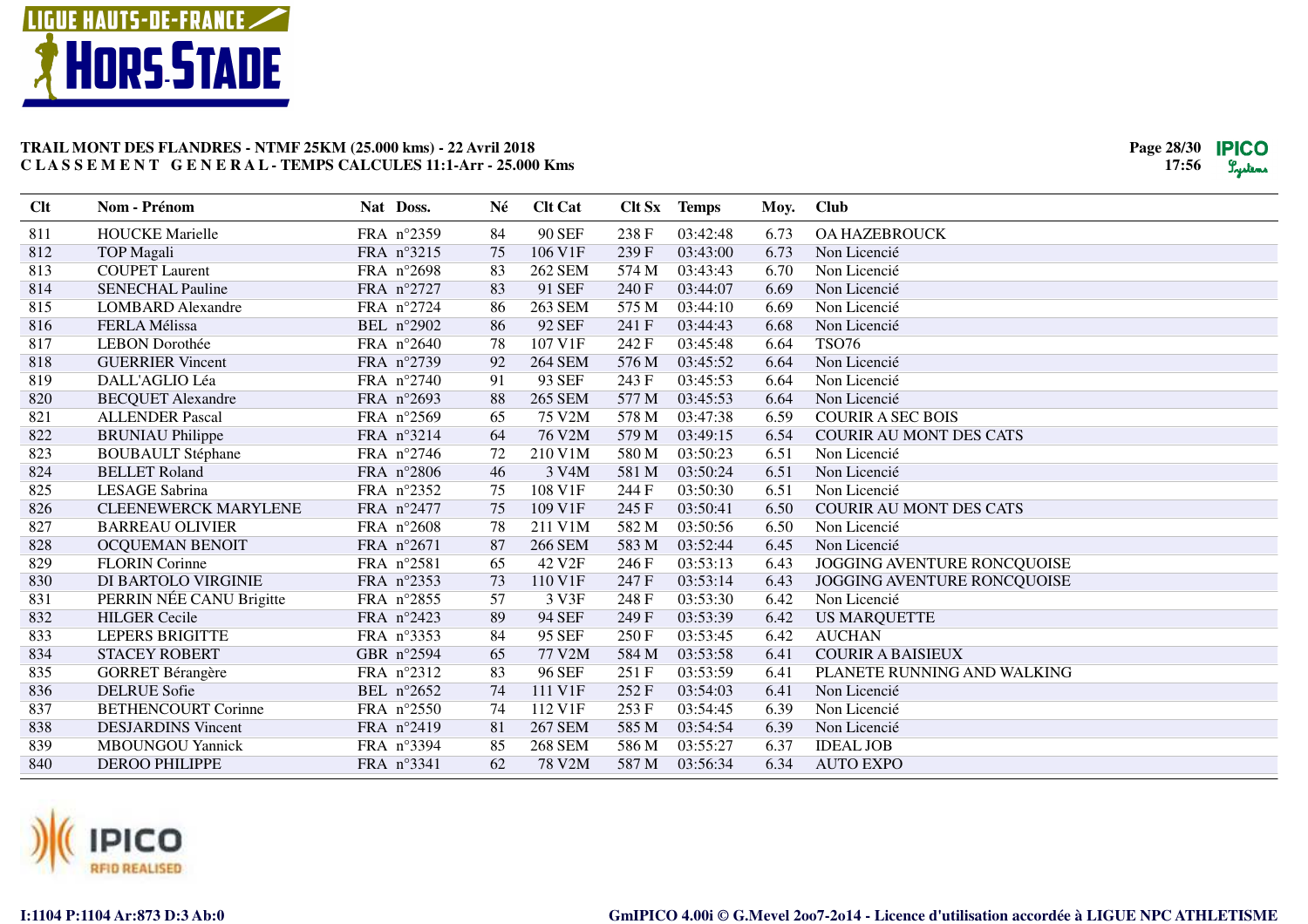

| 97 SEF<br>841<br><b>DAMBRE Julie</b><br>FRA nº3272<br>91<br>254 F<br>03:56:39<br>Non Licencié<br>6.34<br>842<br><b>CARREE SEBASTIEN</b><br>FRA n°3142<br>212 V1M<br>588 M<br>03:58:31<br>Non Licencié<br>77<br>6.29<br>843<br>FRA n°2730<br>85<br><b>269 SEM</b><br>589 M<br>03:59:55<br><b>BATTEAU</b> Maxime<br>6.25<br>Non Licencié<br>844<br>79 V2M<br>FRA n°2729<br>590 M<br>04:00:31<br>6.24<br>Non Licencié<br><b>BATTEAU LAURENT</b><br>61<br>845<br>FRA n°2380<br>85<br><b>98 SEF</b><br>255 F<br>04:01:47<br>Non Licencié<br><b>DENIS Thais</b><br>6.20 |  |
|-------------------------------------------------------------------------------------------------------------------------------------------------------------------------------------------------------------------------------------------------------------------------------------------------------------------------------------------------------------------------------------------------------------------------------------------------------------------------------------------------------------------------------------------------------------------|--|
|                                                                                                                                                                                                                                                                                                                                                                                                                                                                                                                                                                   |  |
|                                                                                                                                                                                                                                                                                                                                                                                                                                                                                                                                                                   |  |
|                                                                                                                                                                                                                                                                                                                                                                                                                                                                                                                                                                   |  |
|                                                                                                                                                                                                                                                                                                                                                                                                                                                                                                                                                                   |  |
|                                                                                                                                                                                                                                                                                                                                                                                                                                                                                                                                                                   |  |
| 846<br><b>BELLET</b> Ana<br>MEX $n^{\circ}2805$<br>64<br>43 V2F<br>04:02:28<br>LYS CALAIS TRIATHLON<br>256F<br>6.19                                                                                                                                                                                                                                                                                                                                                                                                                                               |  |
| 847<br><b>VANDAMME</b> Dominique<br>FRA n°2347<br>68<br>80 V2M<br>591 M<br>04:02:54<br>6.18<br>ACC LA CHAPELLE D'ARMENTIERES                                                                                                                                                                                                                                                                                                                                                                                                                                      |  |
| <b>99 SEF</b><br>848<br><b>PICARD Marion</b><br>FRA n°2457<br>89<br>257 F<br>04:03:11<br>Non Licencié<br>6.17                                                                                                                                                                                                                                                                                                                                                                                                                                                     |  |
| 849<br><b>DRIEUX BOUTTENS Anne</b><br>FRA n°2411<br>89<br><b>100 SEF</b><br>258 F<br>04:03:12<br>Non Licencié<br>6.17                                                                                                                                                                                                                                                                                                                                                                                                                                             |  |
| 850<br>FRA n°2954<br>57<br>4 V3F<br>259F<br>04:03:28<br>6.16<br><b>US LEFFRINCKOUCKE</b><br><b>CRESPIN Nathalie</b>                                                                                                                                                                                                                                                                                                                                                                                                                                               |  |
| 44 V <sub>2F</sub><br>851<br><b>MEKERKE</b> blandine<br>FRA n°2742<br>65<br>260 F<br>04:04:04<br>Non Licencié<br>6.15                                                                                                                                                                                                                                                                                                                                                                                                                                             |  |
| FRA n°2743<br>852<br><b>MEKERKE</b> François<br>61<br>81 V2M<br>592 M<br>04:04:04<br>Non Licencié<br>6.15                                                                                                                                                                                                                                                                                                                                                                                                                                                         |  |
| 853<br>113 V1F<br>DE NEEF Florence<br>BEL n°2406<br>78<br>261 F<br>04:06:52<br>6.08<br><b>US LEFFRINCKOUCKE</b>                                                                                                                                                                                                                                                                                                                                                                                                                                                   |  |
| 213 V1M<br>Non Licencié<br>854<br><b>POISSANT Nicolas</b><br>FRA n°2478<br>73<br>593 M<br>04:06:53<br>6.08                                                                                                                                                                                                                                                                                                                                                                                                                                                        |  |
| 855<br>FRA n°2647<br>18 V3M<br>04:07:46<br><b>BECKER Bernard</b><br>53<br>594 M<br><b>COURIR AU MONT DES CATS</b><br>6.05                                                                                                                                                                                                                                                                                                                                                                                                                                         |  |
| 856<br>214 V1M<br>04:07:47<br><b>LESAGE DAVID</b><br>FRA n°3387<br>72<br>595 M<br>6.05<br>Non Licencié                                                                                                                                                                                                                                                                                                                                                                                                                                                            |  |
| 857<br>FRA n°3357<br>215 V1M<br><b>GERME REYNALD</b><br>72<br>596 M<br>04:08:12<br>6.04<br>100% BONS PLANS                                                                                                                                                                                                                                                                                                                                                                                                                                                        |  |
| 858<br>FRA n°3148<br>114 V1F<br>Non Licencié<br><b>WULLENS Florence</b><br>73<br>262 F<br>04:08:40<br>6.03                                                                                                                                                                                                                                                                                                                                                                                                                                                        |  |
| 115 V1F<br>859<br><b>ANNO Marina</b><br>FRA n°2485<br>263 F<br>04:08:56<br>Non Licencié<br>73<br>6.03                                                                                                                                                                                                                                                                                                                                                                                                                                                             |  |
| 860<br><b>PEEL Didier</b><br>FRA n°2399<br>71<br>216 V1M<br>597 M<br>04:09:10<br>Non Licencié<br>6.02                                                                                                                                                                                                                                                                                                                                                                                                                                                             |  |
| <b>BIBAUT</b> Emilie<br>FRA n°2614<br>84<br>101 SEF<br>264 F<br>04:13:06<br>5.93<br>Non Licencié<br>861                                                                                                                                                                                                                                                                                                                                                                                                                                                           |  |
| FRA n°2613<br>102 SEF<br>862<br>DE KORTE Elodie<br>93<br>265F<br>04:13:07<br>5.93<br>Non Licencié                                                                                                                                                                                                                                                                                                                                                                                                                                                                 |  |
| 863<br>79<br>PRAT Séverine<br>FRA n°2655<br>103 SEF<br>266F<br>04:13:39<br>5.91<br>TRI VOSGES DU NORD                                                                                                                                                                                                                                                                                                                                                                                                                                                             |  |
| 104 SEF<br>864<br><b>LEROY Sylvie</b><br>FRA n°2340<br>82<br>267 F<br>5.90<br>Non Licencié<br>04:14:22                                                                                                                                                                                                                                                                                                                                                                                                                                                            |  |
| 865<br><b>QUINTIN Cyrille</b><br>FRA n°3299<br>217 V1M<br>04:14:48<br><b>CSLG VALENCIENNES</b><br>76<br>598 M<br>5.89                                                                                                                                                                                                                                                                                                                                                                                                                                             |  |
| 77<br>116 V1F<br>866<br><b>GALLOIS</b> Gilliane<br>FRA n°3298<br>268 F<br>04:14:48<br><b>CSLG VALENCIENNES</b><br>5.89                                                                                                                                                                                                                                                                                                                                                                                                                                            |  |
| 867<br>FRA n°3212<br>117 V1F<br><b>D'HAENE Marianne</b><br>69<br>269F<br>04:20:56<br>5.75<br>FA WASQUEHAL                                                                                                                                                                                                                                                                                                                                                                                                                                                         |  |
| 868<br>82<br>04:27:21<br>Non Licencié<br>QUEVA Jean-Pierre<br>FRA n°3156<br><b>270 SEM</b><br>599 M<br>5.61                                                                                                                                                                                                                                                                                                                                                                                                                                                       |  |
| 869<br><b>DEWASTE Maryline</b><br>FRA nº3124<br>58<br>5 V3F<br>270 F<br>04:29:41<br>5.56<br><b>COURIR A BAISIEUX</b>                                                                                                                                                                                                                                                                                                                                                                                                                                              |  |
| 870<br>5.53<br><b>CCFI</b><br><b>HOCHART EMILIE</b><br>FRA n°3330<br>90<br>105 SEF<br>271 F<br>04:31:22                                                                                                                                                                                                                                                                                                                                                                                                                                                           |  |